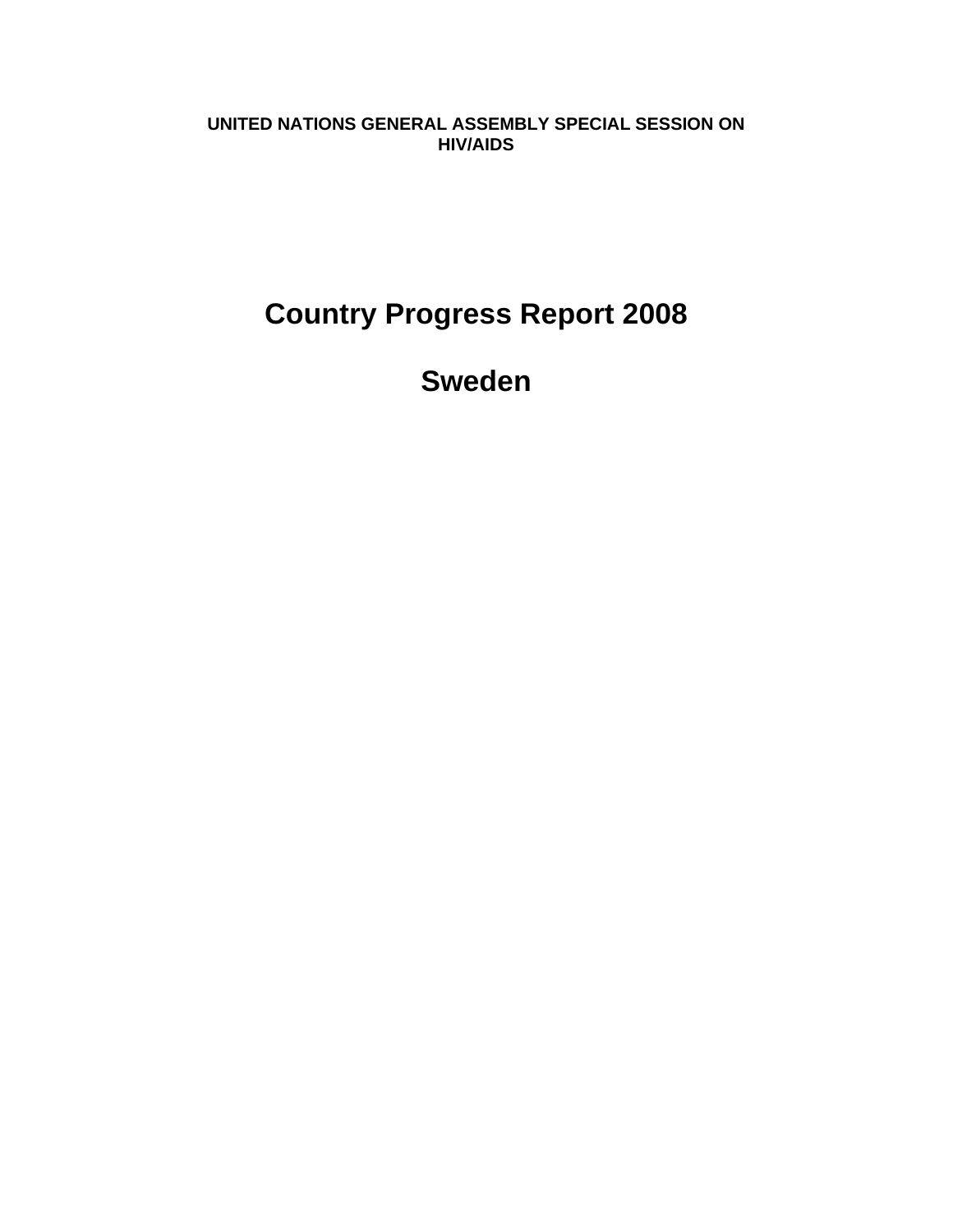| Mechanisms for the control of grants to county councils and city municipalities. 9 |
|------------------------------------------------------------------------------------|
|                                                                                    |
|                                                                                    |
|                                                                                    |
|                                                                                    |
|                                                                                    |
| THE MAIN THREAD - A HANDBOOK ON SEXUALITY AND PERSONAL RELATIONSHIPS               |
| SWEDEN IN THE INTERNATIONAL WORK AGAINST HIV/AIDS 33                               |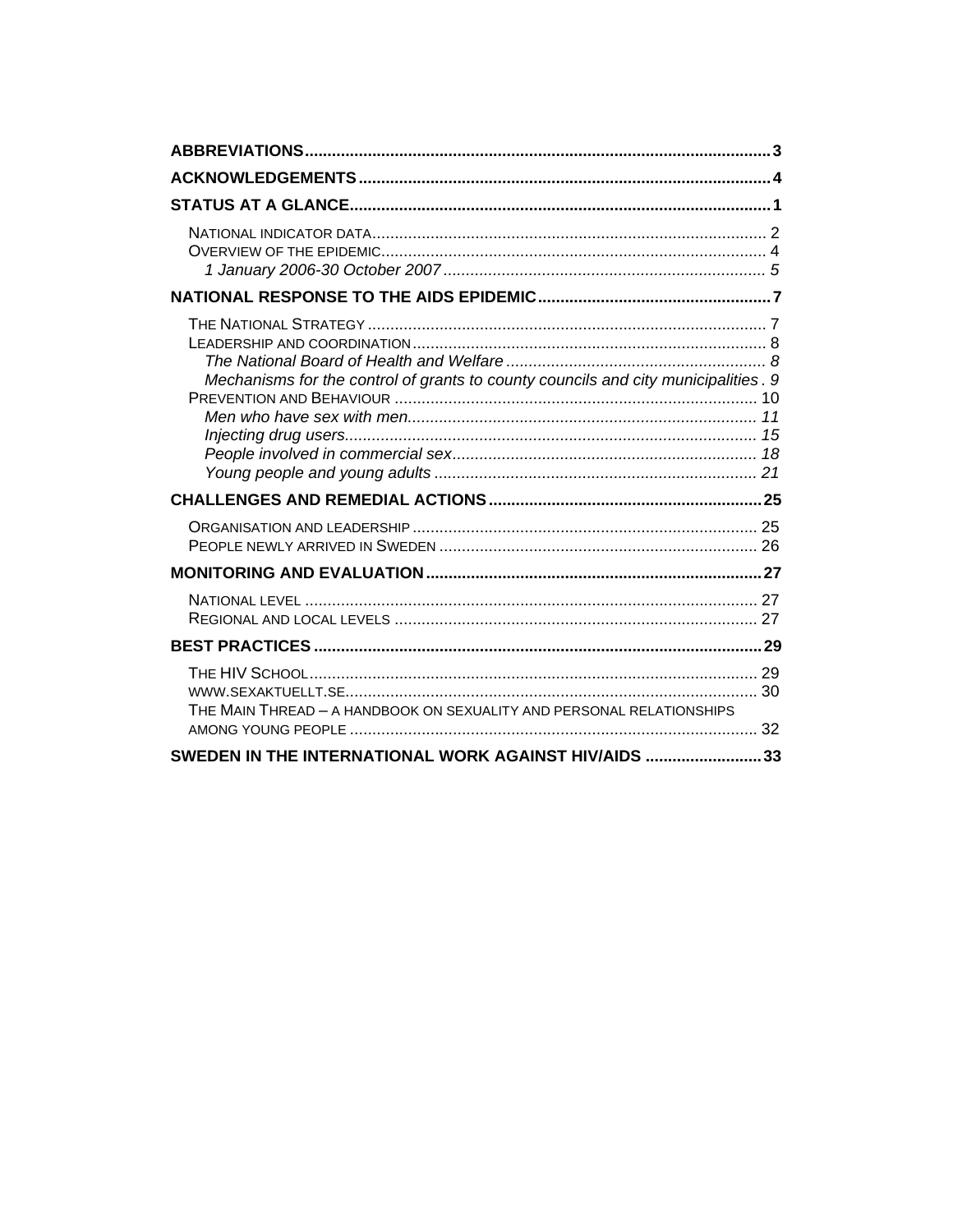# **Abbreviations**

| <b>AIDS</b>   | <b>Acquired Immune Deficiency Syndrome</b>                            |
|---------------|-----------------------------------------------------------------------|
| <b>ART</b>    | <b>Antiretroviral Therapy</b>                                         |
| <b>HIV</b>    | Human Immunodeficiency Virus                                          |
| IDU           | <b>Injecting Drug User</b>                                            |
| KI            | Karolinska Institutet                                                 |
| <b>LAFA</b>   | <b>Stockholm County AIDS Prevention Programme</b>                     |
| <b>LGBT</b>   | Lesbian, Gay, Bisexual and Transgender                                |
| <b>MSM</b>    | Men who have sex with men                                             |
| <b>NBHW</b>   | National Board of Health and Welfare                                  |
| <b>NCPI</b>   | National Composite Policy Index                                       |
| <b>NGO</b>    | Non-Governmental Organization                                         |
| <b>RFSL</b>   | Swedish Federation for Lesbian, Gay, Bisexual and                     |
|               | <b>Transgender Rights</b>                                             |
| <b>RFSU</b>   | Swedish Association for Sexuality Education                           |
| <b>SEK</b>    | Swedish Crown                                                         |
| <b>SIDA</b>   | Swedish International Development Agency                              |
| <b>SMI</b>    | Swedish Institute for Infectious Disease Control                      |
| STI           | <b>Sexually Transmitted Infection</b>                                 |
| <b>SW</b>     | Sex Worker                                                            |
| <b>UNGASS</b> | United Nations General Assembly Special Session on<br><b>HIV/AIDS</b> |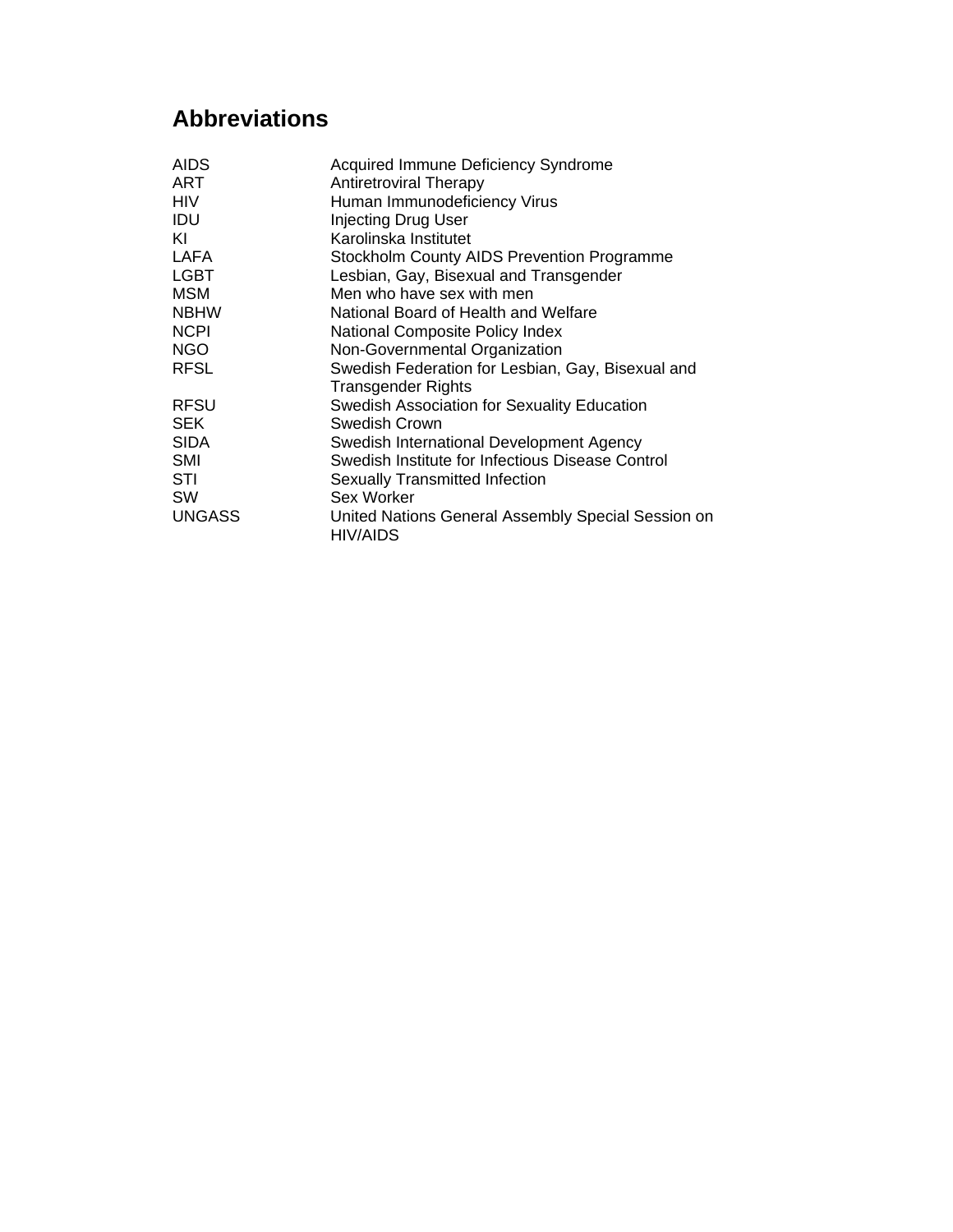# **Acknowledgements**

The Unit for National Coordination of HIV-prevention, at the National Board of Health and Welfare, together with a number of partners from different sectors, has contributed to the UNGASS Report, 2008.

The following agencies, institutions and organisations have contributed to this report:

| <b>Dalarna Research Institute</b>                                    | Behavioural data, general population                    |
|----------------------------------------------------------------------|---------------------------------------------------------|
| Karolinska Institutet                                                | Injecting drug users<br>Epidemiological data            |
| Karolinska University Hospital                                       | <b>Antiretroviral Therapy</b>                           |
| <b>LAFA</b>                                                          | Young people and young adults                           |
| <b>Malmö University</b>                                              | Men who have sex with men                               |
| The Swedish Institute for<br><b>Infections Disease Control (SMI)</b> | Epidemiological data                                    |
| The Socialmedicinska Häktesprojekt                                   | Injecting drug users                                    |
| The National Board of<br><b>Health and Welfare, NBHW</b>             | Coordination of the UNGASS report<br><b>NCPI Part A</b> |
| <b>The Spiral Project</b>                                            | Sex workers                                             |
| Venhälsan                                                            | Men who have sex with men                               |

The following organisations participated in the work with the National Composite Policy Index Part B:

**HIV-Sweden** 

**RFSL** 

**RFSU** 

**The Somali Health Team** 

**Noah's Ark**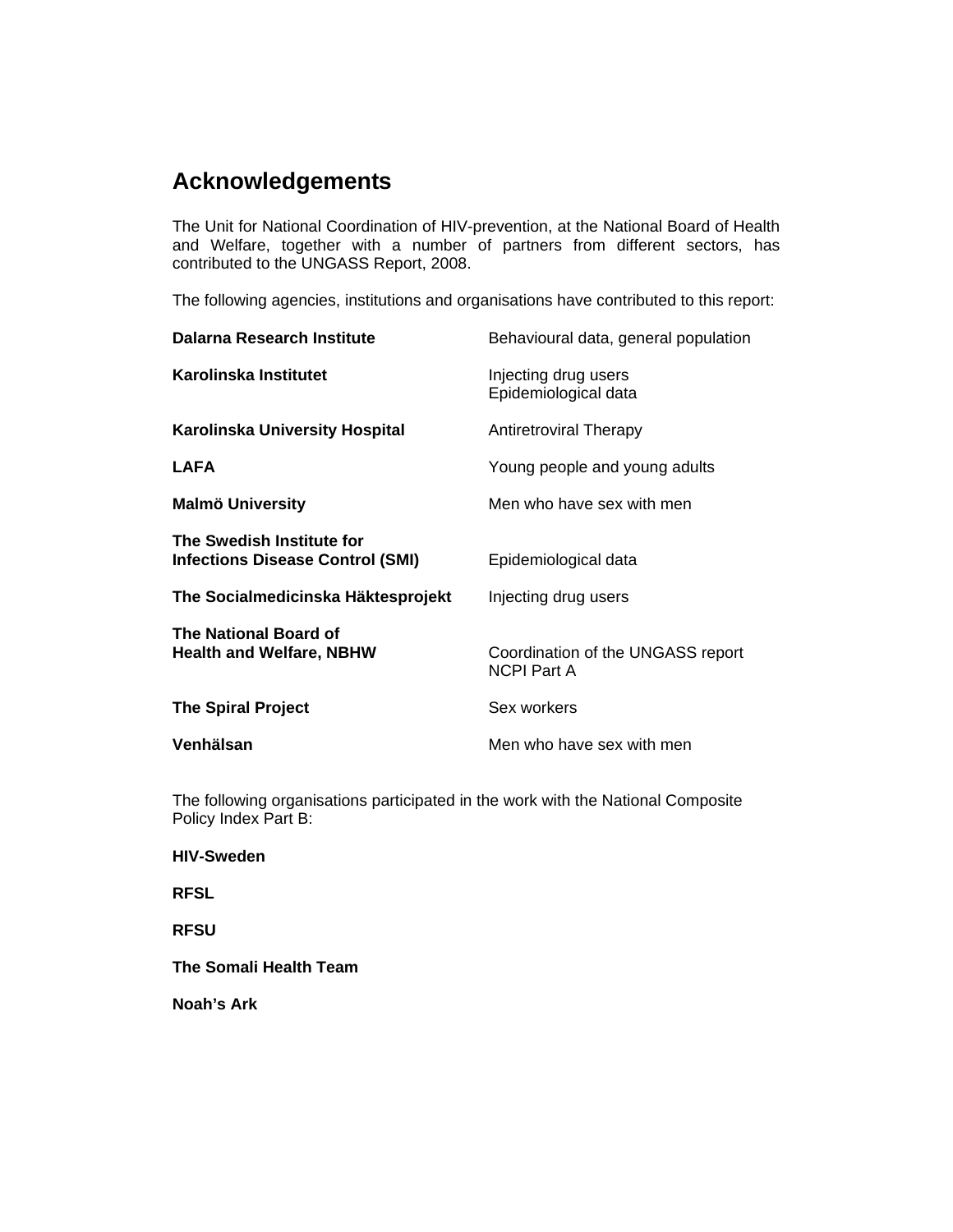# **Status at a glance**

The reported number of diagnosed cases of HIV-infection in Sweden remained relatively stable between 1994 and 2002 with approximately 250 new cases each year. The number of new cases increased during the subsequent four years (2003- 2006) to approximately 400 reported cases per year.

The HIV epidemic in Sweden has been influenced by the fact that a large proportion of the reported cases have been infected outside of Sweden. Most of these infections have occurred prior to immigrating to Sweden. The majority of those cases are believed to have become infected many years before the diagnosis is made. Infection from heterosexual contact has, since 1990, been the most common route of infection among the newly diagnosed. A relatively low fraction of those infected by heterosexual contact have been infected while in Sweden.

An increase in the number of people infected before arrival in Sweden has been observed during the period 2001-2005. The number of cases among injecting drug users has been observed to be higher during the period 2001-2007, when compared to the period 1996-2000. A small increase has also been noted among men who have sex with men and among heterosexual people infected in Sweden.

Other trends in recent years have included an increase in the incidence of Chlamydia infection, an increase in the number of abortions among young people, and stable but relatively low condom use. Such trends have necessitated measures to improve the work to prevent the spread of HIV, as they are indicative of high-risk sexual behaviour. Improved forms for collaboration and increased coordination are sought, in agreement with the "Three Ones" principle promoted by UNAIDS, namely:

- *One agreed HIV/AIDS Action Framework that provides the basis for coordinating the work of all partners.*
- *One National AIDS Coordinating Authority, with a broad-based multisectoral mandate.*
- *One agreed country-level Monitoring and Evaluation System.*

A new policy for the prevention of the spread of HIV, was adopted in December 2005, namely, the "National Strategy against HIV/AIDS and Certain Other Contagious Diseases", Government Bill 2005/06:60. This will be referred to here as the "National Strategy". This policy is now being implemented. The National Board of Health and Welfare, (NBHW) has received a clear mandate for the planning, coordination and monitoring of the strategy, and began its work in June 2006. A National Council for the Coordination of HIV Prevention has been formed, consisting of one chairperson appointed by the government and nine other members. The primary mandate of the council is coordination and monitoring. The members of the National Council represent the most important stakeholders in the response: authorities, municipalities, county councils and NGOs. The Unit for National Coordination of HIV Prevention is located at the NBHW. This body is the operative unit for planning, coordination, monitoring and management of a targeted government grant. New mechanisms have been developed to guide the work towards reaching the national objectives and the desired results.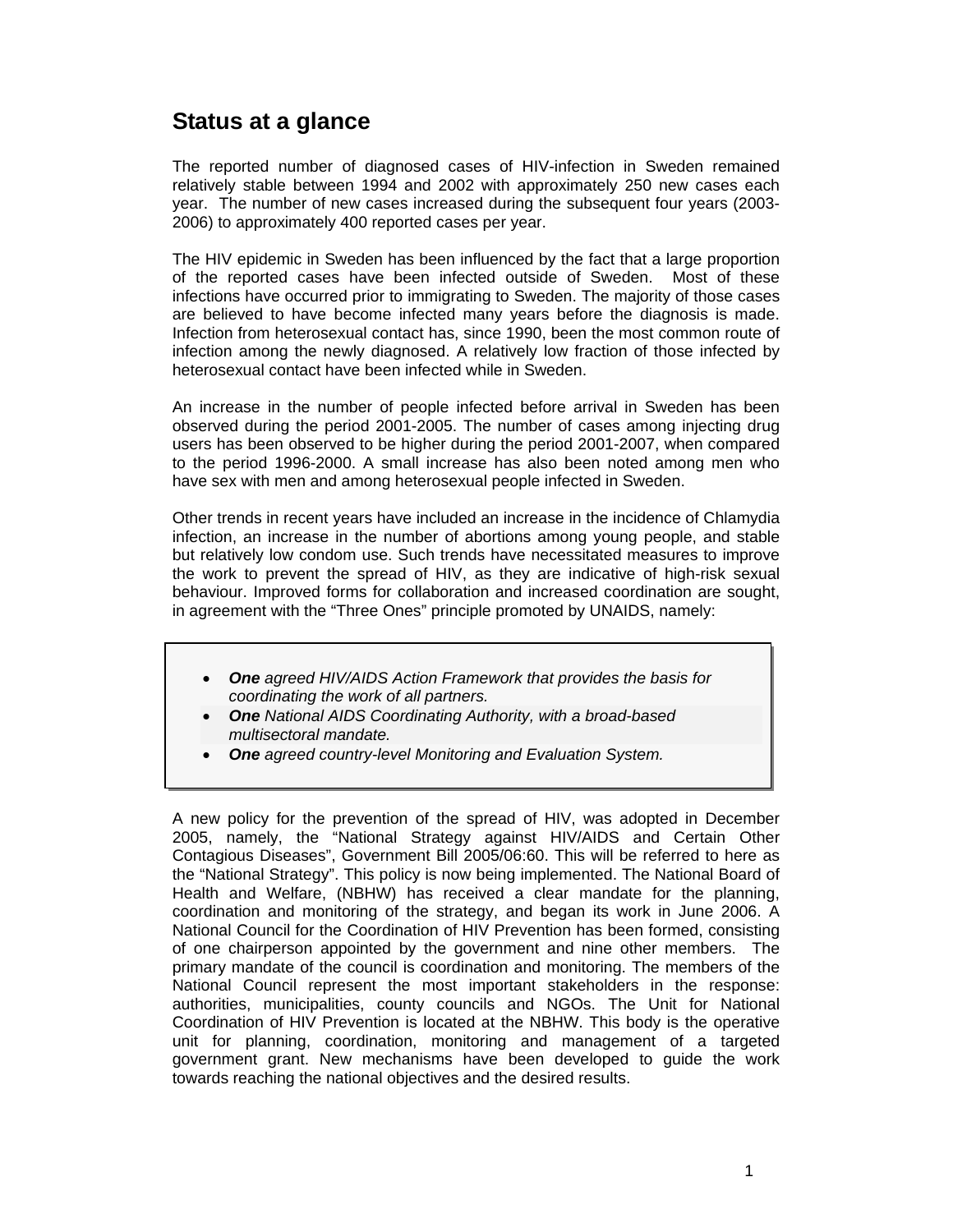# **National indicator data**

| <b>Indicators</b> |                                                                                                                                     | Value                            | <b>Comments</b>                                                                                                                                                                                                                                                                              |
|-------------------|-------------------------------------------------------------------------------------------------------------------------------------|----------------------------------|----------------------------------------------------------------------------------------------------------------------------------------------------------------------------------------------------------------------------------------------------------------------------------------------|
|                   | <b>National Commitment and Action</b>                                                                                               |                                  |                                                                                                                                                                                                                                                                                              |
| 1.                | Domestic and international AIDS spending by categories and                                                                          |                                  | Data not available                                                                                                                                                                                                                                                                           |
|                   | financing sources                                                                                                                   |                                  |                                                                                                                                                                                                                                                                                              |
| 2.                | National Composite Policy Index                                                                                                     |                                  | See annex                                                                                                                                                                                                                                                                                    |
| 3.                | % of donated blood units screened for HIV in a quality<br>assured manner                                                            | 100%                             | Numerator: nr. of donated blood unit screened for HIV:<br>568,314<br>Denominator: total number of blood unit donated: 568, 314                                                                                                                                                               |
|                   |                                                                                                                                     |                                  | Data source: SMI                                                                                                                                                                                                                                                                             |
| 4.                | % of adults and children with advanced HIV infection<br>receiving antiretroviral therapy                                            | 2006:<br>73,9%<br>2007:<br>76,5% | Numerator: 2006: 498 adults + 17 children, 2007: 577 adults +<br>15 children<br>Denominator: 2006: 680 adults + 17 children, 2007: 759 adults<br>+ 15 children<br>The adults represent 65% of reported HIV infected adults; the<br>children represent 60% of reported HIV infected children. |
|                   |                                                                                                                                     |                                  | Definition of AHI for adults: >350 CD4 cell count, AHI for<br>children: 15% of total nr. of lymphocytes.                                                                                                                                                                                     |
|                   |                                                                                                                                     |                                  | Data source: Karolinska University Hospital<br>Numerator: 2006: 31, 2007: 23                                                                                                                                                                                                                 |
| 5.                | % of HIV-pregnant women who received antiretrovirals to<br>reduce the risk of mother-to-child transmission                          | 2006:<br>96,9%                   | Denominator: 2006: 32, 2007: 31                                                                                                                                                                                                                                                              |
|                   |                                                                                                                                     | 2007:                            | Data for 2007 incl. 1 Jan. - 1 Sept.                                                                                                                                                                                                                                                         |
|                   |                                                                                                                                     | 74,2%                            | Data from Stockholm that represents 65% of HIV infected<br>pregnant women in Sweden                                                                                                                                                                                                          |
|                   |                                                                                                                                     |                                  | Data source: Karolinska University Hospital                                                                                                                                                                                                                                                  |
| 6.                | % of estimated HIV-positive incident TB cases that received<br>treatment for TB and HIV                                             |                                  | Not applicable                                                                                                                                                                                                                                                                               |
| 7.                | % of women and men aged 15-49 who received an HIV test<br>in the last 12 months and who know their results                          |                                  | Data not available                                                                                                                                                                                                                                                                           |
| 8.a               | % of SW that have received an HIV test in the last months                                                                           | 34%                              | Data not representative<br>Numerator: nr. of respondents who have been tested for HIV                                                                                                                                                                                                        |
|                   | and who know their results                                                                                                          | $15/9-07-$                       | during the last 12 months and who know the results: 17                                                                                                                                                                                                                                       |
|                   |                                                                                                                                     | 22/10-07                         | Denominator: nr. of SW in the sample: 50                                                                                                                                                                                                                                                     |
| 8.b               | % of IDU that have received an HIV test in the last months                                                                          | 83,6%                            | Data source: The Spiral Project<br>Data not representative                                                                                                                                                                                                                                   |
|                   | and who know their results                                                                                                          |                                  | Numerator: 133, Denominator: 159                                                                                                                                                                                                                                                             |
| 8.c               | % of MSM that have received an HIV test in the last months                                                                          | 41,2%                            | Data source: The HIV-bus<br>Data not available                                                                                                                                                                                                                                               |
|                   | and who know their results                                                                                                          | 23/2-07-<br>$6/3 - 97$           | 41% (<1% do not receive test results)                                                                                                                                                                                                                                                        |
|                   |                                                                                                                                     |                                  | Data source: MSM- Survey 2006                                                                                                                                                                                                                                                                |
| 9.a               | % of SW reached with HIV prevention programmes                                                                                      | 50%                              | Data not representative<br>Numerator: Nr. of respondents who replied yes to both<br>questions: 25<br>Denominator: Total nr. of respondents: 50                                                                                                                                               |
|                   |                                                                                                                                     |                                  | Data source: The Spiral Project                                                                                                                                                                                                                                                              |
| 9.b               | % of IDU reached with HIV prevention programmes                                                                                     | 27,4%                            | Data not representative<br>Numerator: 43, Denominator: 157                                                                                                                                                                                                                                   |
|                   |                                                                                                                                     |                                  | Data source: The HIV Bus                                                                                                                                                                                                                                                                     |
| 9.c               | % of MSM reached with HIV prevention programmes                                                                                     |                                  | No data available                                                                                                                                                                                                                                                                            |
| 10.               | % of orphaned and vulnerable children aged 0-17 whose<br>households received free basic external support in caring for<br>the child |                                  | Not applicable                                                                                                                                                                                                                                                                               |
| 11.               | % of schools that provided life skills-based HIV education in<br>the last academic year                                             |                                  | Not applicable                                                                                                                                                                                                                                                                               |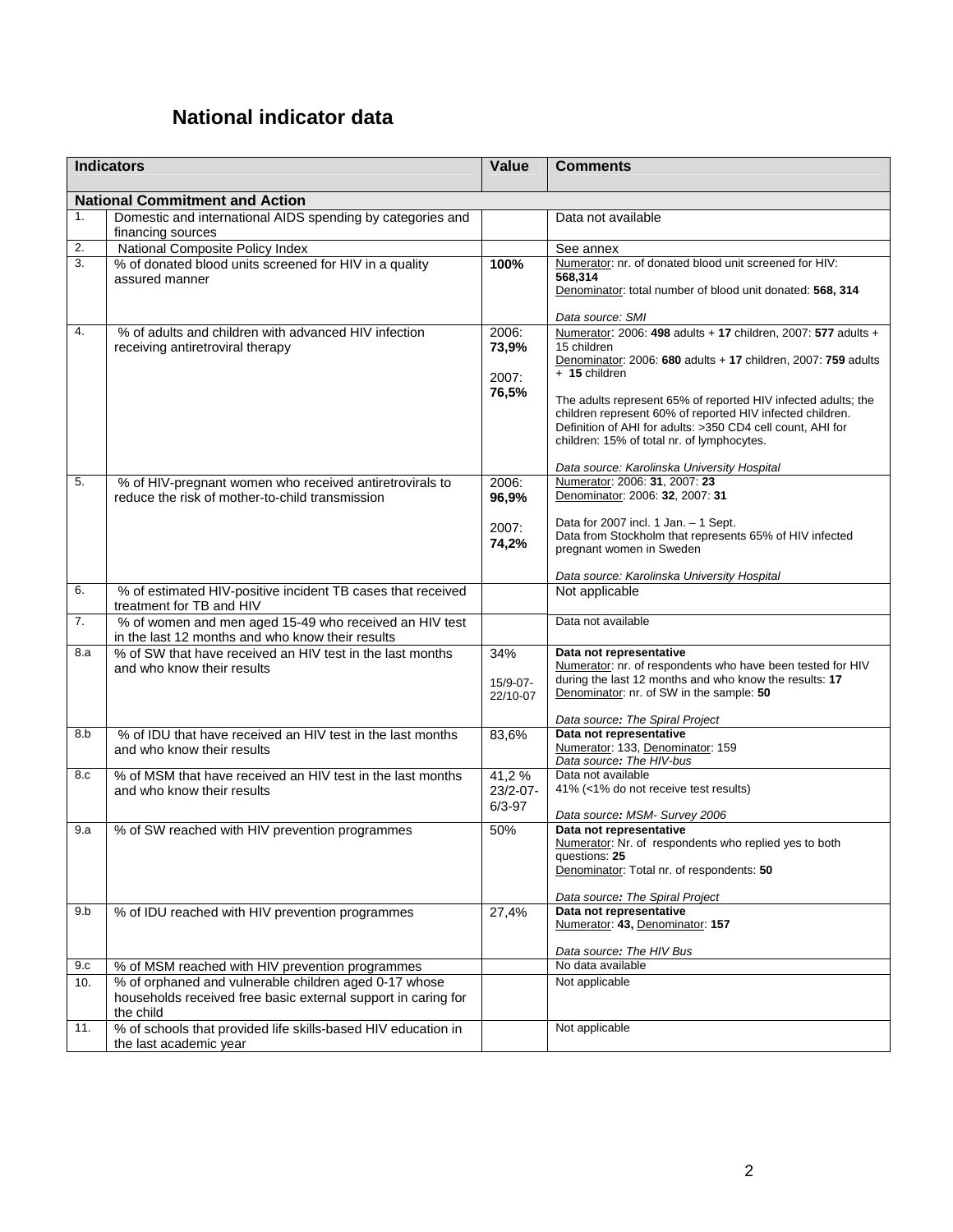|        | <b>Indicators</b>                                                                                                        | <b>Value</b> | <b>Comments</b>                                                                     |
|--------|--------------------------------------------------------------------------------------------------------------------------|--------------|-------------------------------------------------------------------------------------|
|        | <b>Knowledge and Behaviour</b>                                                                                           |              |                                                                                     |
| 12.    | Current school attendance among orphans and among non-                                                                   |              | Not applicable                                                                      |
|        | orphans aged 10-14                                                                                                       |              |                                                                                     |
| 13.    | % of young women and men aged 15-24 who both correctly                                                                   |              | Data not available                                                                  |
|        | identify ways of preventing the sexual transmission of HIV<br>and who reject major misconceptions about HIV transmission |              |                                                                                     |
| 14.a   | % of SW who both correctly identify ways of preventing the                                                               | 46%          | Data not representative                                                             |
|        | sexual transmission of HIV and who reject major                                                                          |              | Numerator: Nr. of respondents who gave the correct answers                          |
|        | misconceptions about HIV transmission                                                                                    |              | to all questions: 23                                                                |
|        |                                                                                                                          |              | Denominator: Total nr. of respondents who gave answers: 50                          |
|        |                                                                                                                          |              | Data source: The Spiral Project                                                     |
| 14.b   | % of IDU who both correctly identify ways of preventing the                                                              |              | Data not available                                                                  |
|        | sexual transmission of HIV and who reject major                                                                          |              |                                                                                     |
|        | misconceptions about HIV transmission                                                                                    |              |                                                                                     |
| 14.c   | % of MSM who both correctly identify ways of preventing the                                                              |              | Data not available                                                                  |
|        | sexual transmission of HIV and who reject major                                                                          |              |                                                                                     |
| 15.    | misconceptions about HIV transmission<br>% of young women and med aged 15-24 who have had                                | 18%          | Data source: The Youth Barometer 07/08                                              |
|        | sexual intercourse before the age of 15                                                                                  |              |                                                                                     |
| 16.    | % of women and med aged 15-49 who have had sexual                                                                        |              | No data available                                                                   |
|        | intercourse with more than one partner in the last 12 months                                                             |              | 23% of women and men aged 16-44 had >1 partner in the last                          |
|        |                                                                                                                          |              | 12 months Numerator: Denominator:                                                   |
|        |                                                                                                                          |              | Data source: Herlitz                                                                |
| 17.    | % of women and men aged 15-49 who had more than one                                                                      |              | Data not available                                                                  |
|        | sexual partner in the last 12 months reporting the use of a                                                              |              |                                                                                     |
|        | condom during their last sexual intercourse                                                                              |              |                                                                                     |
| 18.    | % of female and male sex workers reporting the use of a                                                                  | 22%          | Data not representative<br>Numerator: Nr. of SW who reported that a condom was used |
|        | condom with their most recent client                                                                                     |              | with their last client in the last 12 months: 11                                    |
|        |                                                                                                                          |              | Denominator: Nr. of SW who reported having commercial sex                           |
|        |                                                                                                                          |              | in the last 12 months: 50                                                           |
|        |                                                                                                                          |              | Data source: The Spiral Project                                                     |
| 19.    | % of men reporting the use of a condom the last time they                                                                | 42,2%        | Numerator: 436                                                                      |
|        | had anal sex with a male partner                                                                                         |              | Denominator: 1034                                                                   |
|        |                                                                                                                          | 23/2-07-     | % MSM reporting the use of a condom the last time they had                          |
|        |                                                                                                                          | $6/3 - 97$   | anal sex (the last month):                                                          |
|        |                                                                                                                          |              | 42,2%                                                                               |
|        |                                                                                                                          |              | Data source: MSM- Survey 2006                                                       |
| 20.    | % of IDU reporting the use of a condom the last time they                                                                | 24,6%        | Data not representative                                                             |
|        | had sexual intercourse                                                                                                   |              | Numerator: 15, Denominator: 61                                                      |
|        |                                                                                                                          |              | Data source: the HIV-bus                                                            |
| 21.    | % of IDU reporting the use of sterile injecting equipment the                                                            | 37,6%        | Data not representative<br>Numerator: 41, Denominator: 109                          |
|        | last time they injected                                                                                                  |              |                                                                                     |
|        |                                                                                                                          |              | Data source: the HIV Bus                                                            |
| Impact |                                                                                                                          |              |                                                                                     |
| 22.    | % of young women and med aged 15-24 who are HIV                                                                          |              | Data not available                                                                  |
| 23.a   | infected<br>% of SW who are HIV infected                                                                                 |              | Data not available                                                                  |
| 23.b   | % of IDU who are HIV infected                                                                                            | 5.13%        | Numerator: 31                                                                       |
|        |                                                                                                                          |              | Denominator: 534                                                                    |
|        |                                                                                                                          |              |                                                                                     |
|        |                                                                                                                          |              | Data source: The HIV Bus, The Socio-Medical Remand<br>Project                       |
| 23.c   | % of MSM who are HIV infected                                                                                            |              | Data not available                                                                  |
| 24.    | % of adults and children with HIV known to be on treatment                                                               |              | Data not available                                                                  |
|        | 12 months after initiation of ART                                                                                        |              |                                                                                     |
| 25.    | % of infants born to HIV-infected mothers who are infected                                                               | 0%           | 1999 - 1 October 2007                                                               |
|        |                                                                                                                          |              | Data source: Karolinska University Hospital, SMI                                    |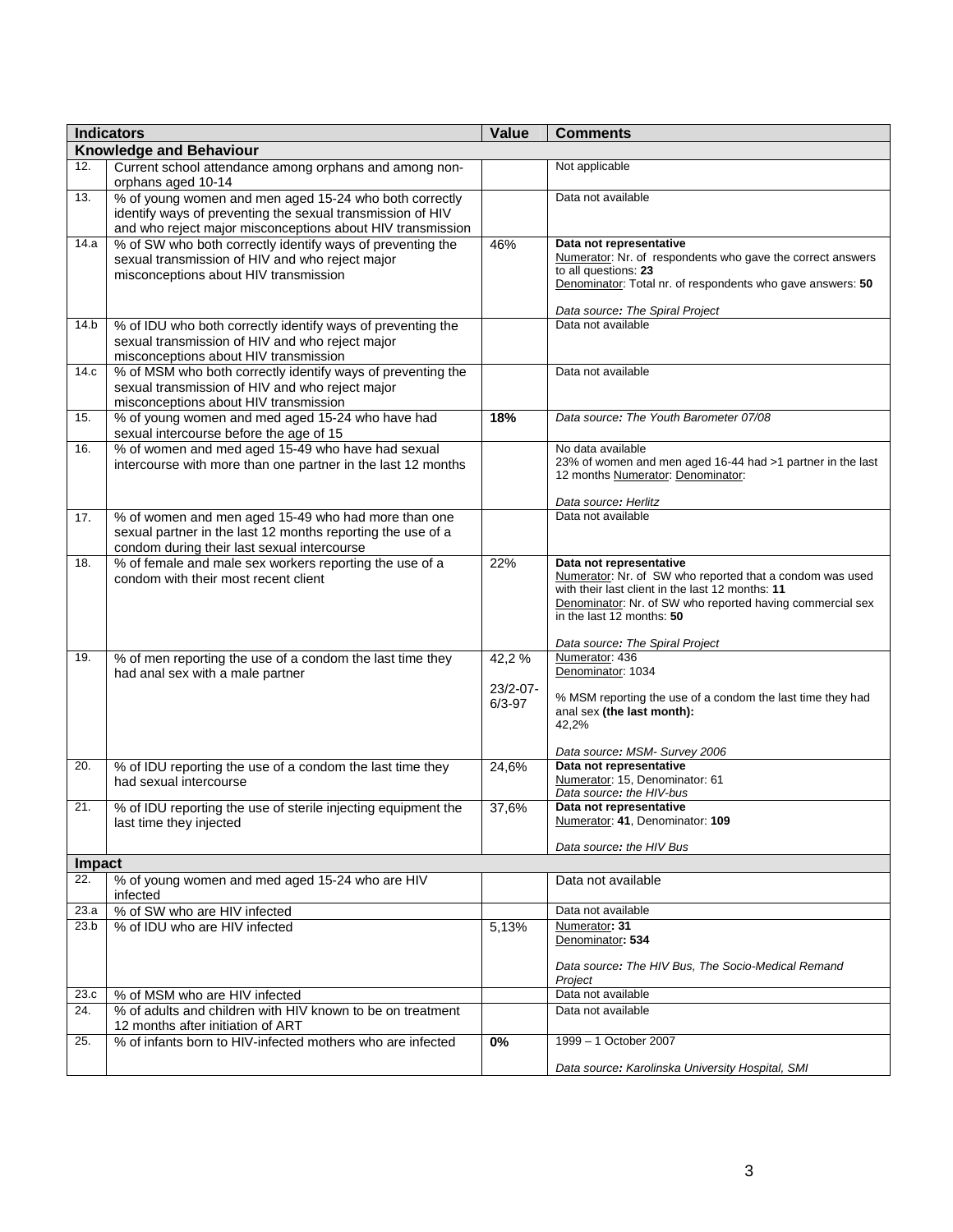## **Overview of the epidemic**

A total of 7,508 people living in Sweden have been reported infected with HIV up to and including 2006, 70 percent of those reported were men. Three routes of infection dominate: sexual intercourse between men, injecting drug use, and heterosexual intercourse. In Sweden, the two first routes of infection are most common, while most of the people infected by heterosexual activity are infected abroad, principally in high prevalence regions. The Swedish Institute for Infections Disease Control (SMI) routinely monitor surveillance data on the country of transmission, which is important epidemiological information.



#### **Figure 1***.* **Reported HIV cases the first six months 2002-2007, according to place of residence and place of transmission**

*Source: The Swedish Institute for Infectious Disease Control (SMI)* 

In 2006, 390 cases of HIV-infection were reported. Of these, 96 (24.6%) had been infected through sexual contact between men, 195 (50%) had been infected through heterosexual contact, 35 (8.9%) through injecting drug use, and six (1.5%) through mother-to-child transmission abroad. A further 58 infections were reported as "unknown route", which would include infection mechanisms such as health care received abroad. In general, the average age of the reported cases is higher than that of other sexually transmitted infections. The average age at diagnosis for those infected by the three most common routes of infection (heterosexual infection, sex between men and injecting drug use) is 35-40 years. Few of the reported cases are young people. The majority of people under 25 that have been infected with HIV have been infected prior to their arrival in Sweden.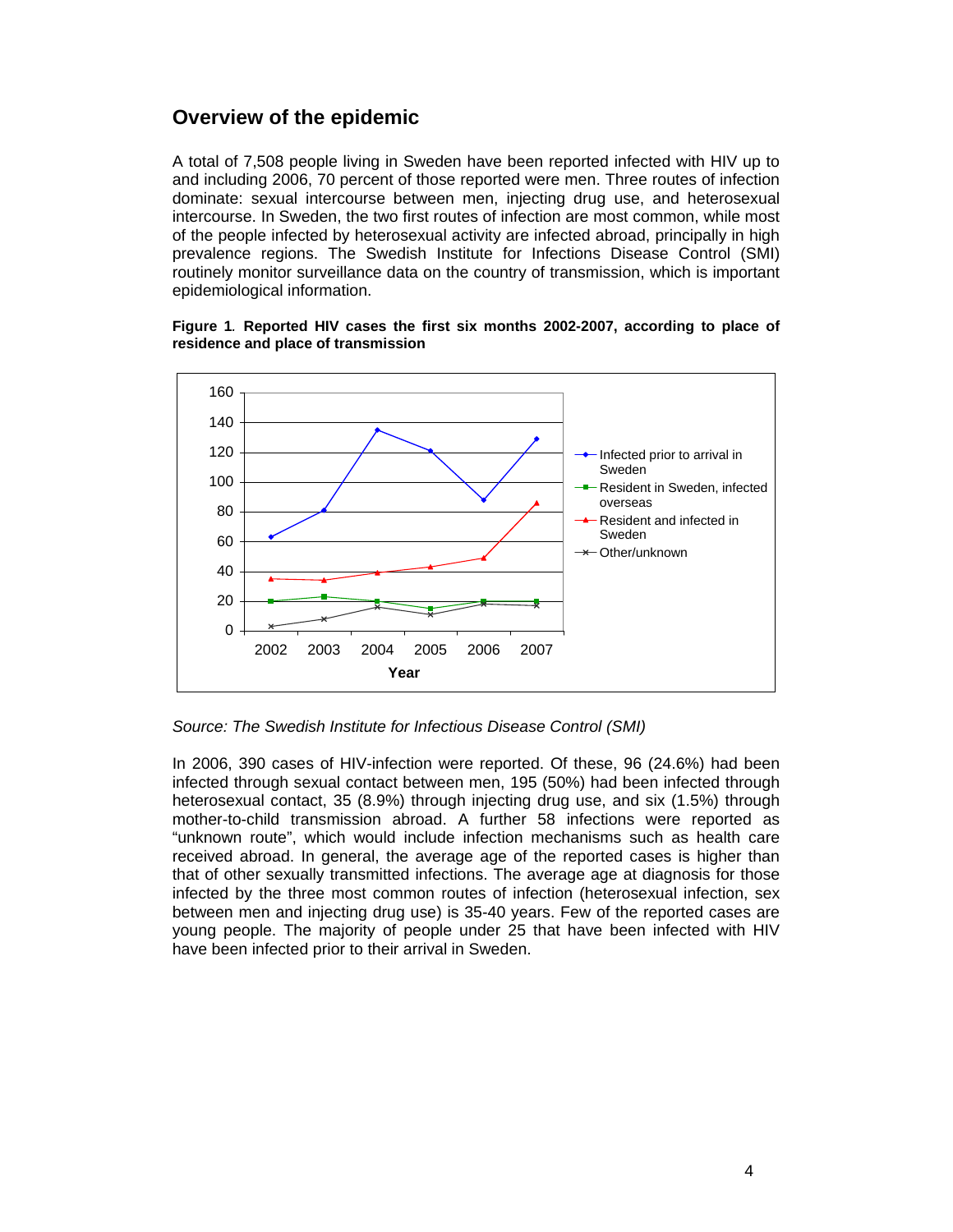### *1 January 2006-30 October 2007*

Between 1 January 2006 and 30 September 2007, 752 cases of HIV (466 men and 286 women) were reported to the Swedish Institute for Infectious Disease Control. The increase in the incidence of infection in Sweden that has been observed in recent years has continued. Figure 2 shows the distributions of the routes of infection for those infected abroad and those infected in Sweden.

**Figure 2 HIV-infections reported from 2006 up to and including September 2007, classified according to route of infection and place of transmission** 



*Source: The Swedish Institute for Infectious Disease Control (SMI)* 

#### **Sex between men**

During this period, 193 (25.6%) cases were reported where sex between men had been specified as the transmission route. Of these, 103 stated that they had been infected in Sweden, 29 were resident in Sweden and infected abroad, and half of them reported having been infected in Europe. Most of those infected before arrival in Sweden were infected in Europe. The mean age was determined to be 39 years.

#### **Injecting drug users**

Seventy-eight (10.4%) cases, 58 male and 20 female, were reported having been infected by injecting drug use. The greatest proportional increase occurred in this group. Sixty-five of those reported stated that they had been infected in Sweden and five in Europe. Information about the country of transmission was not available for eight cases. The region covered by Stockholm County Council provides 59 (76%) of the cases reported. The remaining cases are evenly distributed throughout Sweden. The mean age was 39 years.

#### **Infection by heterosexual contact**

During the period, 355 (47.2%) cases of heterosexual infection were reported, 207 (58%) of them female and 148 of them male. Most of the cases of heterosexual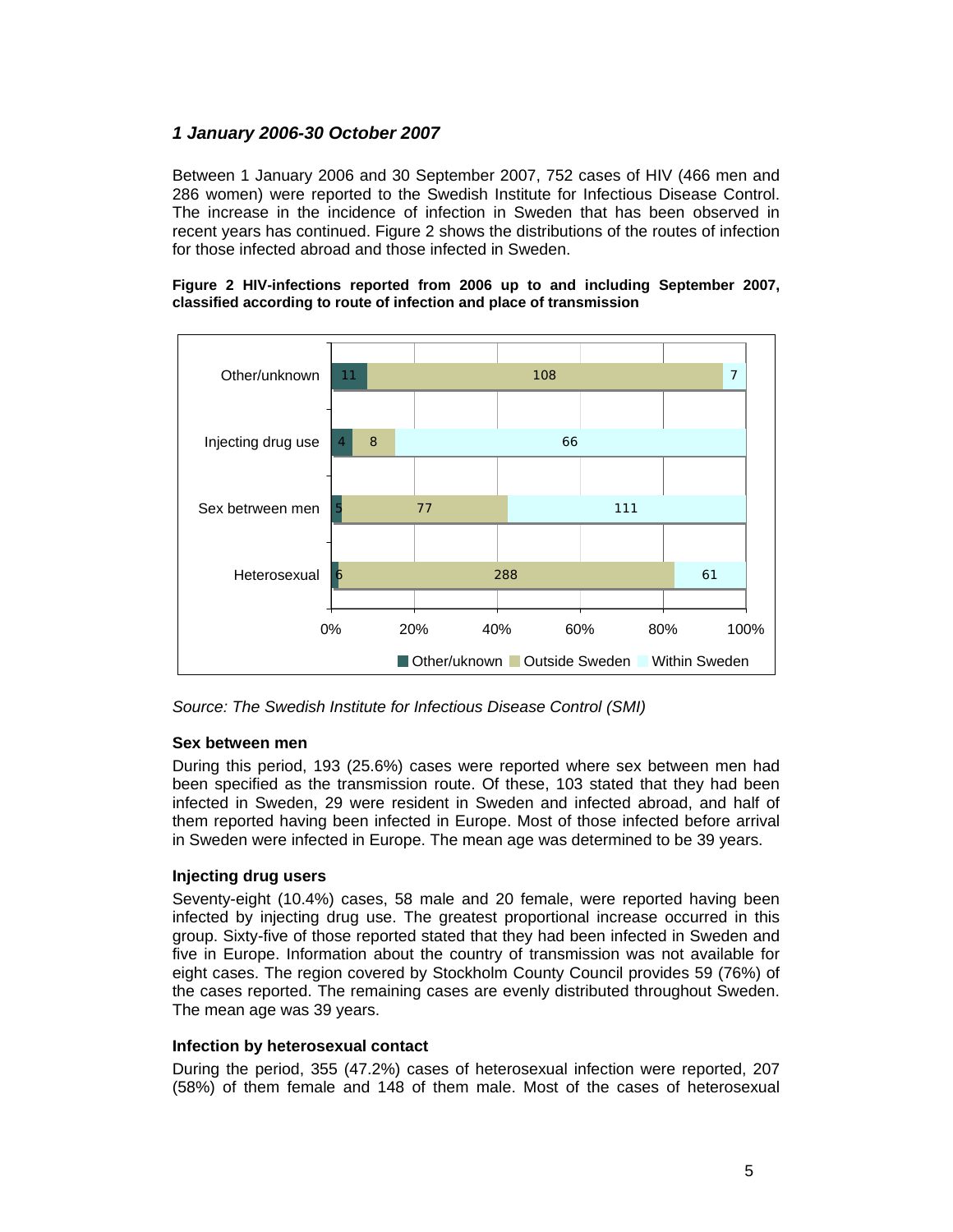infection (81%), were stated to have been infected before arrival in Sweden. The mean age of those infected by heterosexual contact was 39 years.

#### **Mother-to-child transmission**

The national screening programme for pregnant women offers testing to all pregnant women. Since 1999, there has been no known case in Sweden of a child born to a HIV-positive mother becoming infected. All reported 13 cases of mother-to-child transmission have taken place before arrival in Sweden. Eleven of the children were infected in Africa, one in Europe and one in South America.

#### **Blood Safety**

A compulsory HIV test before each donation of blood was introduced in 1985. There are approximately 250,000 active blood donors, and a further 40,000 new donors are added each year. "New donor" is here used to denote people who register as a blood donor for the first time or who return to donating blood after an inactive period of at least five years. A total of 568,314 units of blood were donated and tested in Sweden during 2006. Two cases of HIV was found among the blood donors.

#### **Estimated HIV prevalence**

There is no official estimate of the total number of HIV-infected persons (including undiagnosed cases) in Sweden. The Karolinska Institutet (KI) and the Swedish Institute for Infectious Disease Control (SMI) have estimated the total number of HIVinfected persons to be 4,790 in 2006 and 4,960 in 2007. The Communicable Diseases Act (2004:168) states that all persons, known to be infected with HIV, must have contact with a treating physician. The number of persons with such a contact has then been adjusted for an estimate of the number of persons who lack such a contact (using the figure of 15 percent as the estimated factor for unreported cases). The prevalence of HIV was estimated to be 0.054 percent as of 1 April 2007.

#### **HIV prevalence among adults and young people 15-49 years**

KI and SMI also estimated the prevalence in the age group 15-49 years. An analysis of the age distribution of HIV-infected in Stockholm (used here as proxy for the whole of Sweden) allowed the prevalence to be estimated as 0.079 percent in 2006 and 0.082 in 2007.

#### **Antiretroviral therapy**

Any person who is legally present in Sweden and needs antiretroviral therapy has access to treatment. For undocumented persons, solutions are sought locally, however official regulations do not guarantee access to antiretroviral therapy for persons whose legal status is undetermined. The costs of the treatment are covered by the national health insurance scheme. The figures presented here concerning antiretroviral therapy have been obtained from the Karolinska University Hospital in Stockholm and from the Sahlgrenska Hospital in Gothenburg. The patients at these clinics constitute approximately 65 percent of the known HIV-infected persons in Sweden. In 2006, 515 persons (498 adults and 17 children) received antiretroviral treatment. The number receiving treatment had in 2007 risen to 592, (577 adults and 15 children). According to recommendations in Sweden, treatment for an asymptomatic adult infected with HIV is started when their CD4 cell count falls below 250. The numbers presented above have been calculated based on the WHO guidelines, which define advanced HIV-infection as when the CD4 cell count is below 350.

Information concerning HIV-positive children who receive ART has been obtained from Karolinska University Hospital, at which approximately 60 percent of all known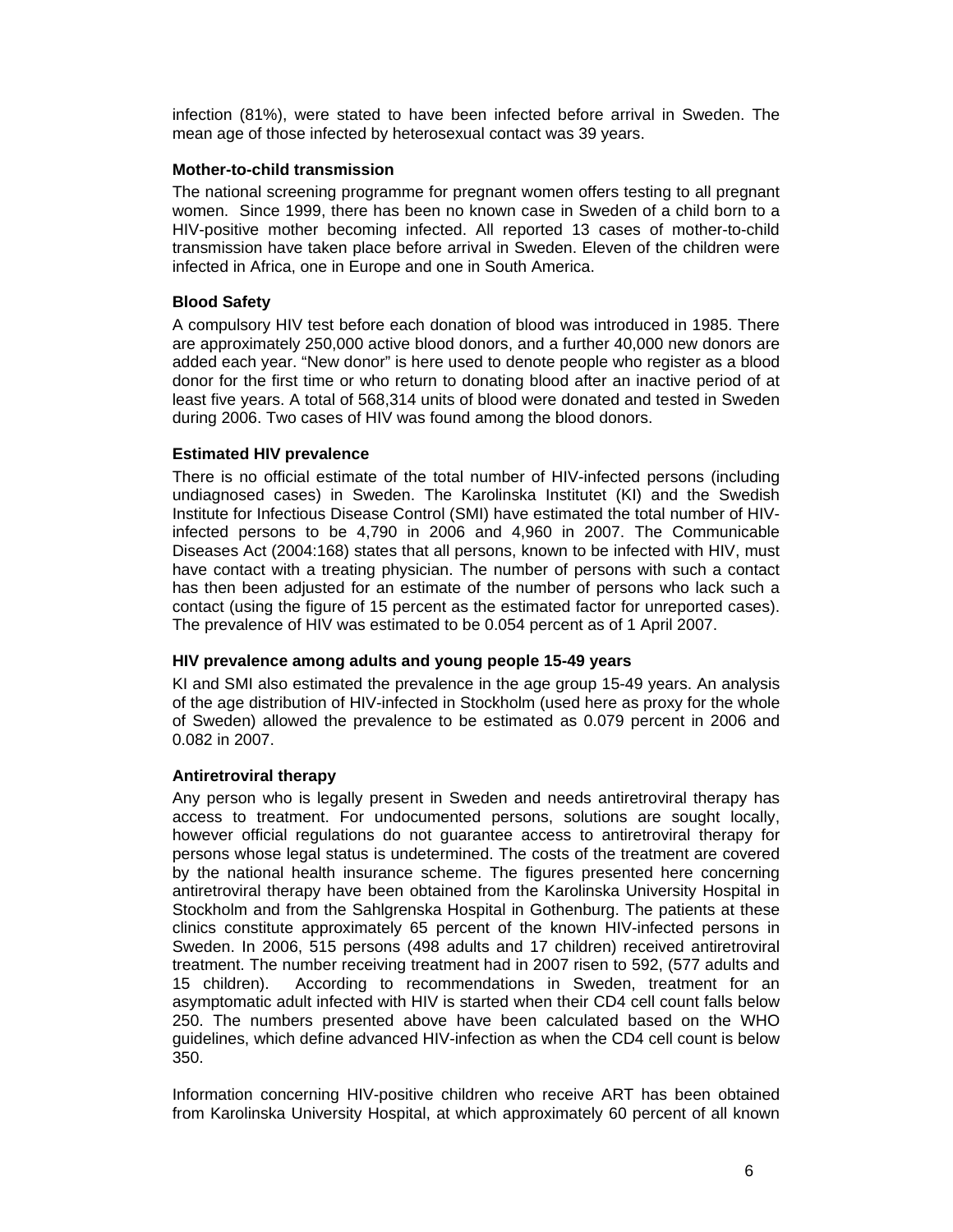HIV-positive children in Sweden are patients. The definition of severe immunodeficiency for children differs from that used for adults. The definition used in this report for children is that severe immunodeficiency is present when the CD4 cell count lies below 15 percent of the total lymphocyte count.

# **National response to the AIDS epidemic**

The Swedish government initiated a review of Sweden's HIV and STI prevention measures following the Declaration of Commitment in 2001. This review was also prompted by a worrying increase in certain sexually transmitted infections, which indicated a change in the patterns of certain risk factors. The major stakeholders involved in the response took part in the review process. The review was able to demonstrate that a great deal of good work was being carried out, but that national coordination and monitoring were nonetheless deficient in some respects. The review concluded that globalisation, new methods of communication, and changes in sexual behaviour of large groups in society placed new and more serious demands on preventive work.

# **The National Strategy**

The review resulted in a government bill that was passed in December 2005: the "National strategy against HIV/AIDS and certain other contagious diseases". The national strategy is principally a document that is to guide work in promoting health and preventing disease, and to guide the work of support for HIV-infected people and their families. It was the intention of the Swedish government through this decision to renew and update Swedish prevention efforts with the requirements posed by recent developments. Guidelines and the monitoring of treatment and other care are located within the relevant sectors and are only affected to a very small degree by this bill.

Work is currently under way to operationalize the National Strategy and to develop a monitoring and evaluation plan. The operational strategy is structured around people whose behaviour places them at greater risk, identified in the National Strategy. People whose behaviour places them at greater risk include: men who have sex with men, injecting drug users, people whose origins are in high prevalence areas, young people and young adults, people who travel abroad, pregnant women, people who are the victims of prostitution, and people who are living with HIV infection. The following national plans of action are currently being finalised, before being integrated into the operational strategy:

- a plan of action for the prevention of Chlamydia infection measures targeted at young people and young adults
- a plan of action to increase access to health checks for persons seeking asylum and newly arrived immigrant relatives
- an overall strategy for communication that is to coordinate and guide the work of communication.

The National Strategy emphasises the need for more programmatic work, and for improved monitoring and evaluation. The purely medical work of testing, care,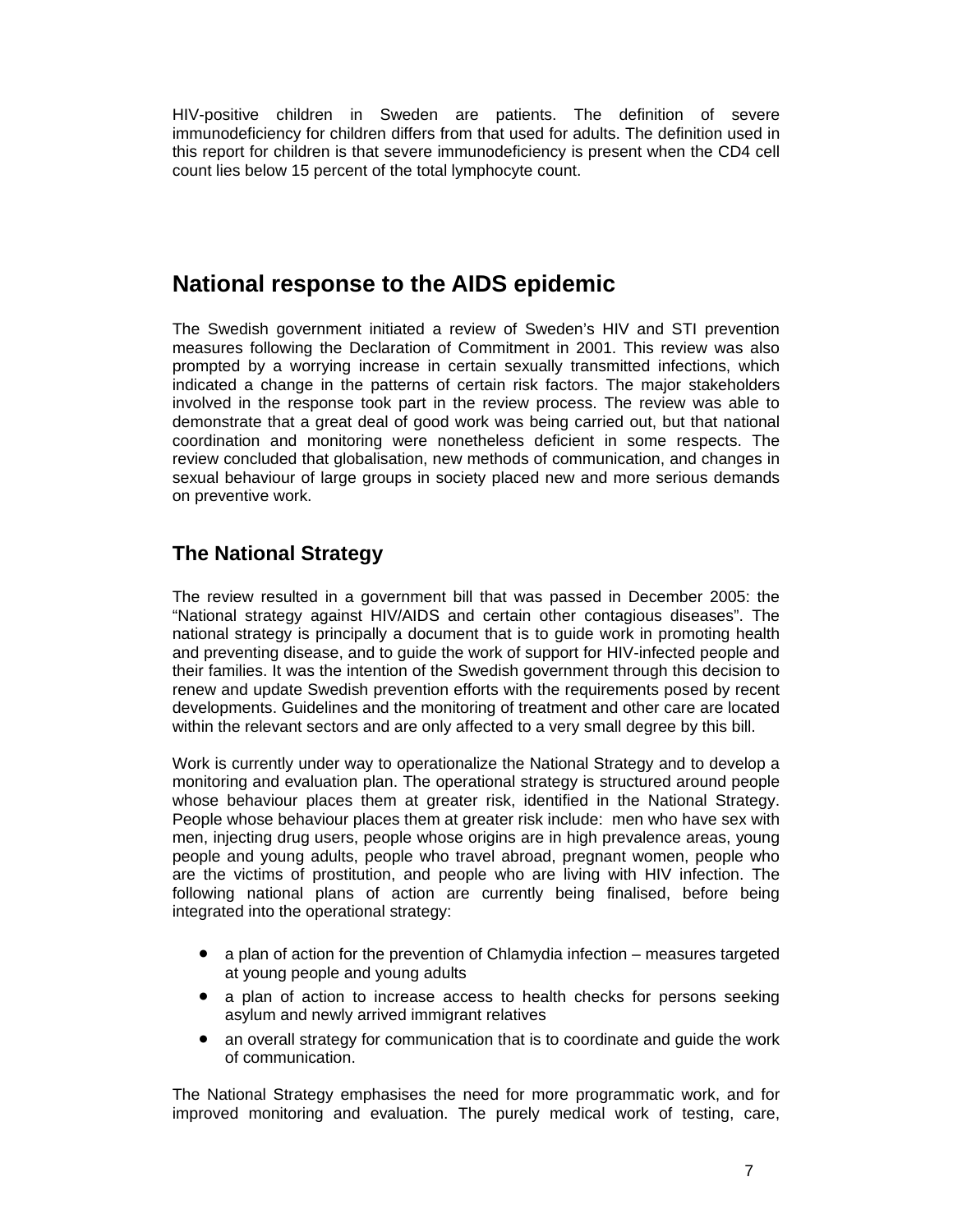treatment and support works well within the health-care sector, and maintains a high quality. Preventive counselling, however, needs to be improved. Schools provide education related to sexuality and relationships, but the quality of this education varies. Work directed towards migrants must be considerably reinforced, and the epidemiological surveillance of the situation among injecting drug users must be improved. Young men who have sex with men must be more aware of the risk of

|                | National strategy against HIV/AIDS and certain other contagious diseases                                                                                                                            |
|----------------|-----------------------------------------------------------------------------------------------------------------------------------------------------------------------------------------------------|
|                | <b>OVERALL OBJECTIVES AND INITIATIVES:</b>                                                                                                                                                          |
| ٠              | to limit the spread of HIV and other STIs                                                                                                                                                           |
| $\blacksquare$ | to limit the consequences of these infections for society and for the<br>individual.                                                                                                                |
|                | INTERIM OBJECTIVES:                                                                                                                                                                                 |
| $\blacksquare$ | The number of newly registered cases of HIV infection where the infection<br>has been transmitted in Sweden is to be halved by 2016.                                                                |
| $\blacksquare$ | HIV infection among people seeking asylum and newly arrived relatives is to<br>be identified within two months, and for others who have visited regions with<br>high prevalence, within six months. |
| ٠              | Knowledge of HIV and of AIDS and how to live with HIV is to be improved in<br>the public sector, in working life and in society at large.                                                           |

HIV-infection, as do others whose behaviour places them at greater risk, and young people and young adults in general. The use of condoms must increase significantly in Sweden. Prevention and psychosocial support must be better coordinated between the many sectors and stakeholders, both at a national level and at a regional and local level.

## **Leadership and coordination**

The National Strategy places a clear mandate for coordination of ongoing work onto the National Board of Health and Welfare, NBHW. A national council whose chairperson has been appointed by the Government has been coupled with the NBHW. The National Council for the Coordination of HIV-prevention includes representatives from important stakeholders with responsibility for the implementation of the National Strategy.

### *The National Board of Health and Welfare*

The National Board of Health and Welfare established a unit for the national coordination of HIV-prevention. The unit started its work in June 2006, and is closely associated with the National Unit for Infectious Disease Control. The Unit for HIV Prevention is responsible for the national day-to-day operational work for planning, coordination and monitoring. Its tasks are as follows: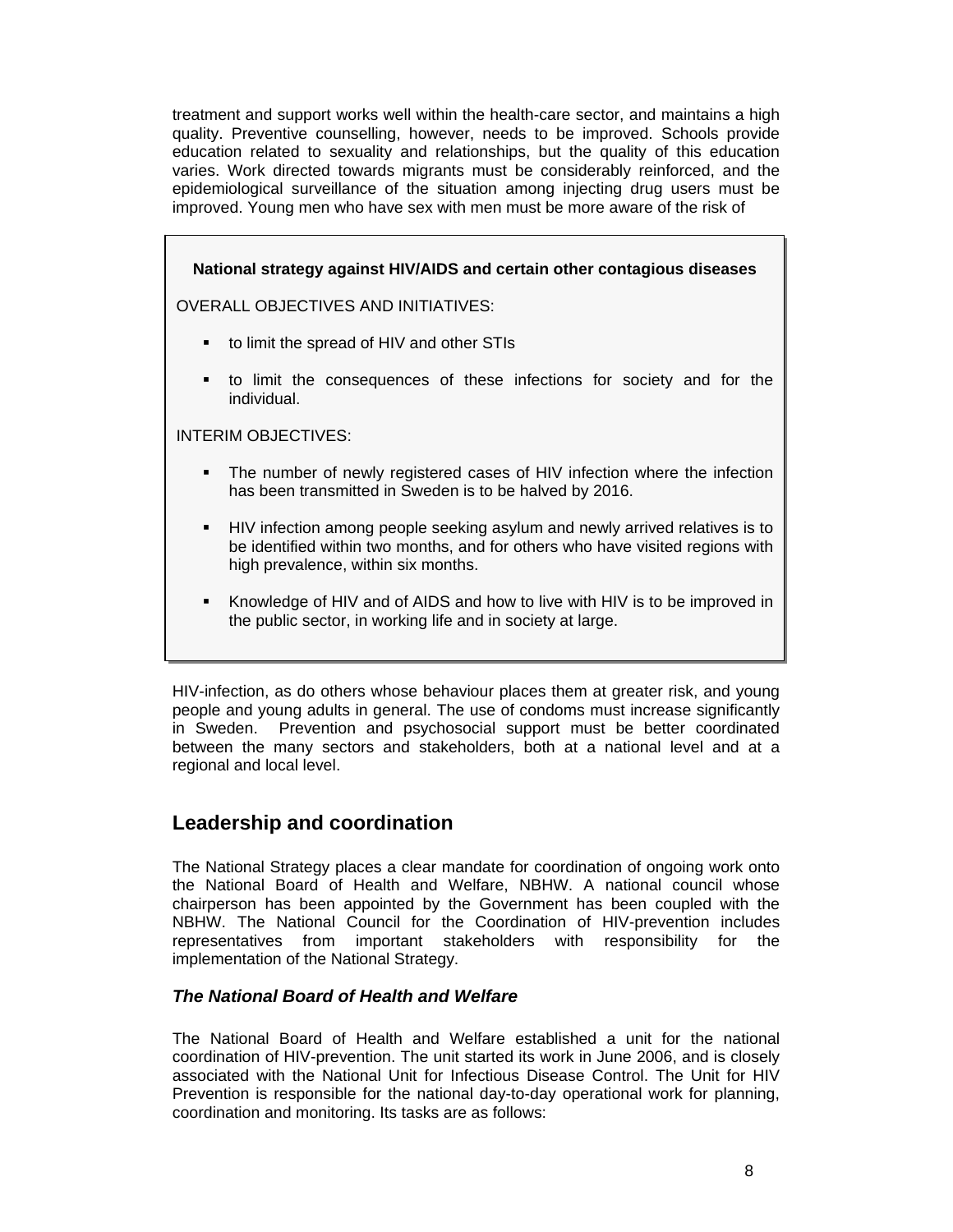- to develop plans of action and operative objectives, including overall strategies for communication
- to develop a comprehensive country-level planning and monitoring document with indicators
- to coordinate at the country level and to support coordination at the regional level
- to distribute and monitor the government grant, as commissioned by the government
- to initiate and evaluate initiatives, and to by other methods deepen knowledge about preventing HIV
- to deliver each year strategic background information in preparation for the national budget and in preparation for the agreement to be reached with the Swedish Association of Local Authorities and Regions
- global analysis and monitoring of the situation of people whose behaviour places them at greater risk
- to follow the international development and take part in EU collaboration on issues related to HIV
- to function as secretariat for the national council for HIV prevention.

The Unit for HIV Prevention has regular meetings with 24 nominated collaborators for county councils and city municipalities, and with the organisations that receive government funds.

#### *Mechanisms for the control of grants to county councils and city municipalities*

Sweden is politically decentralised, with independent government authority at regional and local levels, each with the power to collect tax. The county councils are responsible at the regional level for health care and public health work. The municipalities have a certain responsibility for public health work at a local level, and they are responsible for schools and social care. They both plan and execute their work independently following national guidelines. The national government cannot direct the regional and local level to carry out initiatives that are not provided with funding or that are not legally regulated. The government grant for the prevention of HIV and STIs is used as guiding mechanism. County councils and city municipalities can apply for grants that are intended to finance three areas:

1. grants to components of work that is of national interest from the perspective of prevention and that is located in the city regions. Most of those infected with HIV are found in these geographical regions, as are those whose behaviour places them at greater risk, and other general risk factors.

2. grants to develop regional centres of expertise and to support knowledge development and coordination.

3. grants to renewal and implementation of preventive measures and safer sexual behaviour throughout Sweden.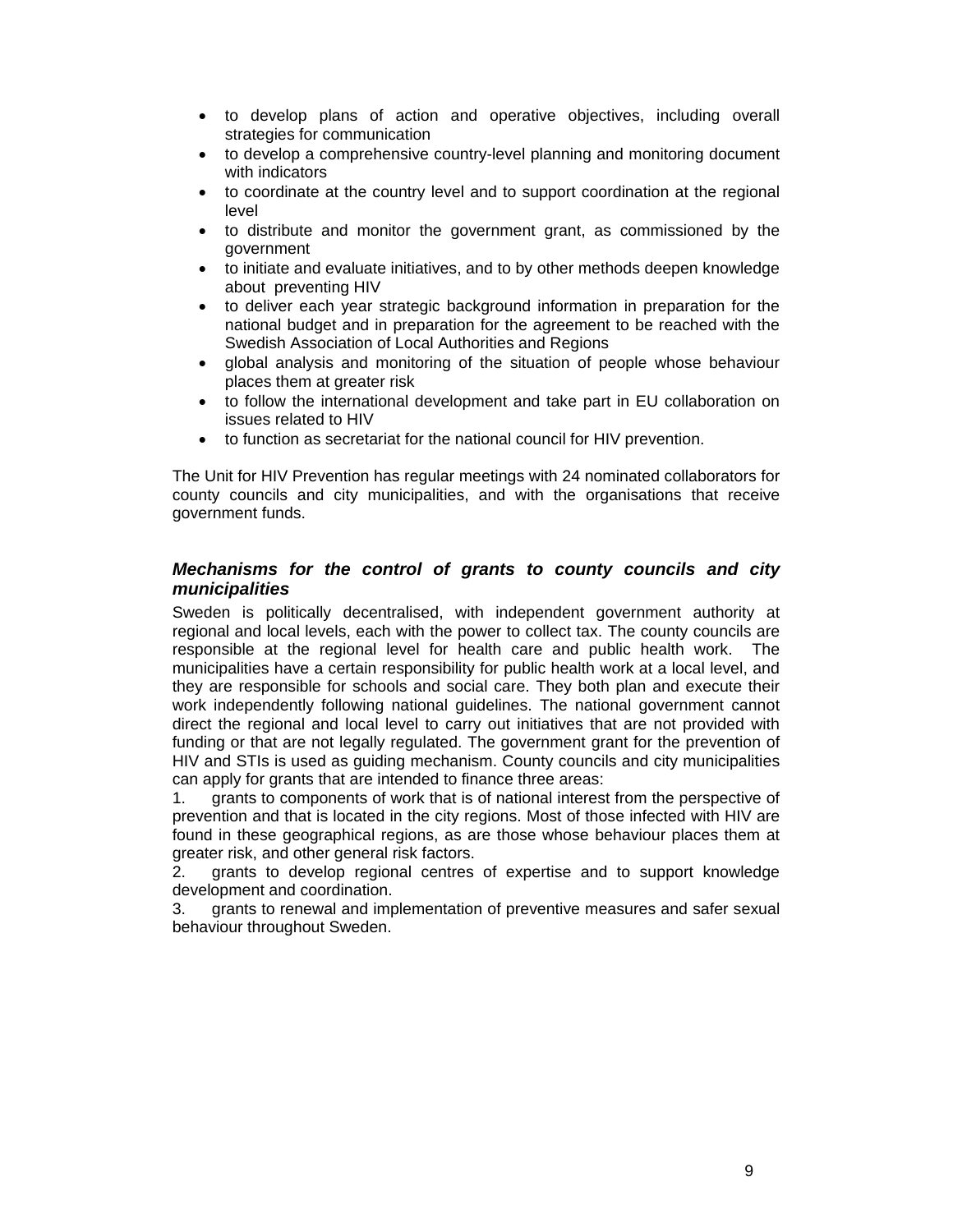# **Prevention and Behaviour**

#### **HIV testing**

 $\overline{a}$ 

Due to anonymous testing, the number of individuals who take a test for HIV cannot be determined. Legislation from 1986 (SFS 1986:198) allows a person who so desires, to be tested for HIV anonymously, with what is known as a "reserve number" that is used instead of the name and civil registration number. If the result of the test is positive, the identity of the person must be revealed to the treating physician. All cases of HIV that are diagnosed are reported as specified by the Communicable Diseases Act using a code number, so as not reveal the identity of the person to the County Medical Officer of Communicable Disease Control and to the Swedish Institute for Infectious Disease Control.

Anyone who suspects or knows that he or she has been infected with HIV is obliged by the Communicable Diseases Act to visit a physician and take an HIV test. Contact tracing is also compulsory, and this means that a physician who makes a diagnosis of HIV infection is obliged to trace the patient's contacts or to ensure that other health care personnel with the required skills carry out the contact tracing. The patient in turn is obliged to provide all information that he or she is able to provide about persons with whom he or she has had sexual contact or shared non-sterile injecting equipment, and who may be infected. Any person designated as a contact in the contact tracing is obliged to take an HIV test.

The responsibility for providing counselling and testing for people whose behaviour places them at greater risk and for providing client-initiated testing rests with the health and medical care systems. A national screening programme for HIV is used solely for pregnant women and blood donors. Apart from these provisions, there are no special recommendations, national screening programmes for HIV testing or national prevalence studies for groups or individuals whose behaviour places them at greater risk, except for an agreement between the government and the county councils that responsible authorities are to offer health counselling and health checks to newly arrived refugees and those seeking asylum.

Targeted clinics that offers counselling and testing to men who have sex with men are available in Stockholm and Gothenburg, and special initiatives targeted at injecting drug users are also available in the major cities in the form of health checks for persons remanded in custody and special clinics for the homeless. Needle and syringe exchange programmes are currently in place only in Malmö and Lund in the Skåne Region Venereology clinics are available at all county hospitals and at some other hospitals in the large cities. These routinely offer HIV testing to all who attend for an STI examination. Furthermore, HIV testing does take place to a certain extent at youth centres and within the framework of other health care such as clinics of infectious diseases and within primary health care.

Current information about the number of HIV tests carried out each year is not available at the national level. In a survey conducted 2007, a total of 3,008 people answered the question of whether they had been tested for HIV and, if so, in what context.<sup>1</sup> The results show that it is most common for people to get tested in relation to pregnancy and blood donation. For client initiated testing, it is most common for

<sup>&</sup>lt;sup>1</sup> Cleas Herlitz, HIV/AIDS in Sweden 1987-2007: Knowledge, attitudes and behaviours of the general population during 20 years, Dalarna Research Institute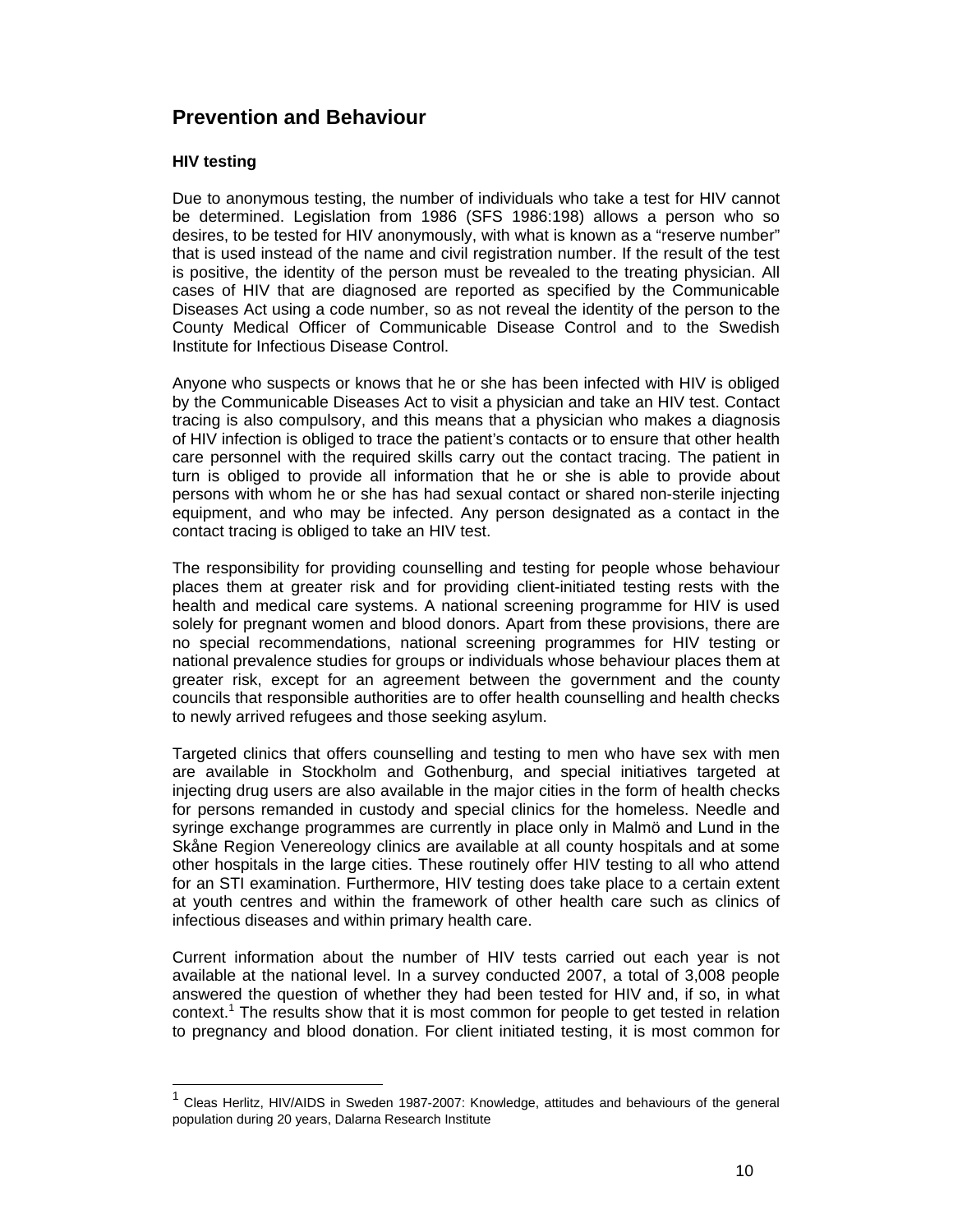men in the age group 25-34 and women in the age group 20-24 to have been tested for HIV.

| Men       | Blood donation % | Pregnancy %    | Client initiative % | Other reason % |
|-----------|------------------|----------------|---------------------|----------------|
| $16 - 17$ |                  | ۰              | 2                   | 0              |
| $18 - 19$ | 2                | ۰              | 2                   | 2              |
| $20 - 24$ | 5                | ۰              | 5                   | 3              |
| $25 - 34$ | 12               | ۰              | 9                   | 5              |
| $35 - 44$ | 8                | ٠              | 2                   | 4              |
| $16 - 44$ | 8%               | ۰              | 5%                  | 4%             |
| Women     |                  |                |                     |                |
| $16 - 17$ |                  | $\overline{2}$ |                     | $\overline{2}$ |
| $18 - 19$ | 5                | 2              | 5                   |                |
| $20 - 24$ | 9                | 7              | 8                   | 4              |
| $25 - 34$ | 9                | 29             | 6                   | 3              |
| $35 - 44$ | 6                | 9              | 2                   | 3              |
| $16 - 44$ | 7%               | 14%            | 4%                  | 3%             |

**Table 1. People who had been tested for HIV, for various reasons in the period 2004-2006, classified by sex and age. (%).** 

*Källa*: Herlitz, HIV/AIDS in Sweden 1987–2007.

#### *Men who have sex with men*

Men who have sex with men (MSM), is the group in which the greatest endemic spread of HIV-infection is occurring. The annually reported cases of HIV in this group have remained comparatively stable, taking the relatively low numbers into account, with small changes between the years 2000 and 2006. However, the incidence for the whole period has increased by approximately 25 percent: 73 cases were reported in 2000, which is to be compared with 96 in 2006. The first half of 2007 has seen a more distinct increase in this trend, with 62 cases being reported in which sex between men has been given as infection route, to be compared with 38 cases in each six-month period during the preceding five-year period.

The transmission of HIV among men who have sex with men takes place most often in Sweden. In those cases in which infection has occurred outside of Sweden, it is most common that it has occurred in Europe. The mean age was, as previously, 39 years. The newly reported cases of HIV infection for men who have sex with men were mainly concentrated to the major urban areas of Stockholm, Gothenburg and Malmö. These accounted for 90 percent of the cases nationally.

#### **Required measures, as specified by the National Strategy**

The National Strategy argues, based upon the epidemiological situation, that preventive measures aimed at men who have sex with men should be given a high priority. Special information initiatives are needed for people whose background lies in cultures that have a less tolerant view of men who have sex with men. The role of NGOs in preventive work is emphasised as being particularly important. Regular HIV testing and counselling must be offered to a greater extent to men who have sex with men outside of that offered by the specialist clinics. Knowledge within the field of the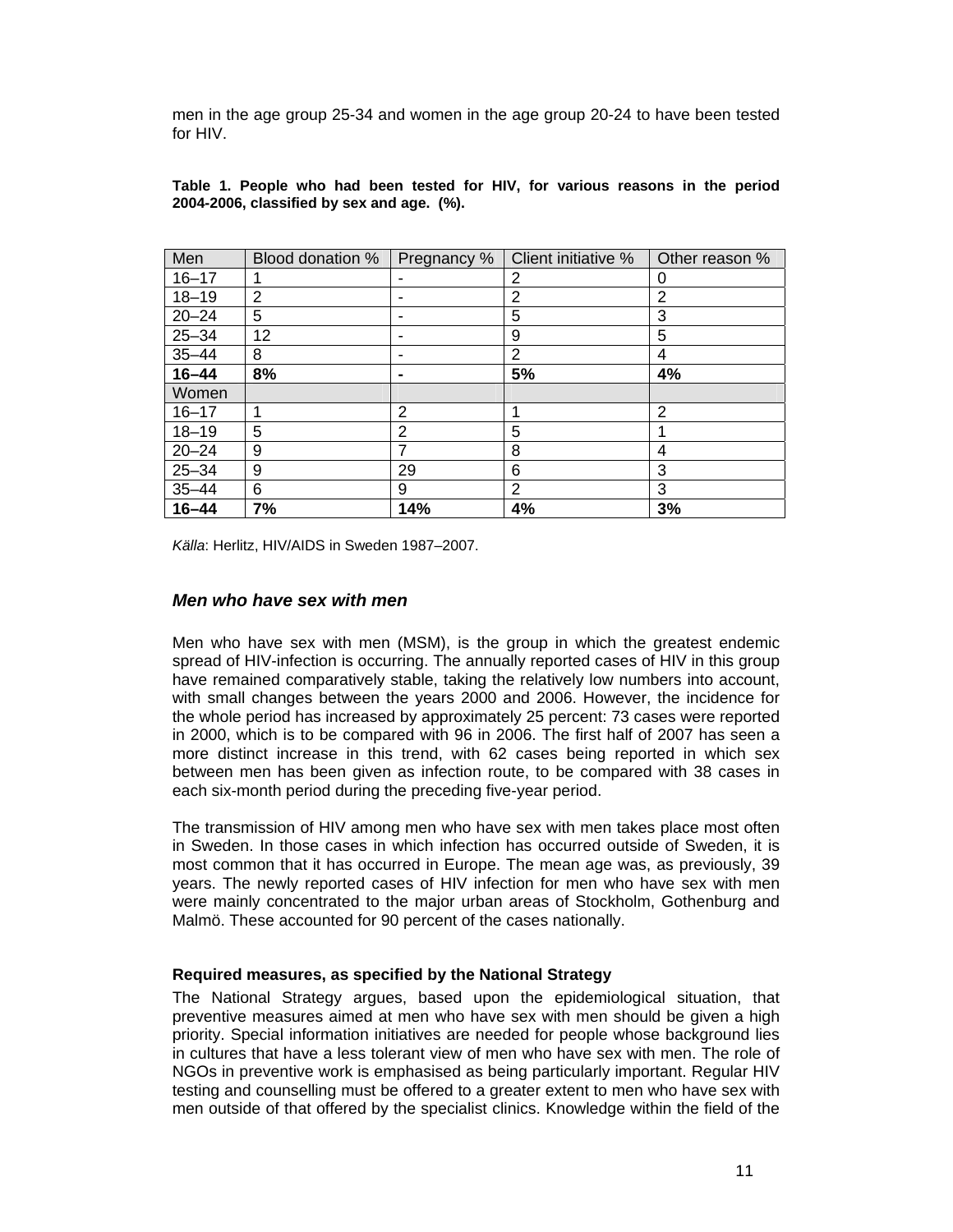behavioural sciences, and epidemiological surveillance and analysis must be reinforced for this group.

#### **Knowledge and behaviour – a baseline study**

A baseline study of men who have sex with men commissioned by the NBHW was carried out during 2006, (*the MSM- survey 2006*). An initial report of its findings will be published at the end of 2007. The aim of the study has been to survey sexual behaviour, testing habits, knowledge needs and the need for HIV preventive measures of men who have sex with men in Sweden. Data collection took place through targeted advertising in the largest Swedish Internet community, www.cruiser.com, the principal target of which is homosexual and bisexual men and women. A total of 2,564 men who have sex with men respondents are included in the final analysis, which constitutes a representative sample on which to base the design of future preventive work.

#### **Testing**

The baseline study showed that it is most common for men who have sex with men to be tested for HIV at special health centres for MSM. As many as, 42 percent of the men in the study, had had their most recent HIV test at such a clinic. For the younger men in the study, 31 percent had had their most recent HIV test at a youth centre and this illustrates how important the  $LEBT<sup>2</sup>$ -expertise at youth clinics throughout Sweden is.

#### **Table 2. Percentage of men who have sex with men that received an HIV test in the last 12 months**

|               |            | nen |
|---------------|------------|-----|
| $\cdot$ / 3 % | $\%$<br>R. | о   |

#### *Source: The MSM- Survey 2006*

The study does not reveal how many of the men who had tested for HIV in the last 12 months, had also received a test result. According to Venhälsan, a specialist clinic in Stockholm targeting men who have sex with men, it is very uncommon for persons that have been tested not to receive their test results. The clinic tests approximately 3,000 men who have sex with men each year, and more than 99 percent of men tested collect their test result within one month.

The prevalence of HIV among men who have sex with was estimated in 2005. The prevalence of men who have sex with men among the male population in the age range 16-69 years was estimated to be 2.5 percent<sup>3</sup> and this allowed the prevalence of HIV among men who have sex with men to be estimated to be 2 percent. The prevalence in the large urban areas Stockholm, Gothenburg and Malmö is higher than it is in the country as a whole.

#### **Protected and unprotected anal intercourse**

The baseline study shows that just over seven of ten men had had their last sexual contact with someone that they knew previously (their partner or boyfriend, a regular

 $\overline{a}$ 

 $^2$  LGBT- Lesbian, Gay, Bisexual and Transgender

<sup>3</sup> Lewin, Fugl-Meyers, Helmius, Lalos & Månsson, 1997, Macdonald et al., 2004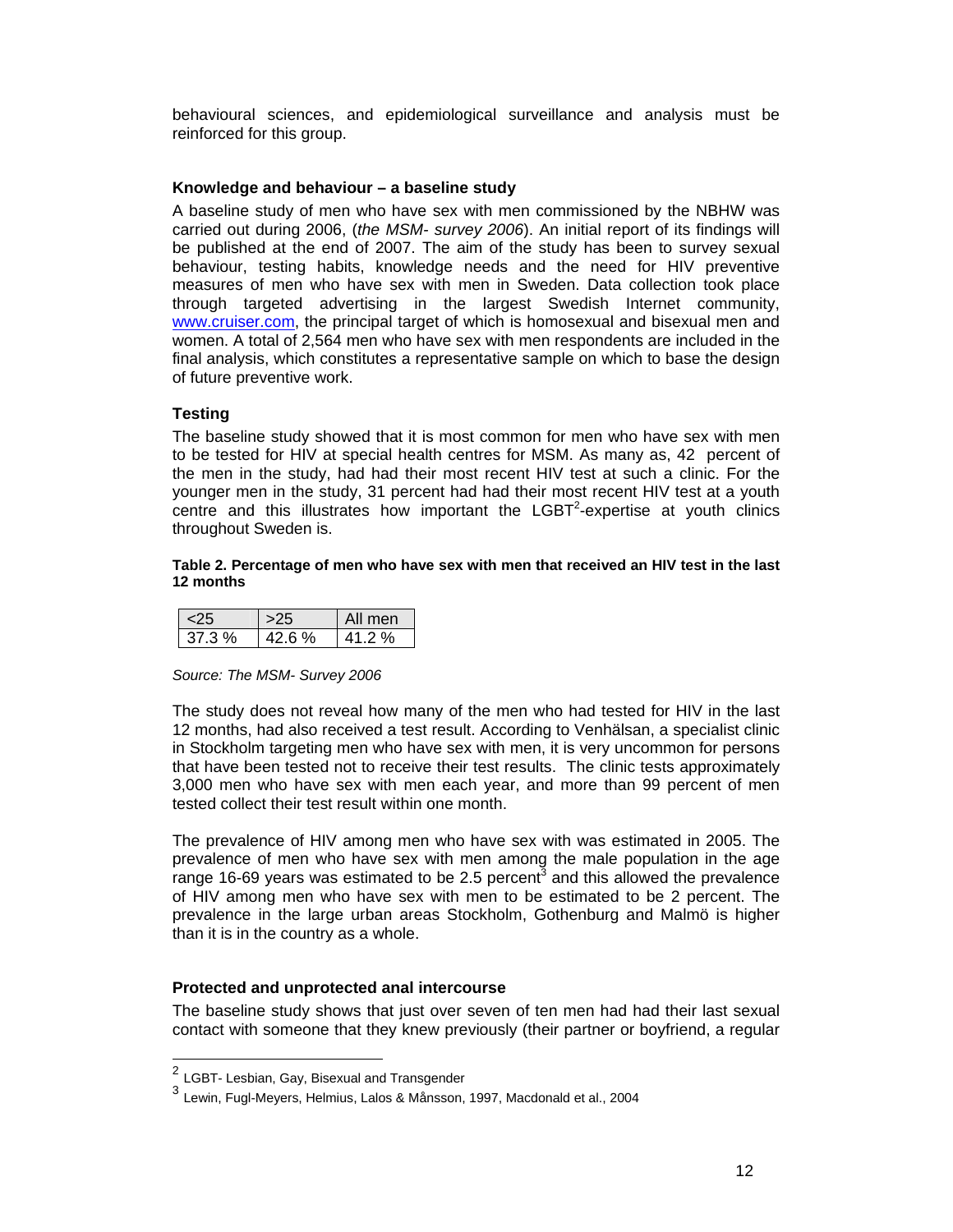sexual contact or a casual sex partner who was known from previously). Thus, it is less frequent for these men to have sex with someone who is totally unknown.

Research and literature studies show that sexual practices and the use of condoms vary to a large extent, depending on whether sex is with a "regular partner" or with a "casual sexual contact". Unprotected anal intercourse is significantly more common in the context of a relationship in which the partner is known than it is in sexual contact with a more casual partner, outside of the stable relationship.

Just under half of the respondent in the study were living in a stable relationship. It has been shown to be relatively uncommon to use a condom systematically within such a relationship. Table 3 shows condom use within the relationship. The figures are nearly inversed for sexual contacts outside of the relationship, table 4.

| Table 3. Condom use within the relationship (%), classified by age |  |  |
|--------------------------------------------------------------------|--|--|
|--------------------------------------------------------------------|--|--|

| Age                                                      | $25$ | $26 - 35$ | $36 - 46$ | >47 |
|----------------------------------------------------------|------|-----------|-----------|-----|
| Yes                                                      | 16   | 14        | 14        | 14  |
| <b>No</b>                                                | 73   | 75        |           | 46  |
| Have not had anal intercourse the last   10<br>12 months |      |           | 14        | 40  |

| Table 4. Use of condoms outside of the relationships (%), classified by age |  |  |  |  |  |  |  |
|-----------------------------------------------------------------------------|--|--|--|--|--|--|--|
|-----------------------------------------------------------------------------|--|--|--|--|--|--|--|

| Age                                        | $25$ | $26 - 35$ | $36 - 46$ | >47 |
|--------------------------------------------|------|-----------|-----------|-----|
| Yes                                        |      | 30        | 40        | 40  |
| No                                         | 16   | 20        | 15        | 16  |
| Have not had anal intercourse outside   64 |      | 50        | 46        | 44  |
| of the relationship the last 12 months     |      |           |           |     |

#### *Source: The MSM- Survey 2006*

Table 5 below presents the percentages of men reporting condom use the last time they had anal sex with a male partner. It is, unfortunately, not possible to report the exact denominator for UNGASS indicator nr.19: (number of respondents who reported having had anal sex with a male partner in the last six months). The baseline study used a different denominator, namely: number of men who reported having had anal intercourse with a man during the preceding *month*.

#### **Table 5. Men reporting the use of a condom the last time they had anal sex with a male partner**

|      | -nen- |
|------|-------|
| $\%$ | $\%$  |

#### *Source: The MSM- Survey 2006*

The table above shows that 42, 2 percent of the men reported condom use last time they had sex with a male partner. It is clear that younger men tend to be engaged in high-risk sex to a greater extent than older men. Only 38 percent of the men below 25 years used a condom during their most recent anal intercourse, while 43.7 percent of men above 25 years did. The younger men are also clearly the greater risk-takers when it comes to unprotected anal intercourse during the last twelve months and unprotected intercourse with a partner outside of the relationship who's HIV status is unknown (see Table 6). It is too early to draw any conclusions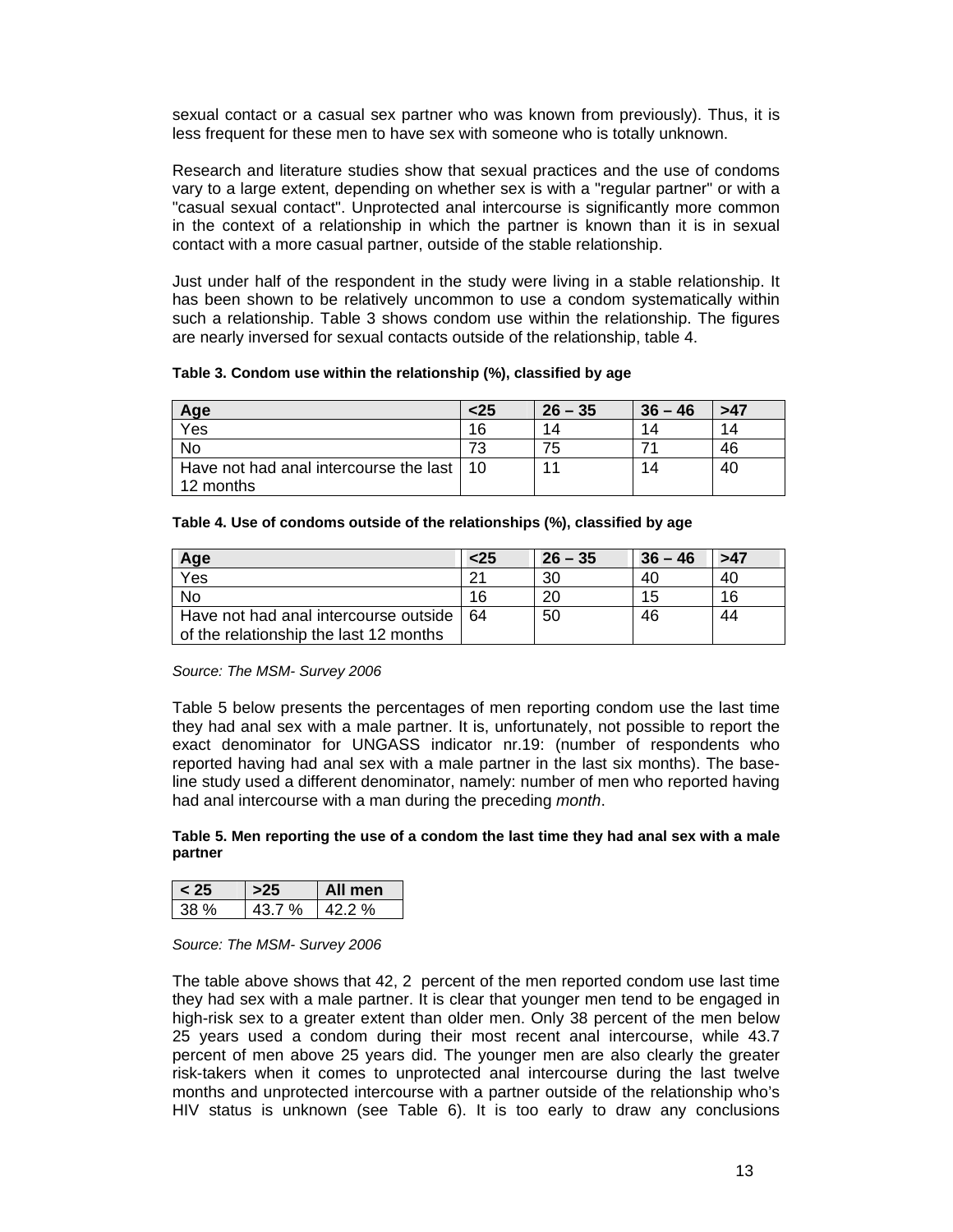concerning risk-taking among the men in the study since most of the unprotected intercourses have taken place with a partner or boyfriend. It is possible in these relationships to use a joint HIV test in order to obtain knowledge about the HIV status of the other person. A more detailed analysis is required before any conclusions about risk-taking can be drawn.<sup>4</sup>

#### **Table 6. High-risk behaviour classified by age (%)**

| Age                                                                                                                                    | $25$ | $26 - 35$ | $36 - 46$ | >47 |
|----------------------------------------------------------------------------------------------------------------------------------------|------|-----------|-----------|-----|
| Unprotected anal intercourse during the last<br>12 months                                                                              | 60   | 55        | -53       | 40  |
| Unprotected anal intercourse with a partner of   14<br>unknown HIV status outside of the<br>relationship (on the most recent occasion) |      | 9         |           |     |

*Source: The MSM- Survey 2006* 

#### **Knowledge needs**

Preliminary results from the base-line study show deficient knowledge among younger men who have sex with men with respect to routes of infection, assessment of risk, and strategies for safer sex. The young men also told of needs for information and knowledge that were not satisfied, and gave details of the areas in which they themselves considered that they needed more knowledge. There are very clear differences in the needs of different age groups. Men in the youngest age group generally express a significantly higher need for knowledge than other men in the study (see Table 7).

| The Knowledge needs among MSM                     | $25$ | $>25$ | All men |
|---------------------------------------------------|------|-------|---------|
|                                                   |      |       |         |
| Men who consider that they do not have sufficient | 50   | 31.7  | 36.9    |
| knowledge of HIV                                  |      |       |         |
| Men who consider that they do not have sufficient | 14.9 | 10.5  | 117     |
| knowledge of safe sex                             |      |       |         |
| Men who consider that they do not have sufficient | 30.3 | 16.1  | 20      |
| knowledge of how to avoid condom breakage         |      |       |         |
| Men who consider that they do not have sufficient | 61   | 47.8  | 51.4    |

| Table 7. The knowledge needs among men who have sex with men (%) |  |
|------------------------------------------------------------------|--|
|                                                                  |  |

#### *Source: The MSM- Survey 2006*

l

knowledge of what it is like to live with HIV

The differences in need for knowledge are greatest for knowledge about HIV. Of men under 25 years, 50 percent state that they consider that they do not have sufficient knowledge of HIV. For the men who consider that their knowledge of how to practice safer sex is insufficient, the relatively low figure can be seen as confirmation that the work to promote HIV prevention based on a positive attitude to sexuality has been successful. The fraction of men who consider that they have insufficient knowledge in this field is low in both age groups, but is still higher among the younger men than among the older.

 $4$  The analysis will be first published in a report from Malmö University at the end of 2007.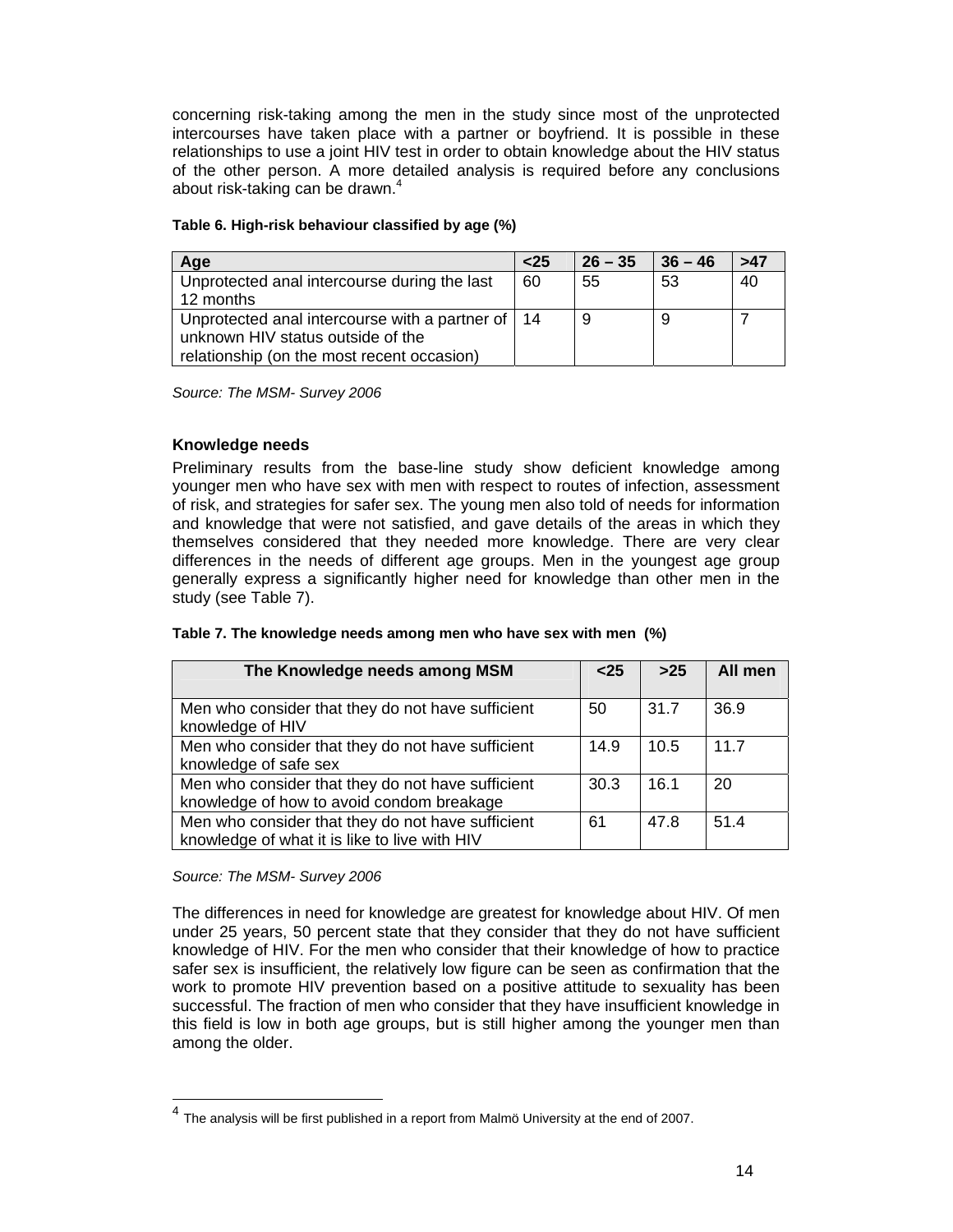#### **Important activities 2006-2007, and initiatives with high priority in 2008**

Extensive initiatives have been started during 2006 and 2007 in collaboration with research institutes, NGOs and the NBHW concerning the development of knowledge and methods, and concerning research into behaviour of men who have sex with men. The results from the "MSM Survey 2006" are being analysed during 2007, and will be presented to all interested partners in the field of prevention towards the end of the year. A summary of evidence-informed methods for prevention directed towards men who have sex with men has been prepared during 2007, under commission from the NBHW. Initiatives in education concerning the implementation of working methods and measures that have proved to be effective in action plans and programmes have been started in 2007. Thus, the areas given priority in 2008 are:

- initiatives for young men who have sex with men
- initiatives for men who have sex with men whose ethnic background is not **Swedish**
- the implementation of evidence-informed methods for prevention, and testing and counselling
- initiatives within communication particularly targeted at gay tourism.

#### *Injecting drug users*

A total of 35 HIV-positive persons were reported during 2006 where the route of infection was specified as the injection of drugs. This was 40 percent higher than the figure for 2005. The greatest increase was noted in Stockholm, where 29 cases were reported in 2006, to be compared with 20 reported cases in 2005.

During the first six months of 2007, 29 cases of infection by this route were reported. The infection was reported to have taken place in Sweden for 25 of these, and all except one of these 25 had been infected in Stockholm. The figures can be compared with a mean of eight cases for each of the preceding 5 years, a comparison that shows that the greatest proportional increase is taking place among those who inject drugs. Furthermore, it is worth noting that the fraction of women in the reported group has increased significantly. This fraction has been approximately 10% in recent years, while one third of the total number of reported cases among injecting drug users in 2007 have been women.

#### **Risk factors**

The most important risk factor contributing to the spread of HIV-infection among injecting drug users is the substance addiction itself. This contributes to increased high-risk behaviour in the form of the use of non-sterile injecting equipment, and unprotected sex.

Results from a study carried out by The Socio-Medical Remand Project, show that approximately 60 percent of remanded injecting drug users have either used someone else's equipment or allowed someone else to use their equipment over the last 12 months. Results from a corresponding project, the field project The HIV Bus, showed that only 41 percent of the respondents had used sterile injecting equipment last time they injected.

Low condom use is a potential risk factor for infection by HIV of injecting drug users. Results from The Socio-Medical Remand Project show that only 15 percent of users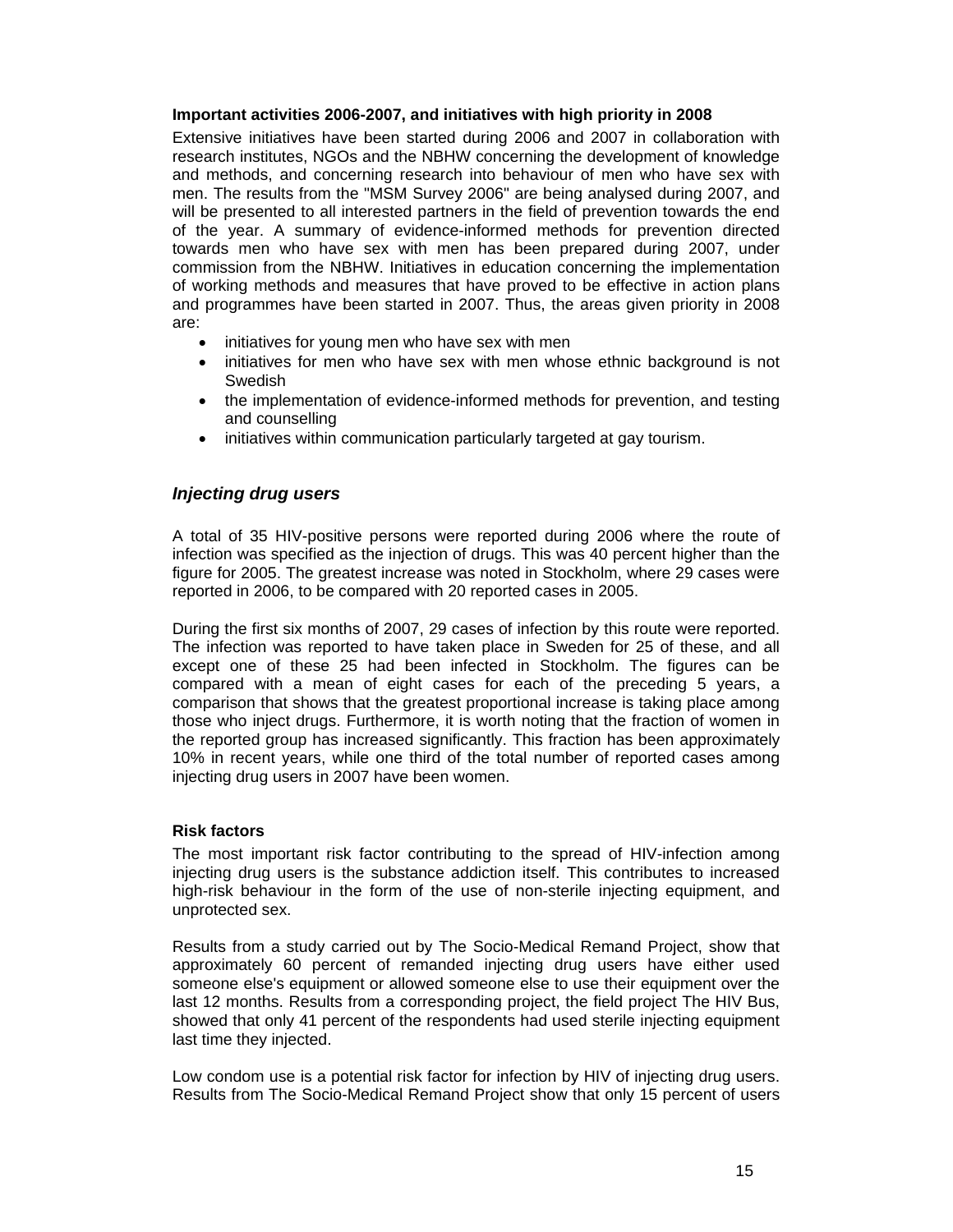used a condom during their most recent intercourse. The corresponding figure from the respondents in The HIV Bus was 19 percent.

#### **Required measures as specified by the National Strategy**

The National Strategy states that recruitment of new injecting drug users must decrease. Furthermore, the opportunities for readily available testing for persons who inject drugs must be improved, as must information and reliable counselling. There should be a greater focus and more investment in interventions against the spread of hepatitis B and hepatitis C infection. Epidemiological surveillance and analysis in this field also require reinforcement.

#### **Injecting equipment exchange**

One component of National Strategy has been the introduction of the *Act (2006:323) Relating to the Exchange of Syringes and Cannulae.* The aim has been to prevent the spread of HIV-infection and the spread of other blood-borne infections among people who inject drugs. The act came into force on 1 July 2006, and makes it possible for the county councils to start injecting equipment-exchange programmes. There are currently two established needle and syringe exchange programmes, based at Clinics for Infectious Diseases, one in Malmö, the other in Lund. The programmes have developed from being purely HIV preventive initiatives, to become a broad forum for medical and psychosocial support. The programmes have been run as projects since the 1980s, and the introduction of the act has allowed them to becoming permanent. The possibility of further county councils establishing such programmes has been discussed, but it requires the county council to collaborate with municipal drug-user care programmes. The NBHW is responsible for granting permission, and for the regulations determining the application process, staffing, organisation, programme and reporting procedures. Permission may be granted for a maximum period of two years at a time.

The programmes in Malmö and Lund receive approximately 14,000 visits a year from a total of approximately 1,100 individuals. In 2006 the programme performed 1,144 HIV tests of men and 282 tests of women. Since 2002, no cases of HIV have been detected among injecting drug users in the region who where tested in this programme, however, a few cases have been detected among people who have moved to Malmö or have been infected with HIV when travelling abroad.

#### **Important initiatives and results in 2006-2007**

There has been a noticeable rise in the amount of infection in Sweden from the use of injected drugs during the preceding year. Thus, the NBHW, together with other stakeholders, has started a number of initiatives during 2006 and 2007 with the aim of reinforcing epidemiological surveillance and improving the availability of counselling and testing for persons who inject drugs. The following initiatives have been started, in accordance with the priorities that were suggested for 2007:

- research into the molecular epidemiology of HIV-infection among Swedish injecting drug users
- a survey of the research into networks of equipment use among injecting drug users
- projects to test injecting drug users at locations where the users are found.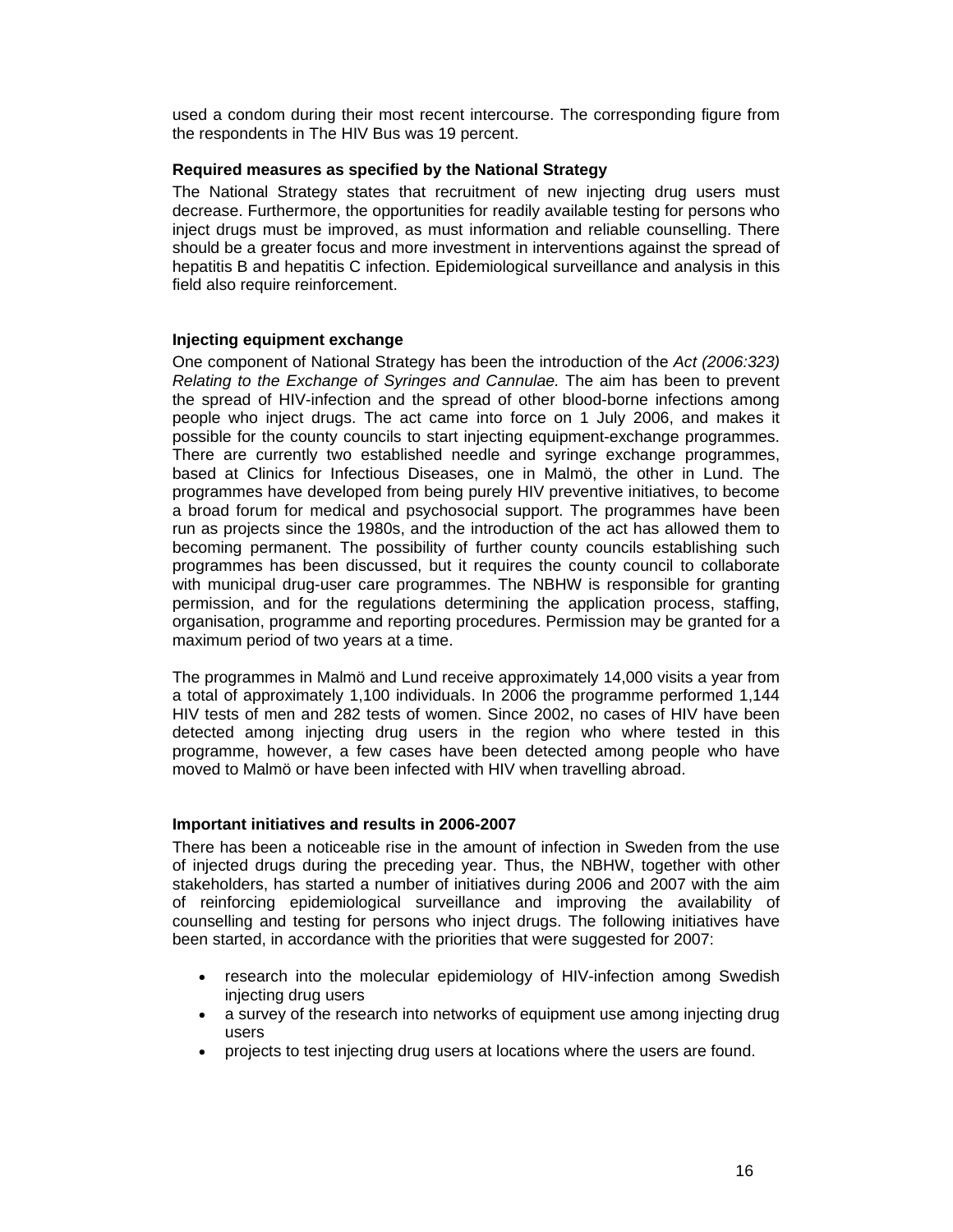#### **The Socio-Medical Remand Project**

The Socio-Medical Remand Project in Stockholm has received support during this period for a survey on prevalence and incidence of HIV and hepatitis, and on highrisk behaviour among injecting drug users remanded in custody, at the remand centres in Stockholm. The project has not only a epidemiological aim: it also has preventive ambitions in that counselling is given during the interview into preventive measures, and in that the regular testing of the users contributes in itself to limiting the spread of HIV.

In 2006, 375 injecting drug users were tested while on remand. Twenty-three of them were found to be HIV- infected, six of them being given the diagnosis for the first time. These were thus reported as new cases. In the period January-June 2007, 193 injecting drug users were tested at the remand centres. Eighteen of the tested were HIV-infected, eight of these being new cases. The number of new cases during the first half of 2007 shows an increase in the group compared with the number from 2006. Results from the first six months of 2007 from The Socio-Medical Remand Project also show that the fraction of sampled HIV-infected injecting drug users who have their own household is increasing. These results may indicate that HIV is now being spread in the group of injecting drug users who are not at the extreme margin of society.

A corresponding project for those on remand was started in 2005 in Gothenburg, where it is organised and financed locally by the regional unit for the prevention of infectious diseases. Forty-nine persons, one of them a woman, were tested during the first six months of 2007. Ten had hepatitis C, no other blood-borne infections were identified during the period.

#### **Projects testing for HIV in new locations – a baseline study**

Karolinska Institutet started in 2007, together with a number of partners<sup>5</sup>, a baseline study of blood-borne infections among injecting drug users. This is the first time a baseline study has been conducted in Sweden. The study is being carried out in two stages, and its aims are to survey the spread of infection and to offer vaccination and socio-medical services. Stage 1, The HIV Bus, was conducted in the field and visits were made to injecting drug users at various locations in Stockholm. The participants were interviewed, tested for HIV and hepatitis, and offered counselling and vaccination against hepatitis A and B. Stage 2 is institution based, and started on 1 September 2007. Its aim is to interview and test a further 800 injecting drug users that come into contact with the medical care system, the prison and probation service, the social services, and NGOs. This report presents results from Stage 1 only, and the results are therefore not yet representative.

A total of 263 persons were interviewed and tested during the period 1 July- 31 August 2007, by The HIV Bus at various locations in the county of Stockholm. Of these, 159 had injected drugs at least once during the last 12 months. Eight of these active injecting drug users were HIV-infected (5.1 percent of all cases were men older than 40 years). Four of the cases were already known, while four cases were a first-time diagnosis. The HIV Bus also discovered three new cases of HIV-infection among non-active injecting drug users, whose most recent injection had been more than a year ago.

 5 Maria Addiction Centre, Beroendecentrum Stockholm, The Socio-Medical Remand Project, The Social Services Committee in Stockholm, The Stockholm City Mission and The Salvation Army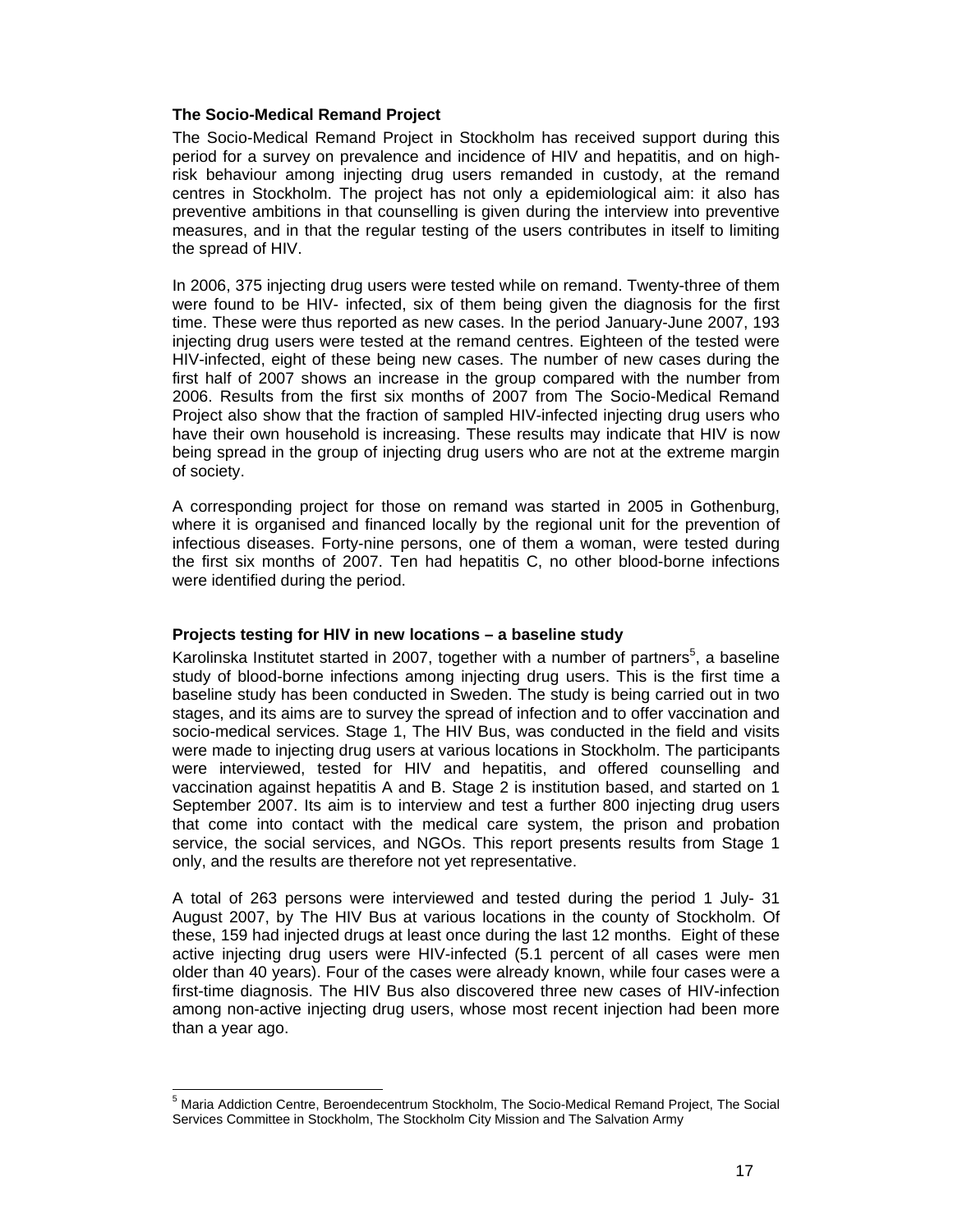The interviews with participants showed that there are no significant differences related to sex or age with respect to high-risk behaviour, such as using non-sterile injecting equipment. This may be a result of the sample size of this study, that is not yet sufficiently large to allow reliable statistical analysis.

| UNGASS Indicators for injecting drug users           | Men      | Men       | Women    | Women    | Total     |
|------------------------------------------------------|----------|-----------|----------|----------|-----------|
|                                                      | $<$ 25   | $>25$     | $<$ 25   | >25      |           |
| % IDUs that have received an HIV-test in the last 12 | 66.7     | 83.5      | 75       | 88.9     | 83.6      |
| months and who know their results                    | $n=6$    | $n = 109$ | $n=8$    | $n = 36$ | $n = 159$ |
| % IDUs who both correctly identify ways of           | 33.3     | 25.9      | 37.5     | 28,6     | 27.4      |
| preventing the sexual transmission of HIV and who    | $n=6$    | $n = 108$ | $n=8$    | $n = 35$ | $n = 157$ |
| reject major misconceptions about HIV transmission   |          |           |          |          |           |
| % IDUs reporting the use of a condom the last time   | $\Omega$ | 28.9      | $\Omega$ | 25       | 24.6      |
| they had sexual intercourse                          | $n=2$    | $n = 38$  | $n=5$    | $n = 16$ | $n = 61$  |
| % IDUs reporting the use of sterile injecting        | 50,0     | 37.5      | 25       | 39.1     | 37.6      |
| equipment the last time they injected                | $n=6$    | $n=72$    | $n=8$    | $n = 23$ | $n = 109$ |
| % IDUs who are HIV infected                          | 0        | 7.4       | $\Omega$ | $\Omega$ | 5.1       |
|                                                      | $n=6$    | $n = 108$ | $n=8$    | $n = 34$ | $n = 156$ |

**Table 8. UNGASS indicators for injecting drug users disaggregated by sex and age (%), and the total number in the sample (n)** 

*Source: The HIV Bus* 

#### **Initiatives to be given priority**

The injection of drugs constitutes a significant risk factor for infection with HIV. A great emphasis must be placed on offering care and treatment for persons with problems of substance abuse. Further efforts must be made during 2008 to meet the actual and the potential spread of infection of HIV and STIs, together with hepatitis, among injecting drug users:

- $\triangleright$  targeted initiatives for female drug users, young users, injecting drug users who are involved in commercial sex, and homeless users
- $\triangleright$  a survey of the extent of testing and the willingness of injecting drug users to take tests
- $\triangleright$  a survey of whether knowledge of preventive measures needs to be reinforced among those who meet injecting drug users within the health care service, social services and the prison and probation service
- $\triangleright$  development of a communication strategy for the target group.

#### *People involved in commercial sex*

The term commercial sex is not applicable in Sweden since the purchase of sexual services is illegal. The Swedish term is people who are victims of prostitution. The NBHW has not yet analysed specifically the risk factors for HIV and STIs in this group, nor has it analysed the current preventive measures. It is clear, however, that some injecting drug users also buy and sell sex, and that persons involved in commercial sex have an increased risk of being infected by HIV and STIs through a sexual transmission route, since they have a potentially higher number of sexual partners. A survey of the situation covering the current risk situation, risk factors and possible measures should take place during 2008-2009.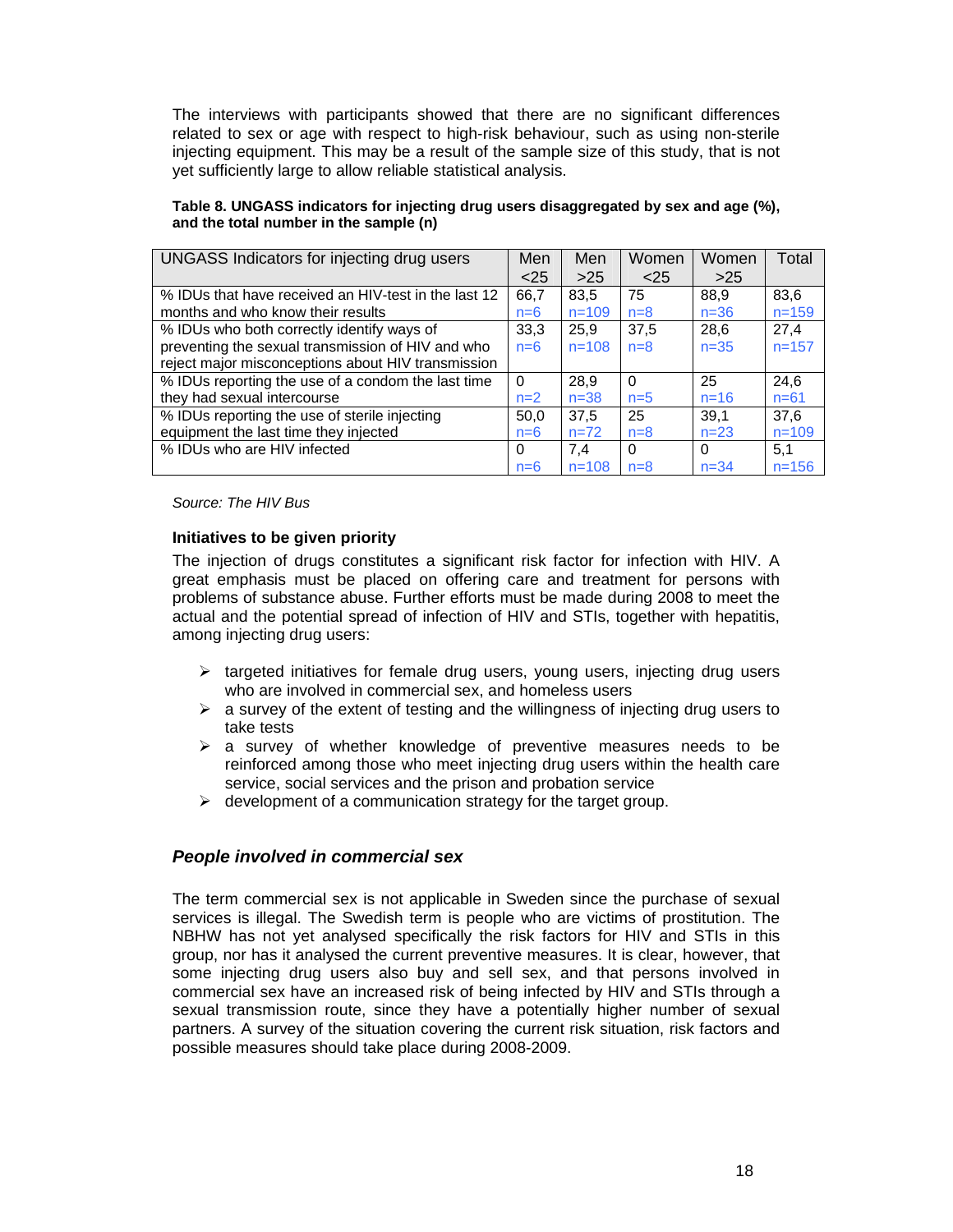#### **Required measures, as specified by the National Strategy**

The National Strategy states that persons, independent of their sex, who are involved in prostitution and commercial sex exploitation are to be considered as persons whose behaviour places them at an increased risk. The strategy also states that the correlation between the exploitation by men of persons involved in commercial sex and the spread of HIV and STIs should be made visible. This means that both those who sell and those who buy sex run a higher risk of infection with HIV and STIs, but that it is the behaviour of the buyers, most often men, that constitutes the defined problem that the strategy intends to change. Collaboration between authorities within the field of infectious diseases, the police and the social services must be strengthened in order to achieve the long-term goal: that commercial sex and trafficking for sexual purposes should cease.

#### **People who sell sexual services**

Estimates of the number of people involved in commercial sex in Sweden vary widely. Researchers have stated that a significant portion of commercial sex is assumed to be hidden initiated primarily through contact through the Internet or telephone. The Stockholm municipality and the Stockholm county council are jointly running The Spiral Project in Stockholm, directed at women who sell sex. The project started in 1978 and has since become a permanent operation. The Spiral Project offers a physician's clinic with gynaecologist, psychologist and counsellor, free of charge. The project also has outreach activities. The Spiral Project reported 400 visitors during 2006, and the outreach personnel of the unit met approximately 150 more persons involved with street-based commercial sex. Approximately 40 women were identified as the victims of trafficking. The unit published a report into Internetbased commercial sex in May 2006, focussing on persons in the Stockholm region. In the period March 2005 until March 2006, 327 persons who had received payment for sexual services were identified. The National Criminal Investigation Department has stated that approximately 1,000 persons each year are involved in commercial sex in Stockholm and its surroundings. Approximately 500 women each year are brought to Sweden for sexual purposes.

The Spiral Project started to collect data for the UNGASS indicators in September 2007 and the data is therefore not yet representative. The questionnaire has been available at the clinic for just over one month and has been answered during that period by 50 people, 49 women and one man. The results are shown in the table below.

| <b>UNGASS indicators for sex workers</b>                                                                                                                     | <b>Women</b>        | Women             | Men               |
|--------------------------------------------------------------------------------------------------------------------------------------------------------------|---------------------|-------------------|-------------------|
|                                                                                                                                                              | $25$                | $>25$             | $>25$             |
| Number of SWs who received an HIV test in the last 12                                                                                                        | 13.5%               | 23%               | 1.3%              |
| months and received a result                                                                                                                                 | (n =10)             | $(n = 17)$        | $(n = 1)$         |
| Number of SWs reached with HIV prevention programmes                                                                                                         | 12.2%               | 37.8%             | 1.3%              |
|                                                                                                                                                              | $(n=9)$             | $(n = 28)$        | $(n = 1)$         |
| Number of SWs who both correctly identify ways of<br>preventing the sexual transmission of HIV and who reject<br>major misconceptions about HIV transmission | 24.3%<br>$(n = 18)$ | 27%<br>$(n = 20)$ | 1.3%<br>$(n = 1)$ |

#### **Tabell 9. UNGASS indicators for sex workers**

#### *Source: The Spiral Project*

The social services personnel in the three largest urban areas in Sweden all have knowledge of men who sell sex to men, but no estimate of the magnitude of this has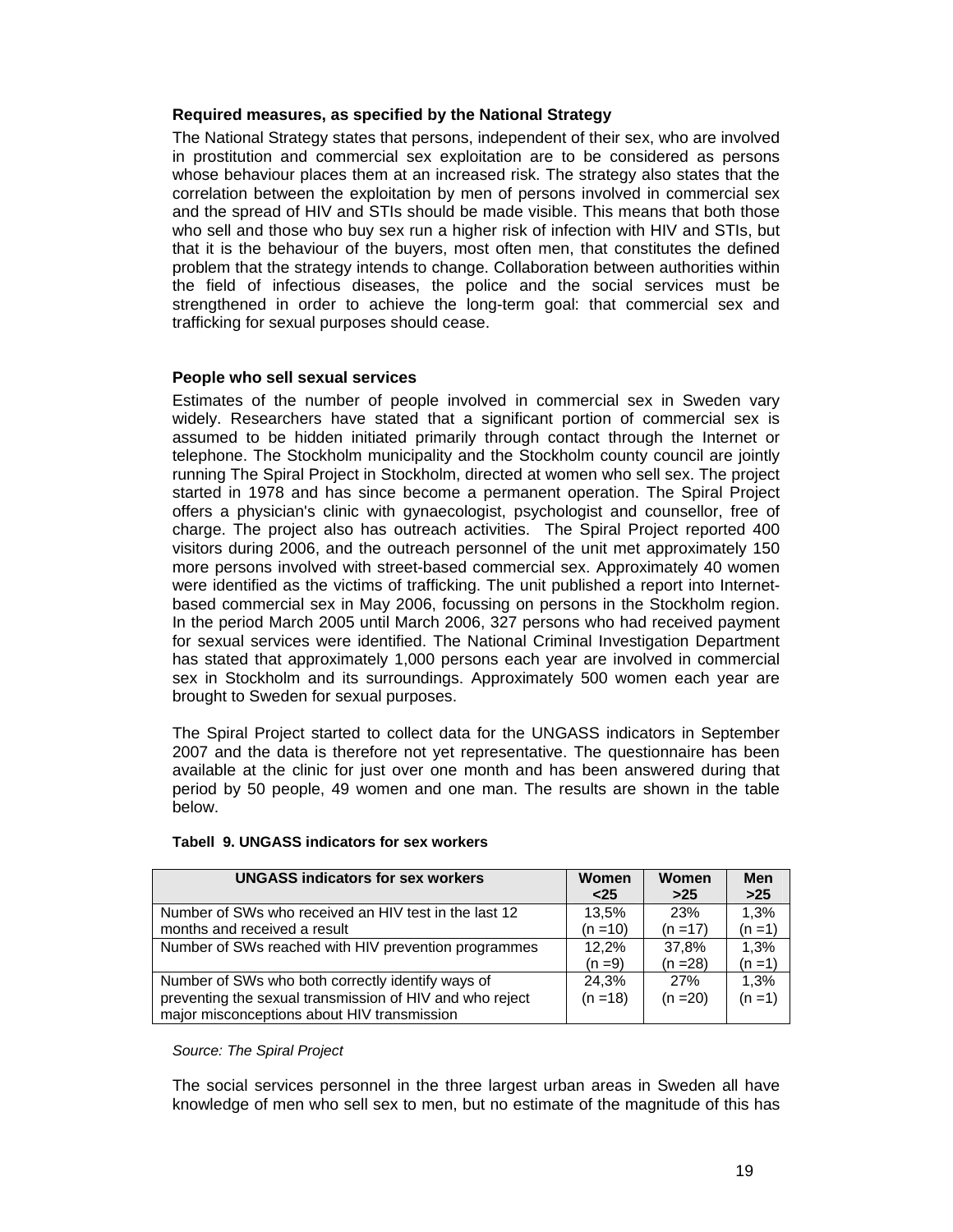been made. It is generally believed that contact often takes place over the Internet and/or by mobile phone. "The Prostitution Group" in Stockholm carried out an outreach project during 2002 during which around 50 men in the age range 18-25 years who sold sex in public locations could be identified.

#### **Legislation**

Purchasing and attempting to purchase sexual services became criminal acts in Sweden in 1999 when the law forbidding the purchase of sexual services (The Penal Code, Chapter 6, Section 11) came into force. The law was a result of the Kvinnofridsutredningen 1995/60, (the Commission of Violence against Women). The law expresses in a practical form a will for gender equality, with the premise that men are normally buyers of sex and women sellers. The historical focus of commercial sex being a phenomenon closely associated with women who sell sex has now been moved to men who buy sex, and this shift has made a renewal of the conceptual apparatus necessary. The legislation, however, is gender-neutral and based on the premise that both women and men can both buy and sell sex however; it is the seller who is regarded as the vulnerable party. The Swedish legislation remains the only one of its type in an international perspective. The terms of punishment include fines or a maximum of six months' imprisonment. The selling party never runs the risk of any judicial consequences. This legislation governing the buying of sex has not yet been evaluated. Research that is coupled to possible consequences of the legislation is, however, under way, and examples of areas that may be relevant for examination include the significance of the Internet in commercial sex, and homosexual commercial sex.

#### **Important initiatives during 2006-2007**

The National Board of Health and Welfare started a project during this period, in consultation with the Social Services Administration in Stockholm, with the aims of offering testing for HIV and STIs and gaining increased knowledge of high-risk behaviour in the target group of women who sell sex. The results will be presented in 2008. The NBHW will take the initiative again in 2008 for a survey of the target group, related to HIV and STIs. This is to be complete by 2009, in order to be able to assess the level of risk, identify risk factors, and propose measures to take.

The three largest cities offer counselling programmes under the auspices of the Social Services Administration for those involved in commercial sex. The municipalities have programmes for people with experience of selling sex and they work on a broad front with, therapy, counselling, prevention and care. Outreach takes place both as field-work in the streets and on the Internet. Malmö also offers "Navet", an outpatient treatment and counselling programme for former female injecting drug users with experience of commercial sex. "FAST" (The sale of sexual services) is another Malmö programme specifically targeted to people selling sexual services outside the street environment. Certain police officers in the three cities work specifically with street-based commercial sex. These cities also have programmes called "KAST" (The buying of sexual services) directed towards people who buy sex. The co-operation between the authorities in the field of infectious disease prevention, the police and the social services is of importance at both the national and the regional level.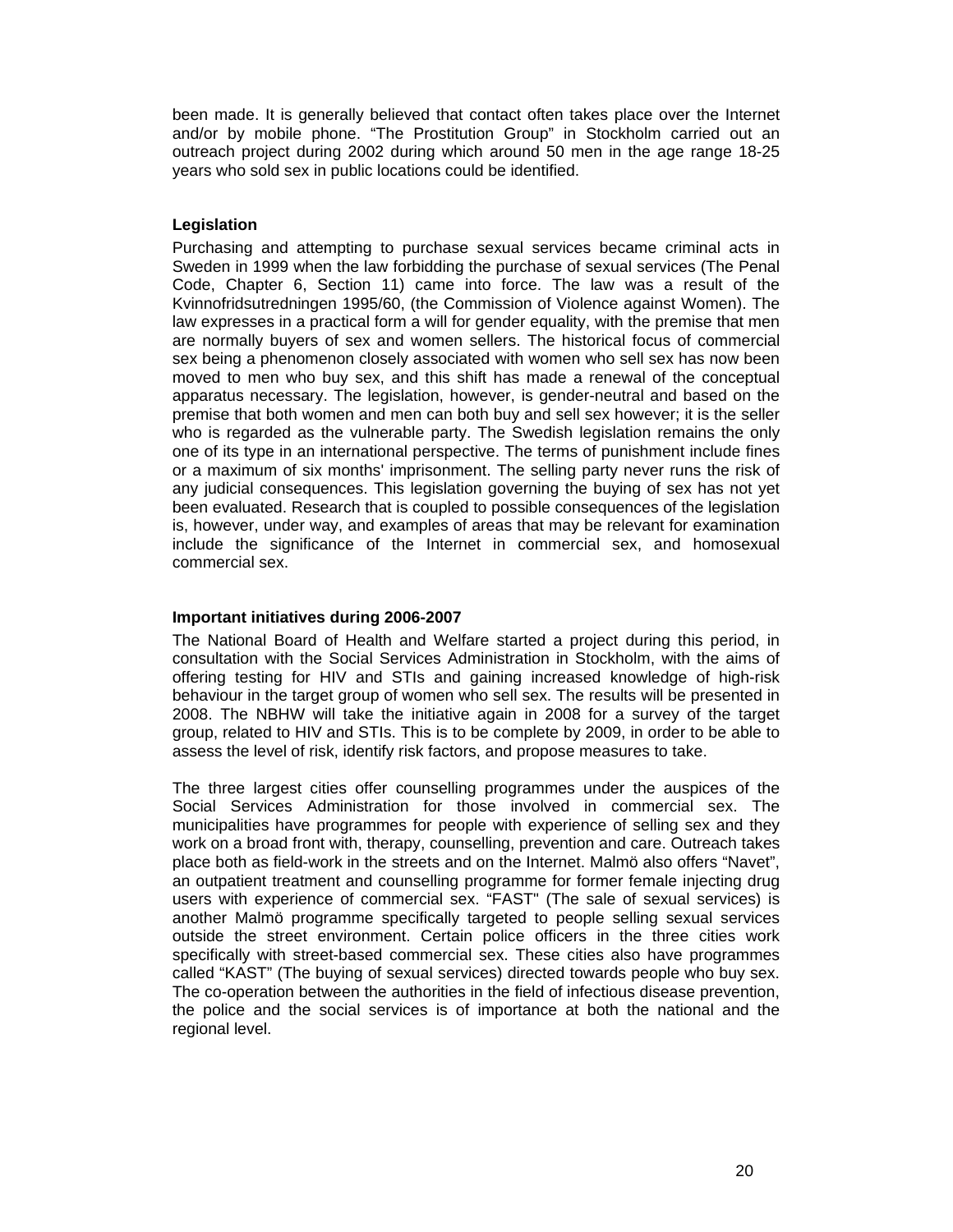#### *Young people and young adults*

Young people constitute a relatively low proportion of those infected with HIV in Sweden. The average age of the reported cases of HIV infection is higher than that of cases of other sexually transmitted infections. The average ages at diagnosis of HIV infection for the three most common routes of infection are between 35 and 40 years. Although the number of those infected with HIV is low among young people, the number of Chlamydia infections is high and increasing, as is the number of unwanted pregnancies. This suggests that many young people today engage in highrisk sexual behaviour.

#### **Behaviour changes**

Swedish young people are generally well informed in sexual matters. During the last decade, changes in attitudes and behaviours in a direction towards more high-risk sexual behaviour have been observed. An increasing proportion of young people are of the opinion that it is not necessary to be in love with someone in order to have a sexual relationship. A recent study $^6$  of sexual behaviour found that only one third of people in the age-range 16-24 agree fully or partially with the statement "Intercourse should take place only within steady relationships." An increasing fraction of young people has experienced sex on the first date, and this fraction is now just over one third in the age-range 16-24 for both women and men. These ever-more permissive attitudes to sex outside of steady relationships are found in all age-ranges and for both sexes, and they are matched by changes in sexual behaviour. Sexual partners are exchanged more frequently than has been the case previously. This is particularly the case for young people, and especially for young women.





*Source: Herlitz, HIV/AIDS in Sweden, 1987–2007.*

 $\overline{a}$ 

<sup>6</sup> Claes Herlitz, HIV/AIDS in Sweden, 1987-2007: Knowledge, attitudes and behavior of the general population during 20 years, Dalarna Research Institute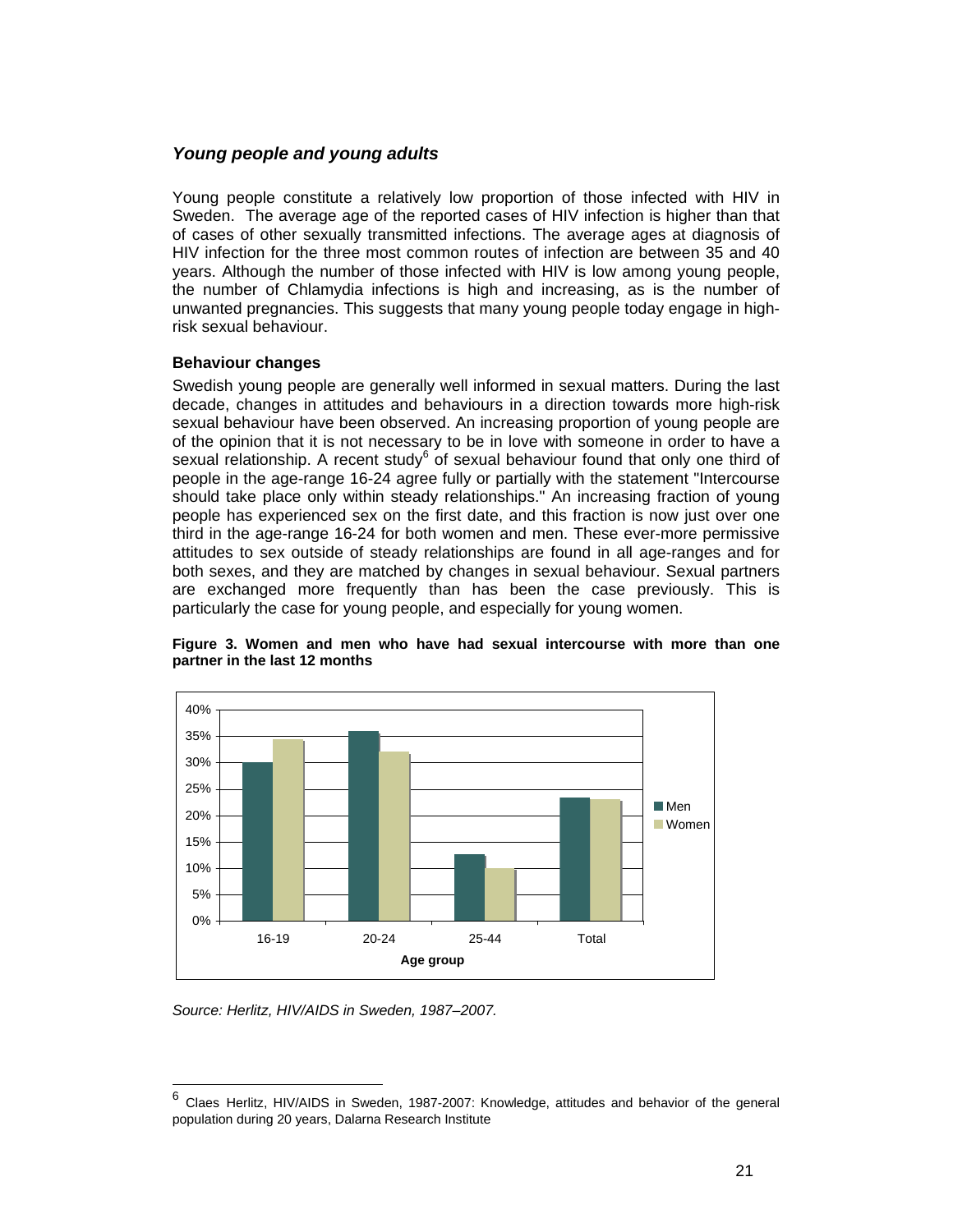Figure 3 shows, that 23 percent of people in Sweden had more than one sexual partner in the last 12 months. It was most common for women aged 16-19 years and for men aged 20-24 years to have more than one partner during one year. The same study reveals several changes in sexual habits over time. The fraction of men aged 16-17 years who had not had any sexual partner during the last 12 months was 48 percent in 2007, which is to be compared with 60 in 1989. Corresponding figures for women aged 16-17 were 34 percent in 2007 and 49 in 1989. Thus, a reduction has taken place at approximately the same rate for both men and women, but the fraction of women who have not had a sexual partner during the preceding 12 months remains significantly higher than the fraction of men.

The Internet has expanded rapidly during the twenty-first century. Extensive communication concerning sex now takes place over the Internet. Nearly all of those aged 16-24 years use the Internet. The Internet as a communication medium has created new forms of contact in which it is possible to seek sexual partners based on other preconditions than those that have been prevalent previously. It is conceivable that the increase in the number of sexual partners and casual sexual contacts among young people during the twenty-first century is associated with the new opportunities that the Internet offers.

#### **Sexual debut**

The median age at first intercourse has remained around 16 years from the end of the 1970s until 2004. A study of young people conducted in 2007/2008<sup>7</sup> shows that the median age was exactly 16 years in 2007. Further it shows that 18 percent of young people aged 15-24 years had had their sexual debut before their 15th birthday (see table 10). It is also clear that it is more common for women to have their sexual debut before the age of 15 years than it is for men. It is also worth noting that young people aged 15-19 years at the time of the study had had their sexual debut at a younger age than those aged 20-24 years.

#### **Table 10. Percentages of young people aged 15-24 years who had had their sexual debut before the age of 15 years.**

| Age                    |      | 15-19 years |     | <b>20-24 years</b> | $15 - 24$   |
|------------------------|------|-------------|-----|--------------------|-------------|
| Sex                    | Men  | Women       | Men | Women              | $\tau$ otal |
| Age of debut <15 years | 25 % | 34%         |     | 13%                | 18 %        |

#### *Source: The Youth Barometer, 07/08*

There may, however, be differences in the age of sexual debut between groups of young people, based on socio-economic class and/or Swedish/non-Swedish background. Studies have shown that young people taking vocational study programmes at upper secondary schools have their sexual debut somewhat younger than those taking theoretical study programmes. $8$  Women with a background from outside of Sweden typically experience their debut later than women with a Swedish background, while men of non-Swedish background have a sexual debut somewhat younger, or at approximately the same age as men of Swedish background.<sup>9</sup>

 7 The Youth Barometer 07/08)

<sup>8</sup> Edgardh, K. (1992). Tonåringar, sex och samlevnad.: Förlagshuset Gothia. Häggström-Nordin, E. (2005). Worlds Apart? Sexual Behaviour, Contraceptive Use, and Pornography Consumption among Young Women and Men, Uppsala University.

<sup>9</sup> Forsberg, M. (2005). Brunettes and Blondes. Youth and Sexuality in Multi-Cultural Sweden. Gothenburg University.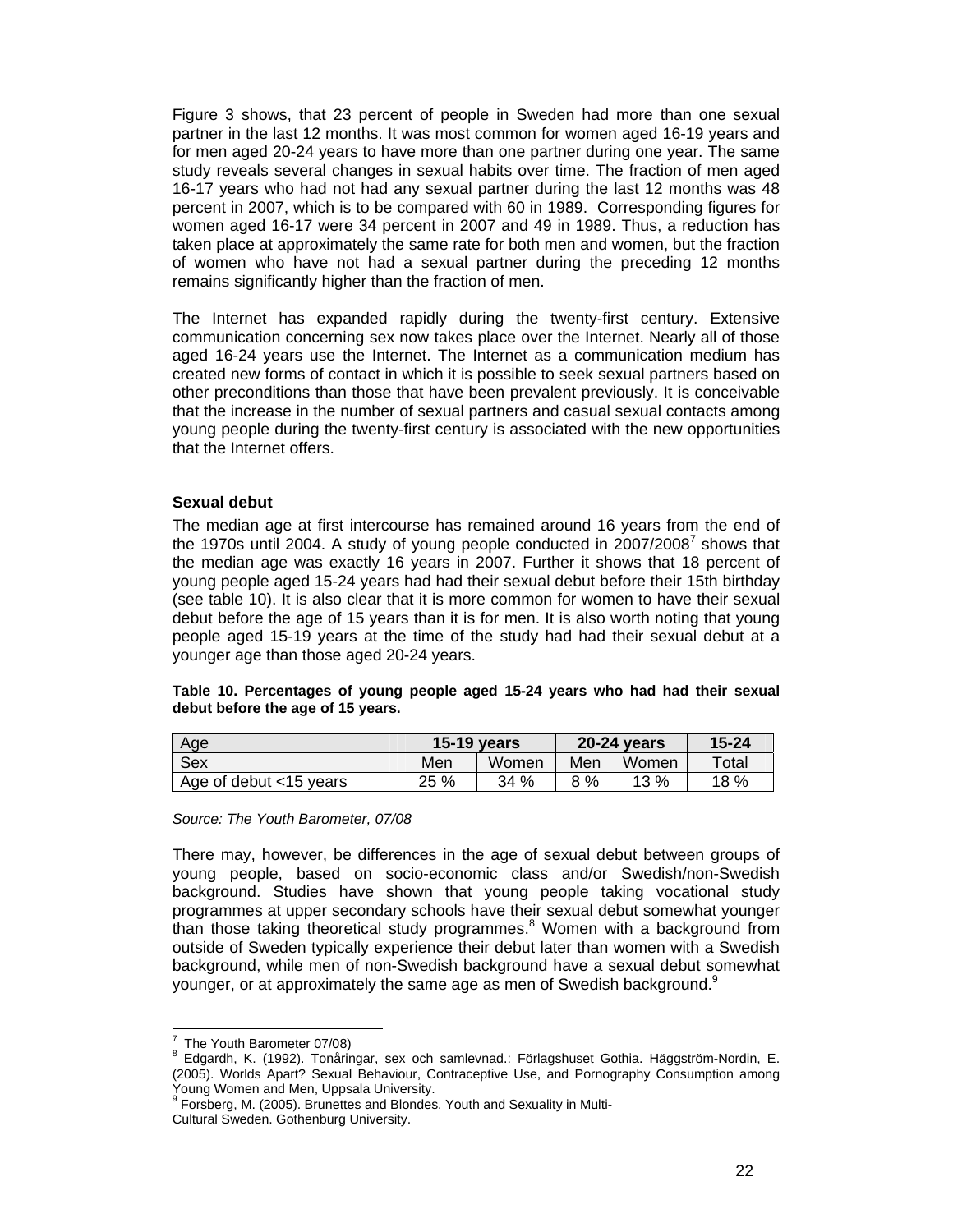#### **Condom use**

A report summarizing seven consecutive KAB-studies in the general Swedish population demonstrates a recent increasing confidence in the use of condom. Table 11 shows the percentages of those sexually active in different age groups who have used a condom on some occasion the last month.

| Year      |     | 1989  |     | 1994  |     | 1997  |     | 2000           |     | 2003  |          | 2007  |
|-----------|-----|-------|-----|-------|-----|-------|-----|----------------|-----|-------|----------|-------|
| Age       | Men | Women | Men | Women | Men | Women | Men | Women          | Men | Women | Men      | Women |
| $16 - 17$ | 52  | 26    | 55  | 36    | 56  | 42    | 63  | 33             | 52  | 46    | 67       | 42    |
| 18-19     | 43  | 28    | 38  | 28    | 41  | 32    | 37  | 30             | 44  | 31    | 42       | 30    |
| $20 - 24$ | 24  | 23    | 28  | 24    | 32  | 19    | 34  | 2 <sup>1</sup> | 28  | 26    | 33<br>ഄഄ | 29    |

#### **Table 11. Percentage of sexually active, who used a condom the last month.**

*Source: Herlitz, HIV/AIDS in Sweden, 1987–2007.* 

The table shows that the use of condoms revealed by the survey in 2007 was higher among those aged 16-17 than it was in the other age groups. Sixty-seven percent of men and 42 of women replied that they or their partner had used a condom during the preceding month. Table 12 shows that 37 percent of young people in the agerange 15-24 years used a condom during their last intercourse. The table also shows that use of condoms is more prevalent among the youngest age groups noted in the study.

#### **Table 12. Percentages of young people reporting the use of a condom during their last sexual intercourse**

| Age           |              | 15-19 years |              | 20-24 years | 15-24 |
|---------------|--------------|-------------|--------------|-------------|-------|
| Sex           | Men<br>Women |             | Women<br>Men |             | Total |
| Used a condom | 49%          | 33%         | 39%          | 29%         | 37%   |

Source: The Youth Barometer 07/08

Condoms are available in Sweden through a broad distribution network and can be bought in shops, pharmacies, and over the Internet. It has been estimated that approximately 18 million condoms were sold in Sweden during 2004, at a total cost of approximately SEK 90 million (approx. 14 million USD) with the average price of a condom equal to SEK 5 (approx. 0.77 USD). Distribution of condoms free of charge by the county councils has increased markedly since 1987, and amounts now to approximately 20% of consumption.

#### **Chlamydia infection**

Chlamydia today is by far the most commonly reported sexually transmitted infection in Sweden. Chlamydia has been included in the Communicable Diseases Act since 1988. The number of those infected has increased continuously from the figure of 13,905 cases reported in 1997. Just over 33,100 cases were reported in 2005. The number of infected reported decreased in 2006, which may be explained by the discovery of a mutated variant of the Chlamydia bacterium in the autumn of 2006 that it was not possible to diagnose using the test methods that were currently used at about half of the test laboratories in Sweden. It is also probable that there is a large number of unreported cases in which people, and in particular men, carry the infection without knowing about it. Men are seriously underrepresented in statistics of people who take a Chlamydia test, and men amount to only 40 percent of reported cases. There are also large differences between regions and variations from one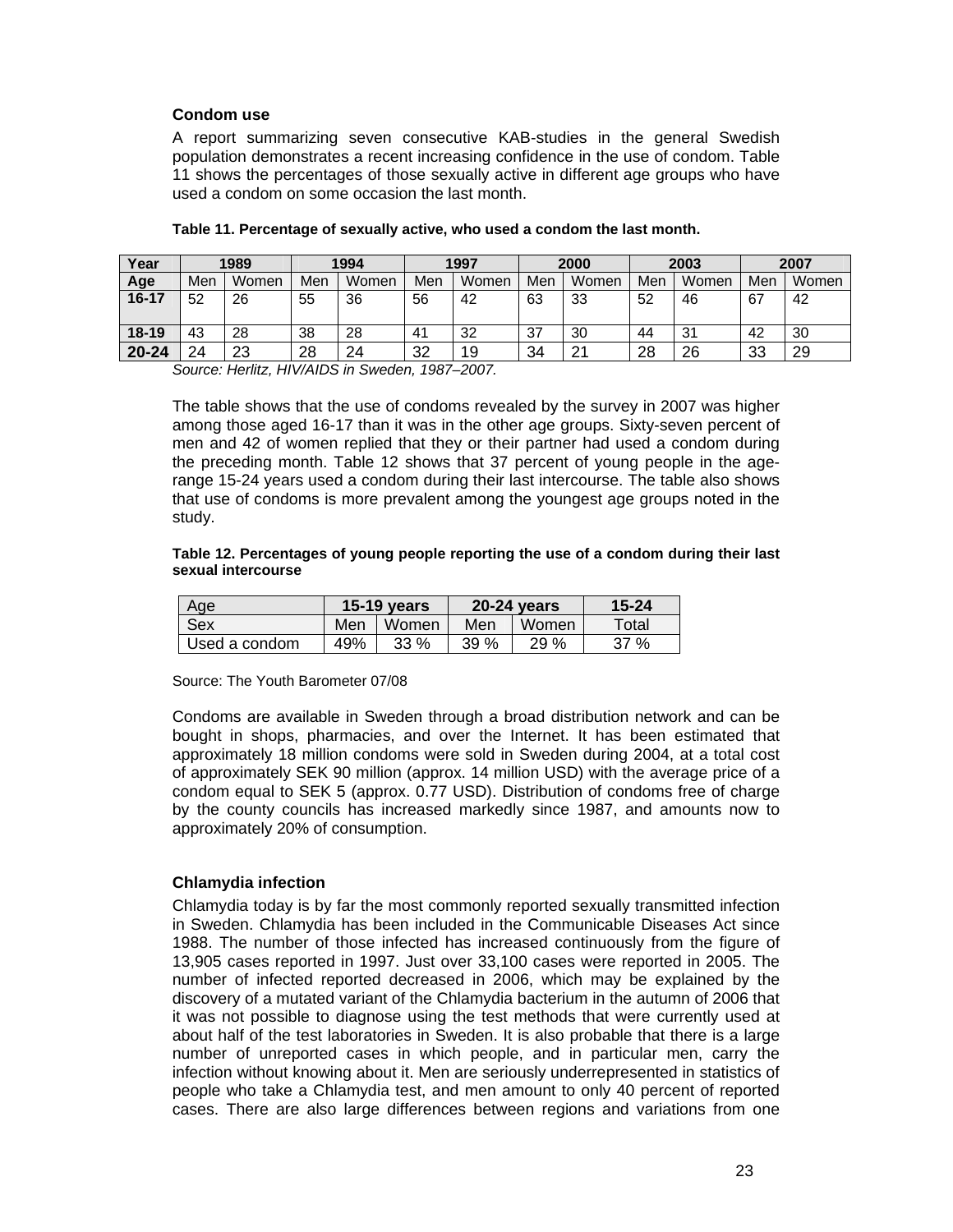year to the next in the number of recorded cases of Chlamydia. There may be several reasons for this, including access to testing and counselling, and different practices and procedures within the health and medical care systems.

During the first half of 2007, 22,610 cases of Chlamydia infection were reported, an increase of 52 percent over the corresponding period of 2006. This increase is to a large extent a result of better diagnosis of the new genetic variant of *Chlamydia Trachomatis*. A further element of the explanation may be that the number of people examined increased. It is, therefore, difficult to compare directly the figures with those of previous years. It is usual that fewer cases are reported during the first six months of the year than under the subsequent six months, a fact that may be a result of more people becoming infected during the summer and taking a test when they return from holiday (Figure 4). As previously, more than half of the cases were women (57%).





#### *Source: SMI*

The mean age was, as previously observed, 20 years for women and 22 years for men. The greatest increase was seen in the age-range 15-19 years (the figure for 2007 was 72 percent greater than that for 2006), and in the age-range 20-24 years (54%). The increase in the same period recorded in those counties that mainly used the Becton Dickinson test in 2006 (which identified also the new variant) was 27 percent. Chlamydia continues to be an infection whose principal route of infection is heterosexual (94% of all cases during the past year.) Chlamydia is an infection that spreads most significantly indigenously within Sweden.

#### **Abortion**

The current Swedish law on abortion came into force in 1975 and entails essentially free abortion until the end of the 18th week of pregnancy. Exclusively women decide to have an abortion and request that it be carried out. The number of abortions each year has increased since 2000. There were 36,045 abortions carried out in 2006, compared to 34,978 in 2005. This means that the number of abortions has increased from 20.2 per 1,000 women in 2005 to 20.6 per 1,000 women in 2006, an increase of two percent. For teenage abortions the figure is 25.4 per 1,000 women in 2006, an increase of five percent from 2005.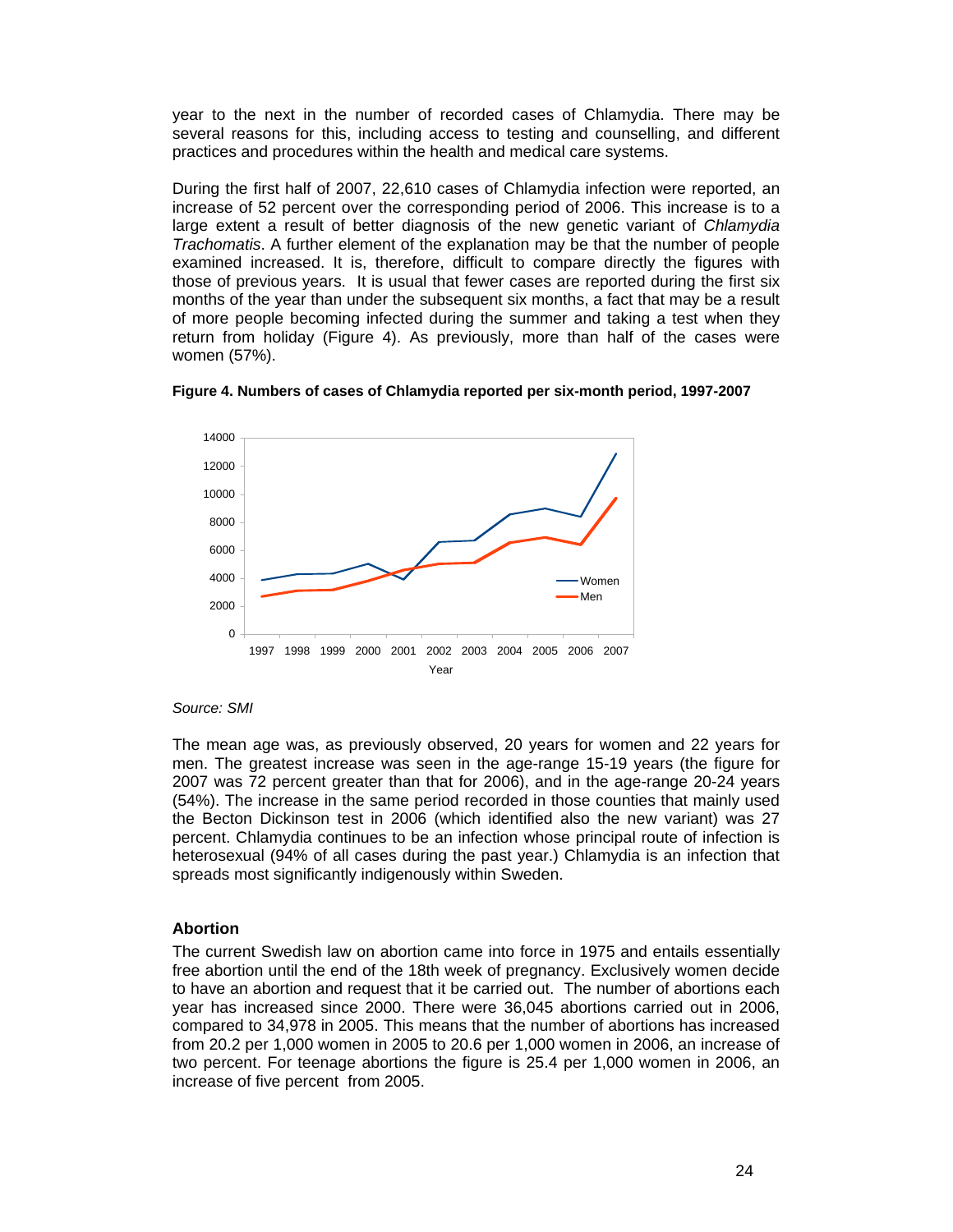#### **Youth Clinics**

There are 227 Youth Clinics in Sweden today. The overall aims of the clinics are to promote physical and mental health, reinforce young people in the development of their identities such that they can manage their sexuality, and prevent unplanned pregnancies and sexually transmitted infections. The youth clinics should be able to receive all young women and men. The upper age limit lies between 20 and 25 years. The most common upper age limit is 23 years. Most of the clinics do not have a lower age limit.

The work comprises individual counselling, examinations, treatment, group activities and outreach. Outreach activities may consist of receiving study visits from school classes, providing information for schools, and acting as a supplement to the education into sex and relationships given by schools. The Youth Clinics can also work with targeted group activities, such as groups of boys or girls, young people with disability, or immigrant youths. A clinic always has midwives, counsellors and/or psychologists, and physicians. The clinics may have access to further categories of personnel in addition to these, based on local needs and conditions.

# **Challenges and remedial actions**

## **Organisation and leadership**

Sweden has carried out preventive measures for HIV-infection since the middle of the 1980s. This work has been evaluated, and a new National Strategy against HIV/AIDS and Certain other Contagious Diseases was adopted in 2006. Although a lot of good work has been done the review demonstrated a need for more systematic approaches. Several factors had given rise to a need for the work to be reinforced and renewed. It was clear that the organisation concerning the responsibility for planning, coordination and monitoring needed clarification, as did the control of how resources were deployed. All of these factors led to a major reorganisation of HIV/STI preventive work in Sweden. The renewal and reorganisation of HIV/STI prevention and funding mechanisms, while keeping up effective preventive work has been a challenge.

During the review process there was a slowing down of new initiatives. A change in government naturally also led to the delay of the establishment of, the National Council for HIV Prevention since the Prime Minister appoints the Chair. This council has a special role in coordinating the multisectoral work between authorities and other stakeholders. A further consequence of the change of government was the shelving of a planned reform for upper secondary education that contained new guidelines for education related to sexuality and HIV. However many general new initiatives in the education sector form a potential platform for improved prevention work.

The reorganisation of the Swedish welfare system with ongoing processes of restructuring and privatisation poses a fundamental structural challenge to HIV/STI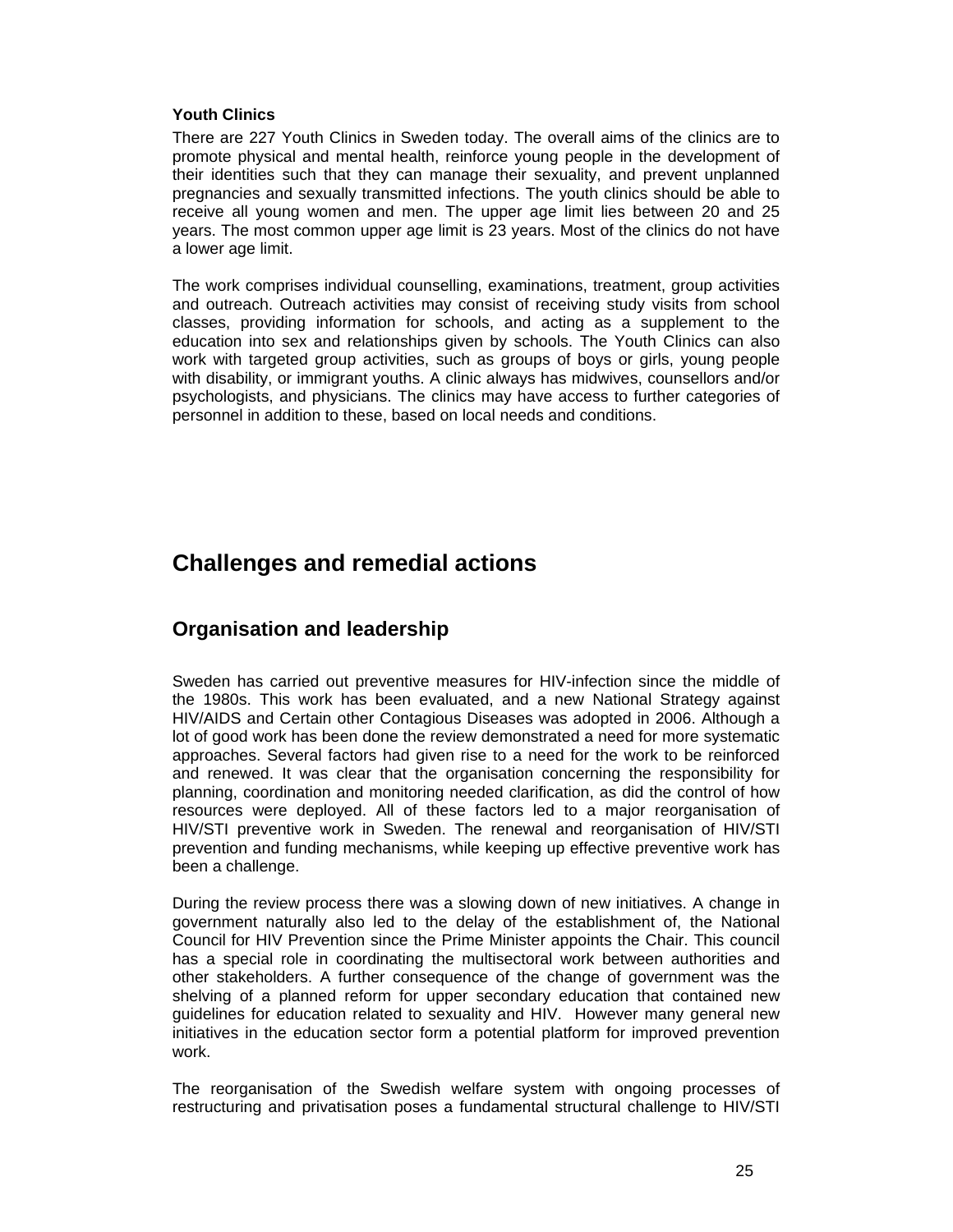prevention. Preventive measures are often perceived as a marginal activity of health care and education and can therefore be given low priority during restructuring.

The new clearer mechanisms for coordination and monitoring that are being put in place, will give better possibilities to monitor and adjust the work continually.

### **People newly arrived in Sweden**

An agreement between the Swedish government and the Swedish Association of Local Authorities and Regions states that county councils are to offer persons newly arrived in Sweden who are covered by the agreement (those seeking asylum, and others) health counselling and health checks in which HIV testing is included. This is to be carried out as soon as possible after the person concerned has established residence in the county and has been registered at the Swedish Migration Board. The fraction of the target group that undergoes such a health check has been estimated to be as low as 40 percent. There are also large differences between different parts of the country with respect to the proportion of asylum-seekers who undergo health checks. The conduct of the counselling and health check also differs throughout Sweden. Publication 1995:4 ("Health and Medical Services for Asylum-Seekers and Refugees") by the NBHW gives a certain amount of advice on how the counselling and examination is to proceed. Immigrant relatives, many of whom come from regions with high HIV prevalence, constitute a large group of immigrants who are currently offered health checks on a very limited basis.

Interim objective 2 of the National Strategy states that HIV-infection among people seeking asylum and newly arrived relatives is to be identified within two months. Epidemiological surveillance should be deepened and methods to reach persons at a higher risk among those of foreign background should be developed. The national strategy also emphasises the importance of health checks for asylum-seekers, immigrant relatives, etc., in the work to prevent the spread of HIV.

A project is under way at the NBHW the aim of which is to create a broadly supported plan of action to significantly increase the amount of health counselling, the number of health examinations, and testing for HIV, other STIs and certain other diseases for newly arrived asylum-seekers, immigrant relatives, etc. This project is being carried out within the framework of a project entitled "Human Rights in Health and Medical Care and the Social Services", a comprehensive project covering several programmes of the NBHW. One of the aspects that the project is to investigate whether those individuals who today have the right to be offered such an examination are really reached, and also whether others whose behaviour is believed to place them at greater risk should be given the same rights. The NBHW is working towards the inclusion of all new immigrants, not just asylum-seekers, among those who are to be offered health counselling and health checks on their arrival in Sweden.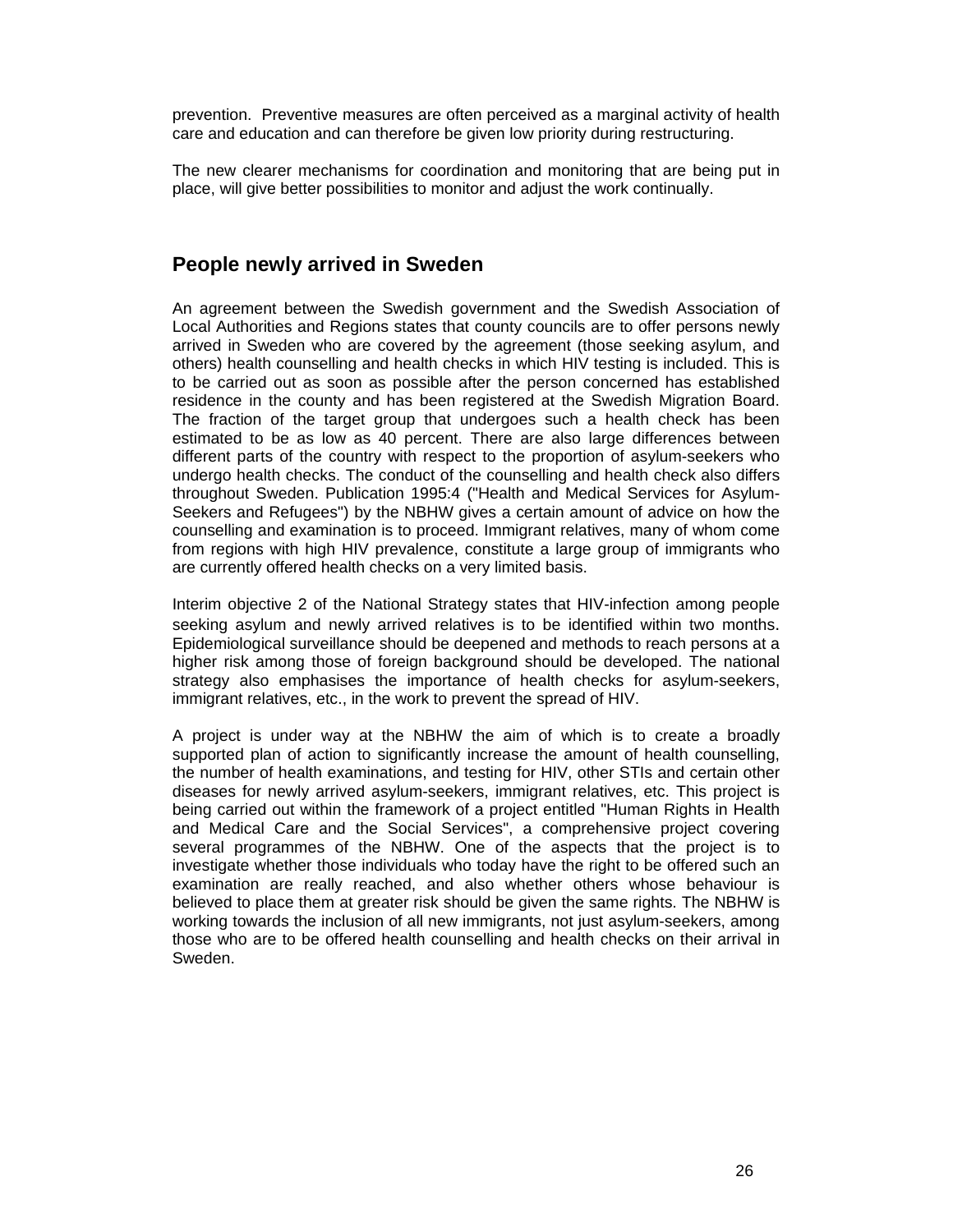# **Monitoring and evaluation**

## **National level**

Sweden has not previously had a national action framework for HIV prevention. Work is currently under way to operationalize the National Strategy that was passed in 2005 and that is to guide the Swedish work on HIV prevention. This operative strategy has been divided into eight areas, based on the classification of those whose behaviour places them at greater risk laid down by the National Strategy: men who have sex with men, injecting drug users, people whose origins are in high prevalence areas, young people and young adults, people who travel abroad, pregnant women, people involved in commercial sex, and people who are living with HIV infection. Objectives are to be drawn up and the identification of suitable indicators for monitoring the strategies and activities that are specified in the government bill has begun. The indicators are to be harmonised as far as is possible, in order to make it possible to follow the development in Sweden over time, to make it possible to compare data with other countries, and to improve the monitoring of the Declaration of Commitment. National action frameworks within the various fields are to be drawn up and incorporated into the operative strategy.

The establishment of an HIV prevention unit within the NBHW with a clear mandate for coordination, monitoring and evaluation will make systematic monitoring easier in the future. The greatest challenge facing the establishment of a well-functioning monitoring system in Sweden is to achieve a system of regular reporting of information from the county councils and municipalities to the national level.

## **Regional and local levels**

The responsibility for carrying out preventive measures directed at the general public and at those whose behaviour places them at greater risk lies to a large extent with municipalities and county councils. The government can control work at local and regional levels that is regulated by legislation: the Communicable Diseases Act and the Health and Medical Services Act. Broad work across several sectors directed at public health is not regulated, and can only be controlled by other means, such as the granting of national funding and the spread of knowledge. The government grant for HIV and STI prevention amounts to SEK 146 million, (approx. 22 million USD). Two thirds of this has been reserved for regional and local work.

The NBHW collects information about activities implemented with the support of the state funding, in order to follow up the regional and local work. The Swedish Institute for Infectious Disease Control monitors the epidemic through the regional county medical officers of communicable disease control, who report the number of HIV cases. This monitoring is well - established. The NBHW coordinated broad regional distribution of funds for various people whose behaviour places them at greater risk, and the organisation of the regional and local work.

A further method is that of knowledge management. This involves offering support and the development of knowledge, and in this way providing a basis of regional and local preventive work. Focal points on HIV and STI issues have been appointed within each county council and large urban municipality during 2006-2007. Training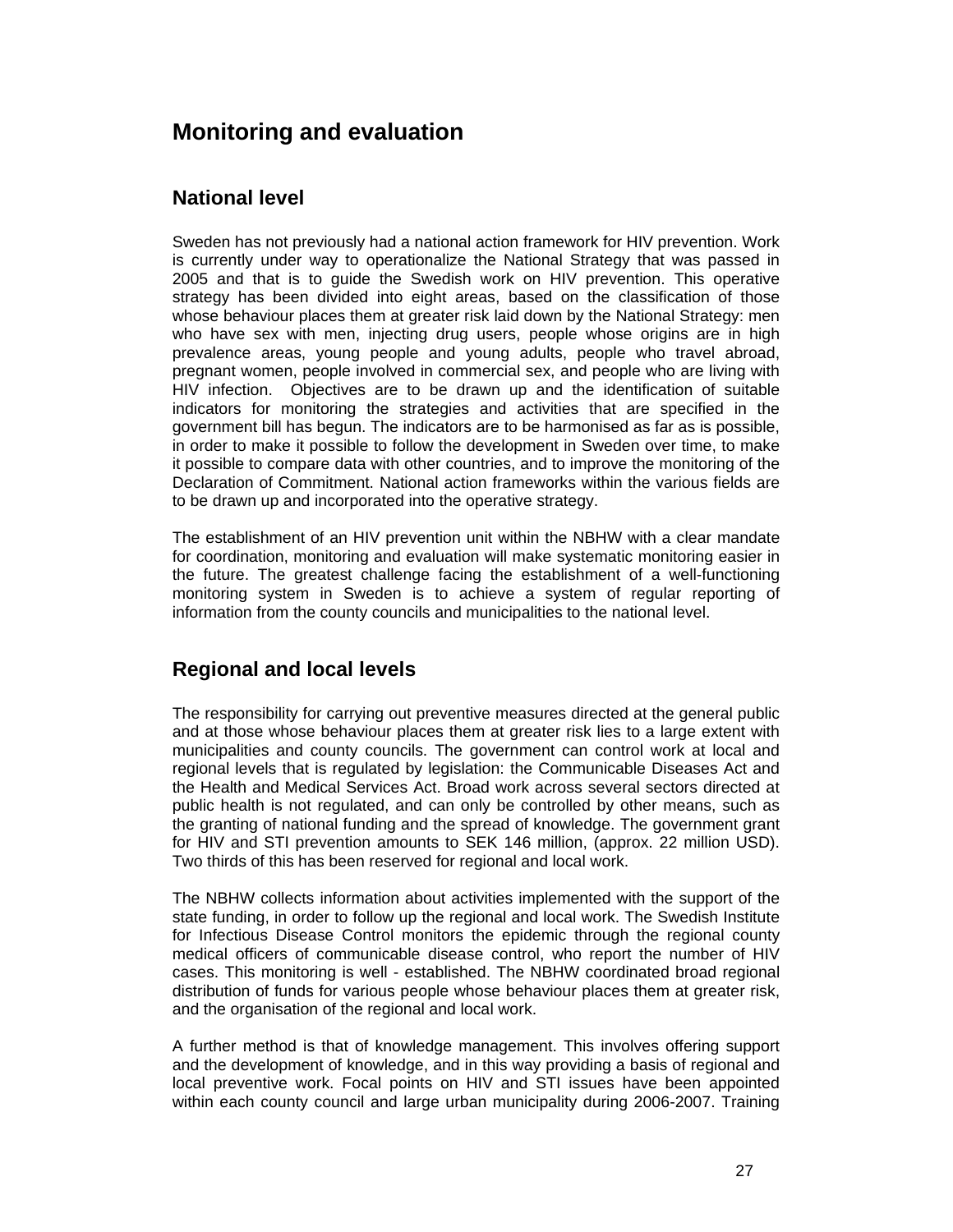in the method of the "logical framework approach" has been organised both for focal points and for organisations that receive government funding for HIV preventive work.

Regional and municipal work differs throughout Sweden, depending on local conditions and requirements. The planning, control and organisation of the work also differ throughout Sweden. This gives rise to certain problems with respect to coordinated reporting at the national level. The NBHW has drawn up a unified reporting system for regional and local work. The system will involve the annual collection of the following information starting in 2008:

- systems for planning, monitoring and coordination
- regional and local studies and evaluations
- information initiatives and their directions
- work carried out with the support of government funding, and the relationship of this work to national goals.

This annual information will be supplemented by follow-up visits. It is planned that all county councils and large urban municipalities are to be visited during a three-year period, starting in October 2007.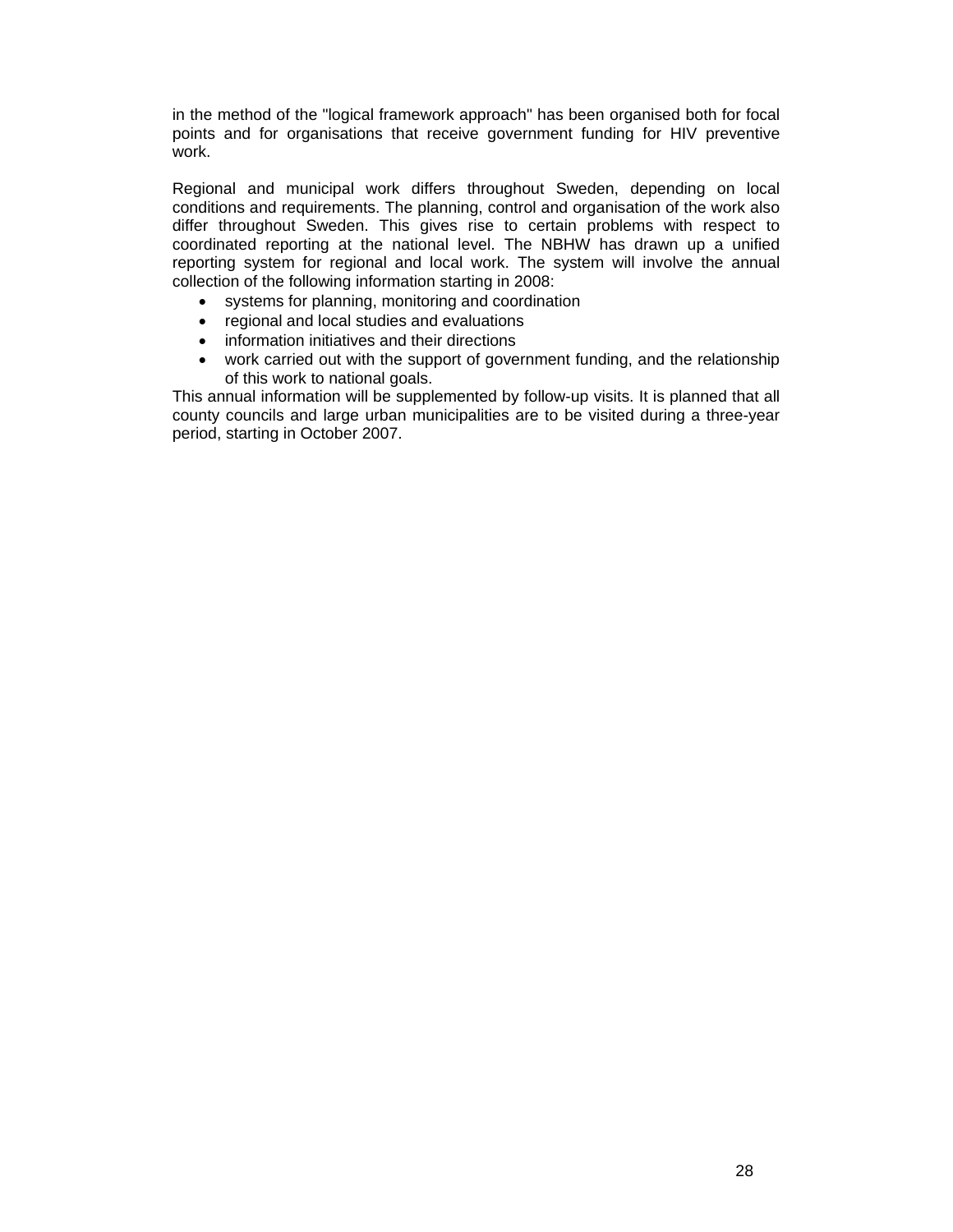# **Best practices**

Three examples have been selected to illustrate important initiatives in Sweden to prevent the spread of HIV. "The HIV School" has been selected as an example because it is an important project for a group that is vulnerable with respect to information and support, namely HIV-infected children. The other two examples show methods of reaching a large number of people with important information about sexuality and HIV/STIs. "Sexaktuellt.se" is a website with information directed primarily to persons newly arrived in Sweden and to asylum-seekers. "The Main Thread" is a manual of methods in sexuality and relationships directed at young people.

# **The HIV School**

Just over 100 children and teenagers under 18 years are currently living with HIV infection in Sweden. Just over half of these live in Stockholm and the others live throughout Sweden. The number of children infected with HIV is so small in most county councils that it has proved difficult to build up resources to meet all the needs of every child in all parts of Sweden. Medical matters are handled either by the Child Health Services or by health services for infectious diseases. All of these children and young people need information, support and counselling that is appropriate for their age. Older children and teenagers also require education and information about sexuality and preventing the spread of infection, such that they can live a full life without exposing others to risk. These children and young people often end up in limbo in the health care system, since methods that are suitable for their age are often lacking, as are adequate resources and knowledge to meet the needs of this group.

The HIV School has been run nationwide since 1999, with activities based at the Karolinska University Hospital in Stockholm. The activities include annual educational opportunities in the form of extended weekend camps at which children infected with HIV aged 10-16 years from all over Sweden can take part. A similar course and HIV conference is arranged each year for older teenagers and young adults aged 17-26 years. This conference is also nation-wide and is arranged as a residential conference lasting four days. The programme includes team-building exercises, lectures, yoga and time to just be together.

The aim of The HIV School is to provide information about HIV and prevention of transmission of HIV to others that is suitable for their ages. A further aim is to relieve the feeling of loneliness and self-stigma of the individual child. Participation in the HIV School provides children an extended network of peers who know that they are HIV-positive and who live in the same situation. The meetings provide the children and teenagers with information about medication, and information about the body and how it develops during puberty. Various teaching methods are used to give the children and the teenagers the possibility to share experiences, both in groups and individually, various issues related to puberty, emotional life, sexuality and HIV. The individual child or teenager gains strength by sharing their individual experiences with others. It is important to show that it is possible to live a normal life without exposing others to the risk of infection. At each educational session, one young HIVinfected person is invited to act as an example and to inform the others how life in Sweden with respect to education, partners, preventing infection, partners and children, can work out for a young person with HIV infection.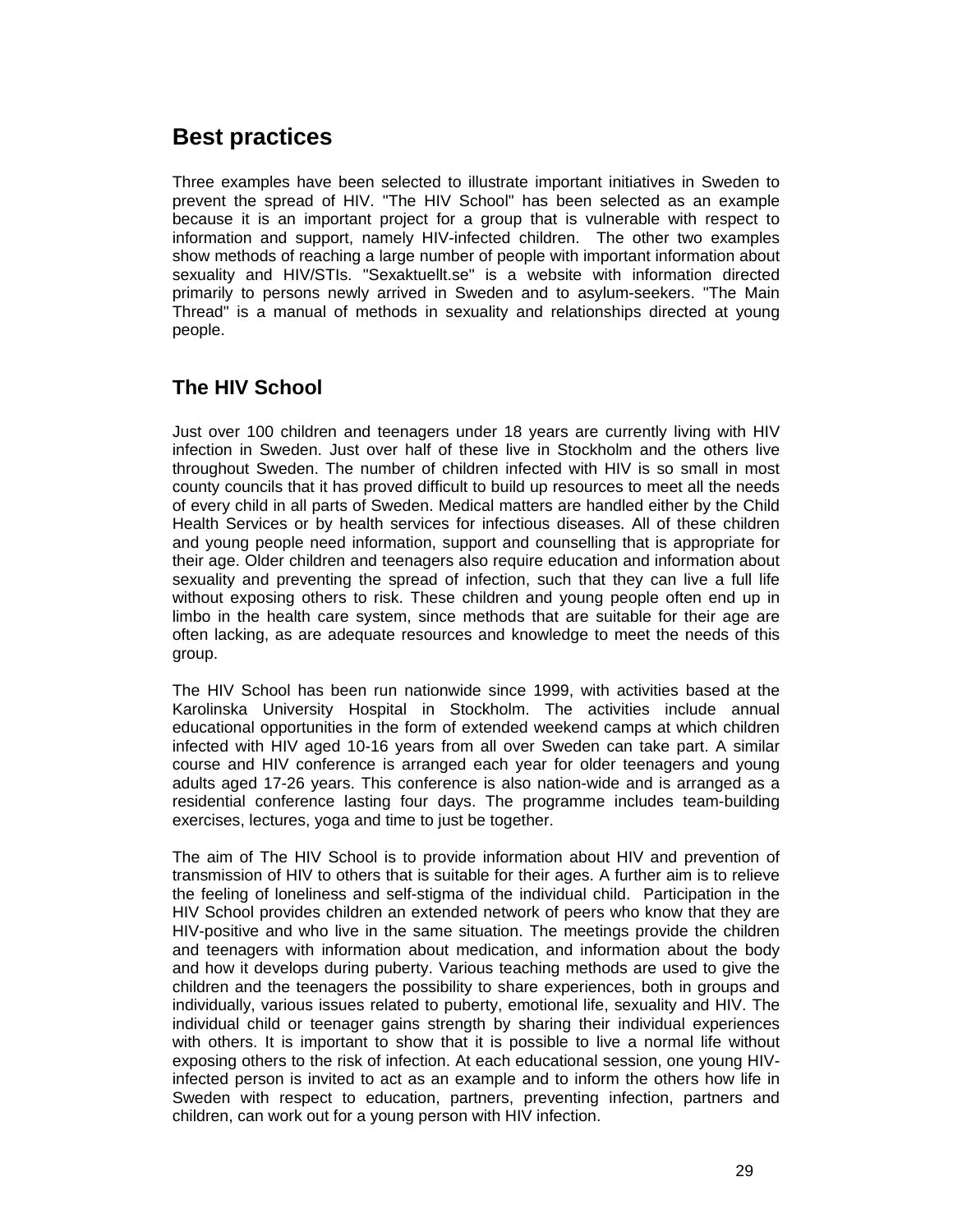#### **Comments from participants at The HIV School aged 10-16 years:**

- *It felt good to meet other children with HIV, now I know that I am not alone with it.* 

- *Talking about HIV felt strange, but a good feeling. I'm just not used to it.*
- *It's good to make what is a pretty big thing actually quite normal. Here, for example, you don't have to lie about why you're taking medicines, and you don't feel that you have to be careful. Not only that, it's fun as well, and it's not always that you get the chance to "open up" as you do here.*
- *I had already learnt about HIV in Eritrea, but now I've learnt a lot more, such as what the medicines are called.*

**Comments from participants at The HIV Conference for young adults, 17-26 years old:** 

#### *What did you think was good about the conference?*

- *-Meeting new friends and getting answers to my questions.*
- *Finding out about how others live and finding out how people have told others about their infection*
- *I got to meet a lot of new people who don't have secrets from each other … people that I can trust.*
- *The patience of the leaders. Great people. I'm not as scared as I was about starting medication.*
- *The lectures were good and educational, they have given me hope.*

#### **www.sexaktuellt.se**

l

One half of those who are registered in Sweden as infected with HIV have their origin in other countries. Sweden accepts large numbers of refugees and immigrant relatives. Many of the newly arrived may find it difficult to understand information in Swedish. Hence, information on HIV is presented in various languages.

Studies have shown that those with more global contacts use the Internet more frequently. People who are often in contact with other countries through their work, through newspapers or through visits use the Internet to a greater extent than people who are not so often in contact with other countries. Overall, Internet-use among immigrants is approximately as great as it is among the general population, while it is higher than the use among, for example, people who vote for the Social Democratic Party or for the Centre Party.<sup>10</sup>

Immigrants to Sweden thus find information evermore frequently through the Internet: many, for example, read newspapers and other information in their mother tongue in this way. That means that this channel is particularly suitable as a means to reach

<sup>10</sup> Torsten Österman i Mediesverige 1997, Nordicom-Sweden.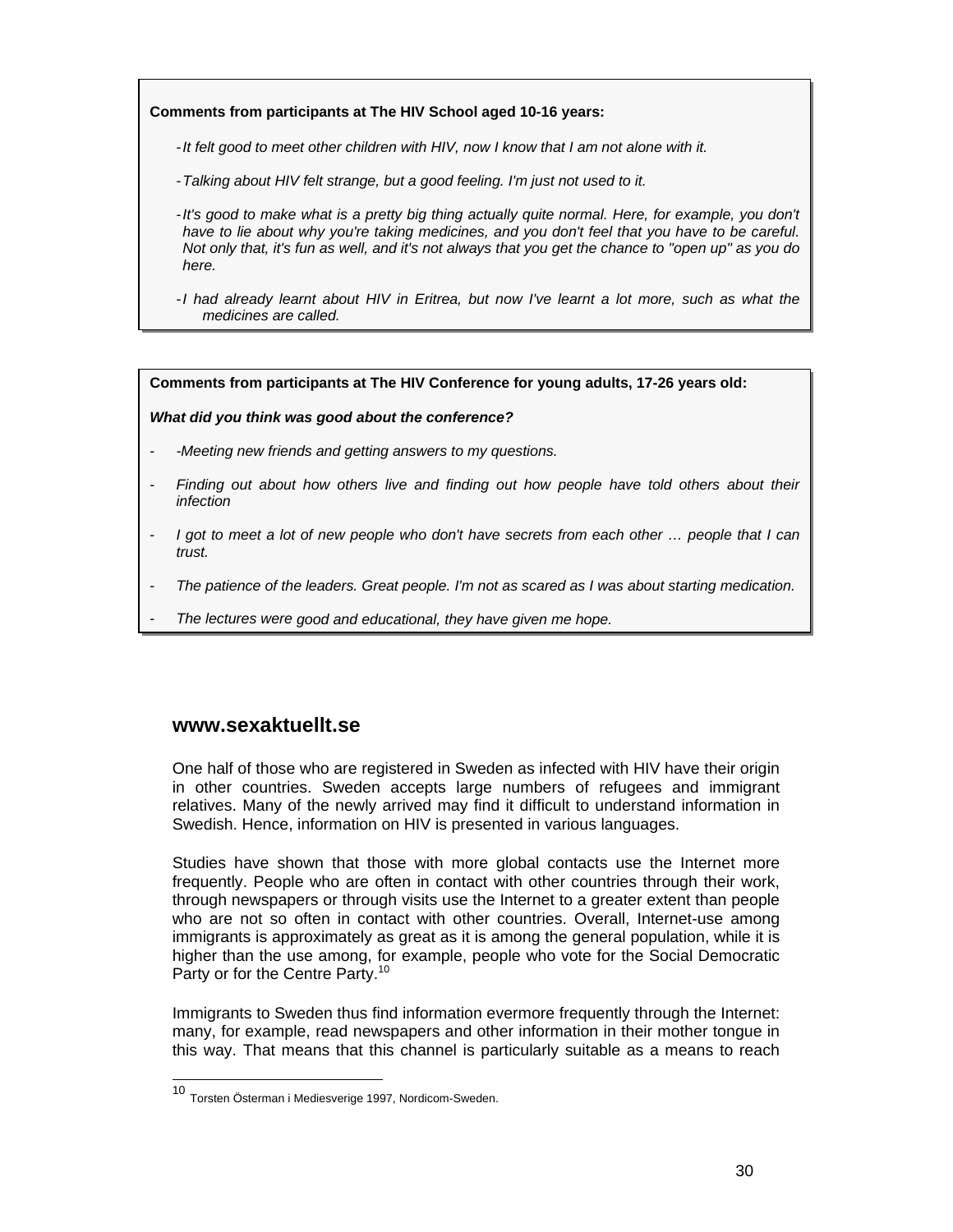immigrants with information in the field of HIV and AIDS, sexuality and relationships. Publishing on the Internet also allows easier and more continuous updating in several languages, something that is significantly more expensive when using printed material.

A further advantage when using the Internet is that it is possible to be completely anonymous when collecting information. It is not even necessary to disclose one's voice, as is necessary when calling a telephone helpline. Thus the Internet offers new opportunities particularly for people – who may be more prevalent in certain immigrant groups – who find it awkward and embarrassing to pose questions about sexuality and sexually related diseases.

The website www.sexaktuellt.se was started by the Swedish National Institute of Public Health in 1999, and has been under continuous development since then. It is now possible to read at "sexaktuellt" brief facts about abortion, contraception, sexually transmittted infections and HIV/AIDS in 13 languages. The starting page is available in Swedish and in English. It is also possible to order material, make contact with immigrant organisations that work with issues of HIV and AIDS in Sweden, make contact with other NGOs, find a calendar of events, read brief notes in Swedish and English, and links to other sites. Statistics show that the site receives approximately 40,000 unique visitors every month.

Enquiries carried out by health care personnel have shown that the website has been of major significance for health care personnel who meet newly arrived migrants. Antenatal clinics, contraception counselling services, STI clinics, youth centres, primary health clinics and clinics of infectious diseases all have links to the website and can rapidly print out information sheets from PDF-files.

Responsibility for planning, coordinating and monitoring the work to prevent the spread of HIV and other STIs was taken over by the National Board of Health and Welfare one year ago. The update of the website was interrupted for a period as a result of this. A comprehensive review is currently under way of the complete field of communication. The Sexaktuellt website will undergo evaluation in the near future and its development will then continue.

| www.sexaktuellt.se<br>is available in the following languages: |         |          |  |  |  |
|----------------------------------------------------------------|---------|----------|--|--|--|
| Albanian                                                       | Finnish | Somalian |  |  |  |
| Arabic                                                         | French  | Spanish  |  |  |  |
| Croatian                                                       | Persian | Thai     |  |  |  |
| English                                                        | Russian | Turkish  |  |  |  |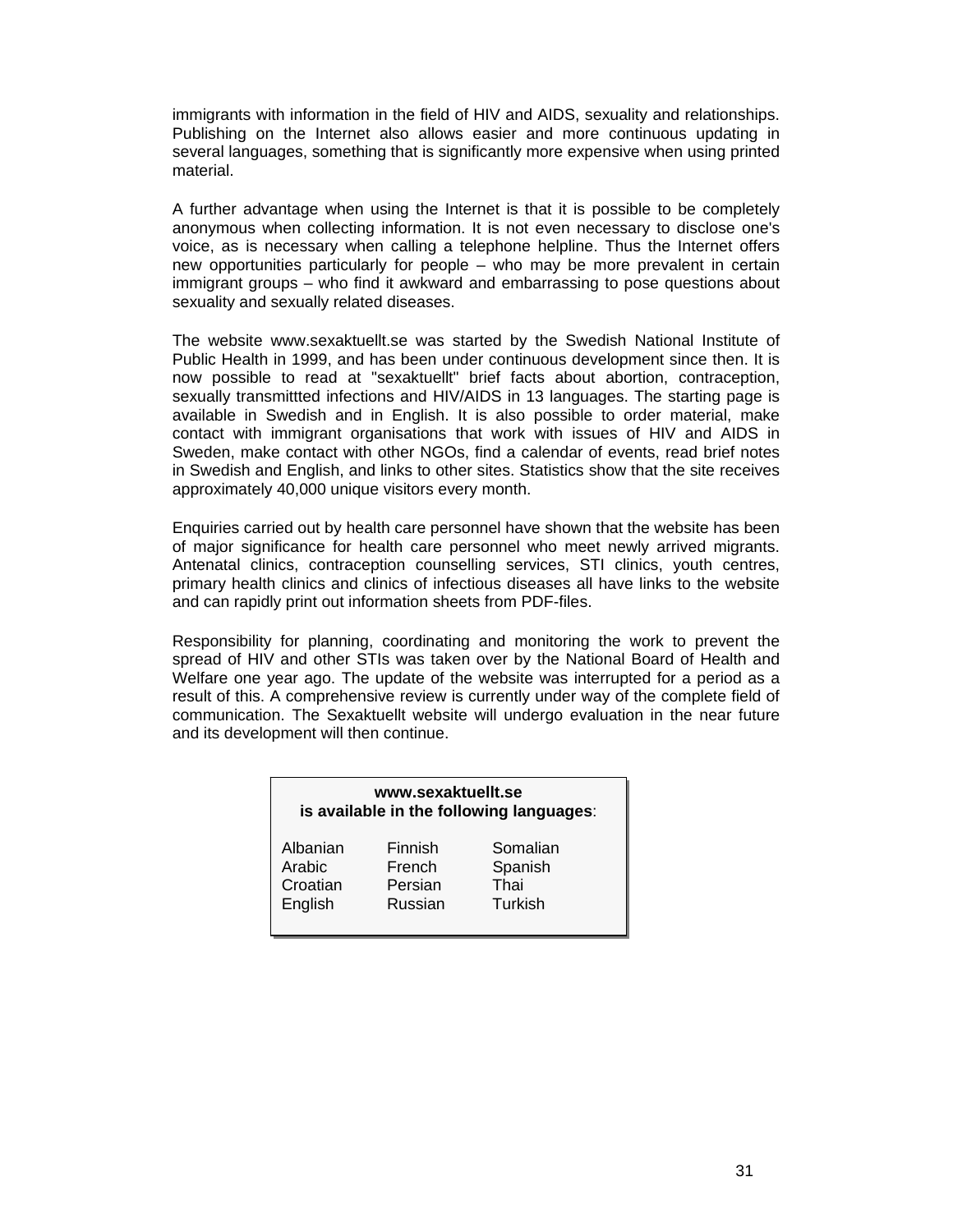## **The Main Thread – a handbook on sexuality and personal relationships among young people**

"The Main Thread – a handbook on sexuality and personal relationships among young people" is targeted at those who work with sexuality and personal relationships among young people in the age range 13-19 years. The Main Thread has been produced by LAFA, the Stockholm County Aids Prevention Programme. The aims of LAFA are to promote sexual health, to prevent the spread of HIV and other STIs, and to prevent unplanned pregnancies in Stockholm County. The idea of creating a handbook arose at the beginning of the 1990s, when LAFA discovered that many participants of informative training in issues of HIV/STIs and unplanned pregnancies did not know *how* they were to carry out health promotion work or other preventive work in practice. The aim of The Main Thread is foster knowledge through dialog involving sexuality and health using a method based on value judgement, support and further education. The Main Thread provides methods for communicators and peer-educators.

Most of the methods used in The Main Thread have been obtained from schools and youth clubs in Stockholm County, meaning that they are firmly anchored in practice. Practical exercises alternate throughout the book with theoretical sections. The handbook, The Main Thread, has a perspective that creates well-being and promotes health. The perspective involved with creating well-being involves texts and methods that are based on sexuality as a possible factor of healthy living, the assumption that sexuality is a positive force in the life of young people, and the belief that sexuality is something that most young people desire and choose to experience. A healthpromoting perspective involves sexuality as a factor for health as long as one's own experiences of influence and self-determination are allowed to be expressed. A further theoretical basis of the texts and methods presented by The Main Thread are social constructivism. This involves sexuality being considered as culturally determined and historically specific. Sexuality changes and is recreated in a neverending interplay between the individual, the group, and society.

The Main Thread has been published in the form of a folder that is easy to update. Each chapter is introduced by a text explaining the theory and theme of that chapter and teaching methods that can be used when working with young people. The Main Thread contains the following chapters: Introduction, Planning work with sexuality, Self-esteem, Relationships, Value clarification exercises, Sexuality and contraceptives, Ethics, The downside of sexuality, Further methods, Texts for indepth study, and Further literature.

The Main Thread can be bought at a subsidised price. Purchasers subsequently receive a subscription to continuous updates of the texts and methods. A person who purchases The Main Thread for a workplace will then become focal point at the workplace. All focal points are invited to four seminars or sessions of advanced training every year.

The Main Thread is one component of the LAFA model, which is a model for the support and further education of people working with HIV prevention. The LAFA model includes a wealth of courses, seminars, information material, methods material, knowledge-based reports, the magazine "Insikt", and the website lafa.nu. LAFA also runs the websites kondom.nu and p-guiden.nu, which deal with issues of sexuality and contraception, targeting young people. Furthermore, LAFA provides approximately 1 million condoms each year, which are primarily distributed through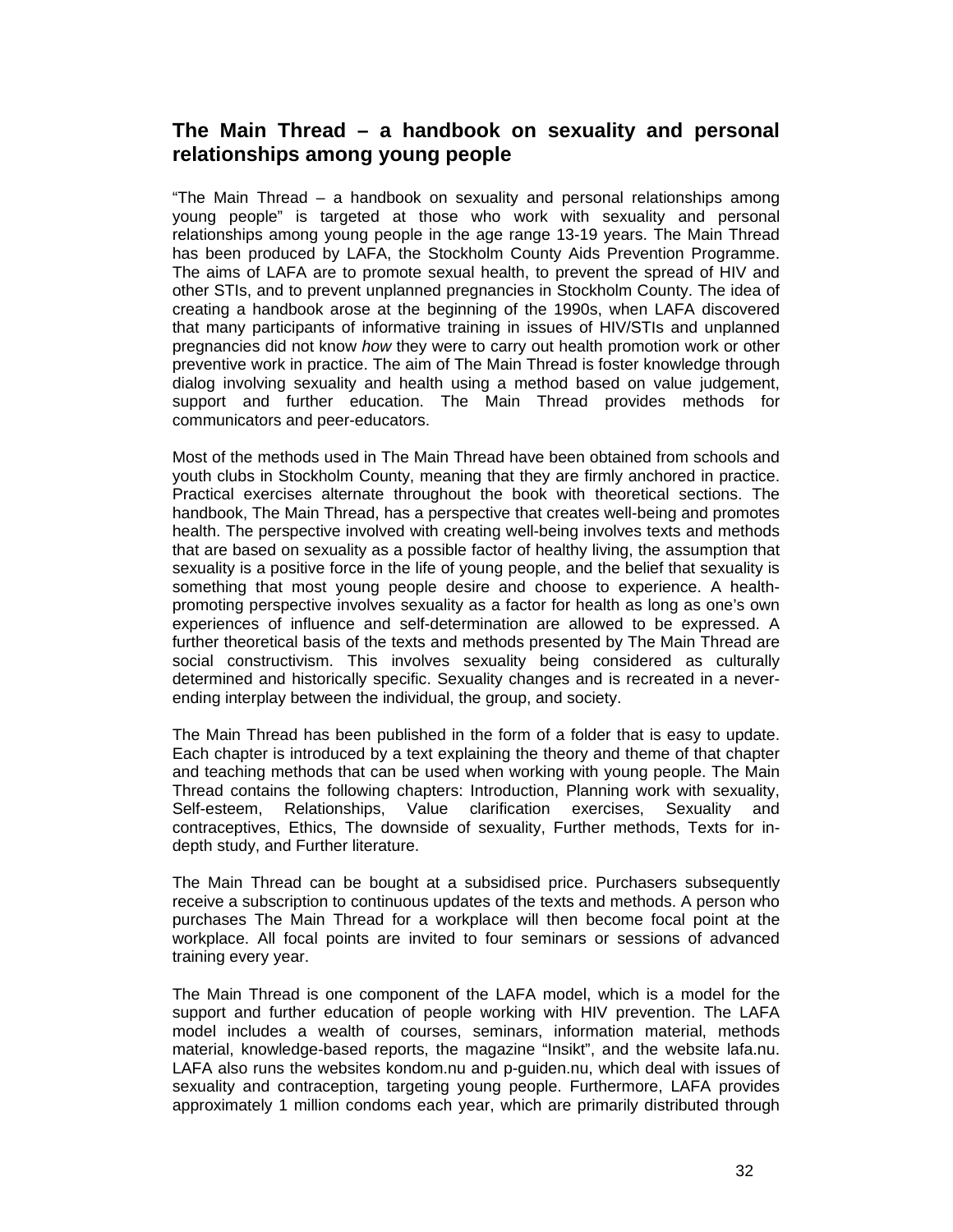schools and youth clinics. The Main Thread, together with these other components, has been a didactic tool in the work of LAFA to promote health and prevent ill-health for more than 10 years. The Main Thread is now used at 537 schools, 69 youth centres, 38 youth clubs, 46 NGOs, 54 local council administrations and 49 clinics within the health and medical care system. The Main Thread has been ordered by a total of 821 purchasers. The use and the spread of The Main Thread must also be seen against the background of Sweden's history of compulsory education in sexuality and relationships in schools stretching back more than 50 years.

The Main Thread was evaluated in 2001, through a survey with questionnaires and interviews. The evaluation showed that 75% of respondents had used one or more of the methods presented, 82% had used the in-depth texts when preparing, and 87% considered that The Main Thread had been a support in their education in sexuality and relationships. The evaluation concluded that the texts, methods and lists of material used by The Main Thread, and the context of the LAFA courses, seminars and points of contact, were experienced by those who work with young people, sexuality and health as a support. The positive results of The Main Thread in practice have stimulated LAFA to further develop its work with material that presents methods for communicators and peer-educators. A handbook in methods is now available for those working with sexuality and personal relationships among 10-13 year-olds and a further handbook of facts and methods for those working with persons whose mother tongue is not Swedish. The latter material is intended for those working with newly arrived refugees and immigrants.

LAFA receives each year study visits from 100-150 persons who work with HIV prevention throughout the world. The Main Thread was translated into English in 2004, and has since then been ordered by 265 NGOs and institutions all over the world. The handbook of methods was translated into Russian in 2006, financed by the Swedish International Development Agency, SIDA, and 1,700 books have since then been distributed in Russian and Russian-speaking areas. LAFA's work with The Main Thread has thus in this way developed and reached an international audience. The contents of the handbook have not been modified in the English and Russian translations in order to suit other cultures and societies: the book is presented as an example of LAFA's work with preventing the spread of HIV and AIDS among young people, and promoting their health. The idea has been that those who use the handbook will adapt the level and the focus as required by their own situation, and it has been concluded that there are more issues that are common across cultures and societies than issues that divide, when working with preventing the spread of HIV and AIDS among young people.

#### www.lafa.nu

# **Sweden in the international work against HIV/AIDS**

A salient feature of Sweden´s international work on HIV and AIDS and the efforts to contribute to the implementation of UNGASS declarations is found in Sweden's international development cooperation. One of the few donor countries that reaches the 1 % target of GDI for ODA, Sweden devotes considerable financial resources in supporting affected countries to fight HIV and AIDS, a work that has had a very high political priority in the national budget since 2003.

Thus, Sweden's total direct allocations to the work against HIV and AIDS have increased threefold during 2003-07, from SEK 478 million to SEK 1 482 millions. The main reason is the fivefold increase of Sweden's multilateral support, from SEK 166 million to SEK 942 million.